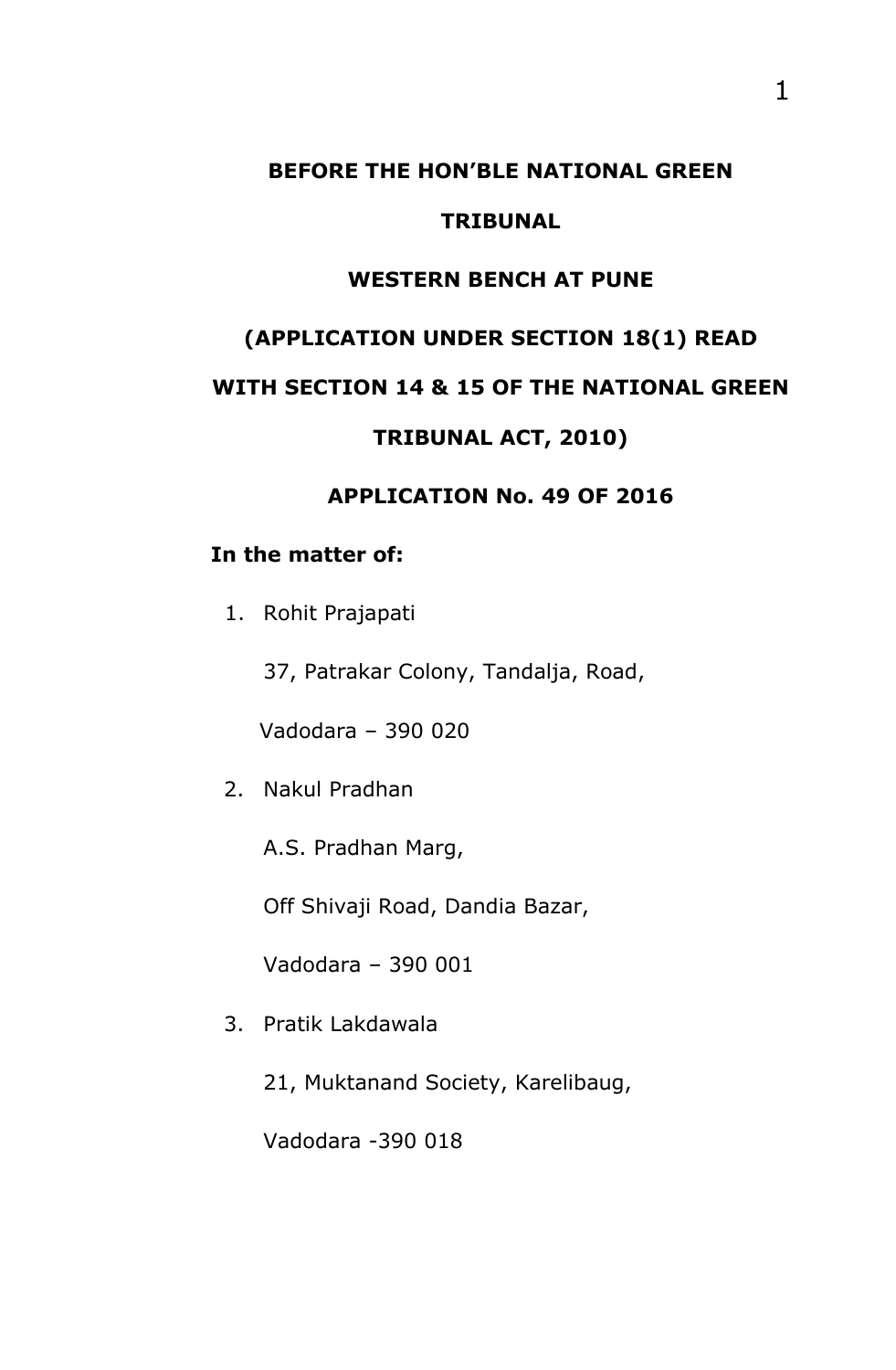4. Surekha Sule

203, Shri Raj Apartment,

Pratap Road, Vadodara – 390 001

5. Sanjay Soni

Dayalbhao's Lane, Rajmahal Road,

Vadodara – 390 001

6. Trupti Shah

37, Patrakar Colony, Tandalja Road,

Vadodara – 390 020 **... Applicants**

## **Versus**

1. The Secretary

Ministry of Environment, Forests and Climate

Change, Union of India

Indira Paryavaran Bhavan,

Jor Bagh Road, New Delhi - 110 003

2. The Chief Secretary

State of Gujarat

1st Block, 5th Floor, Sachivalaya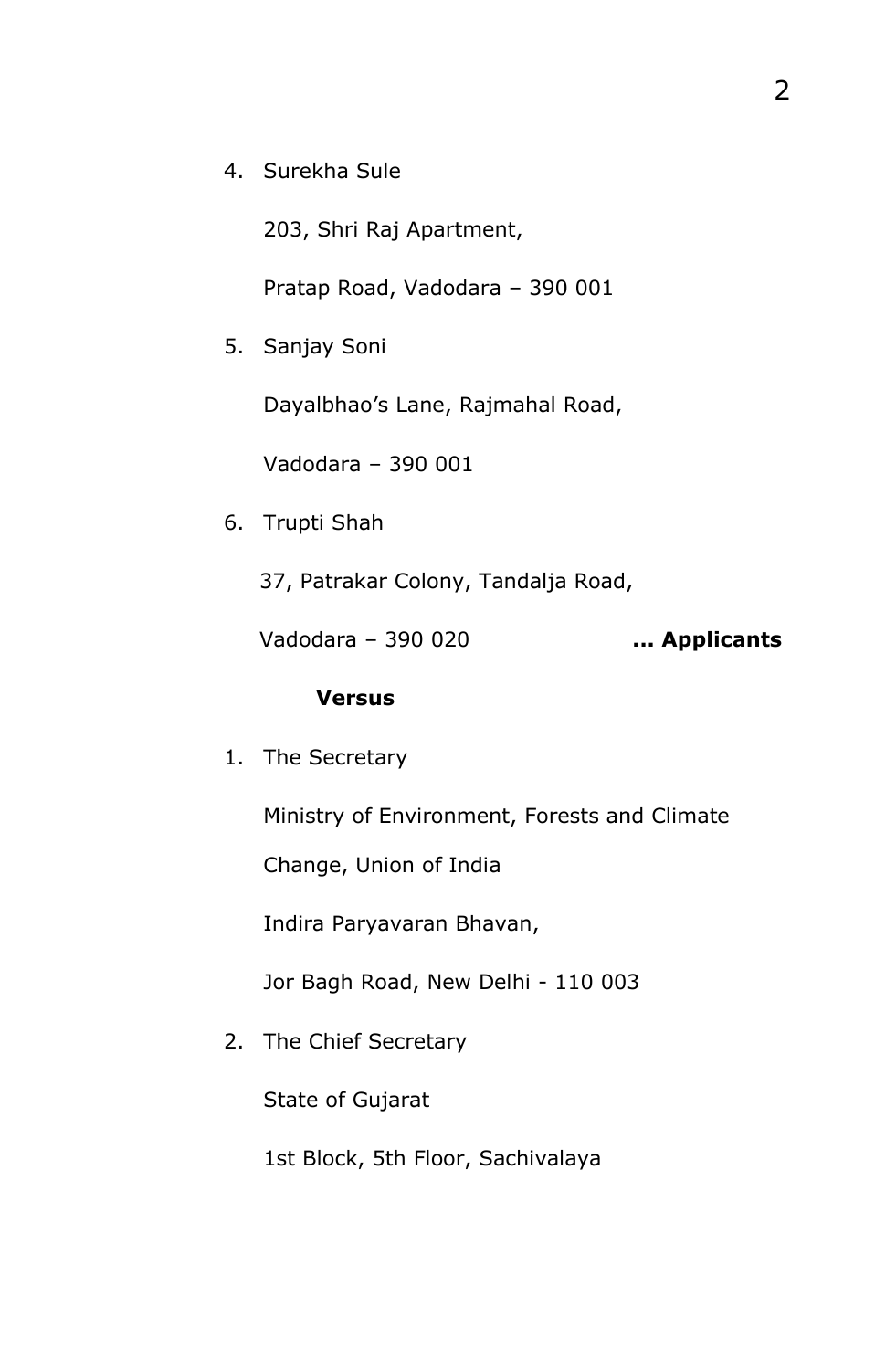Gandhinagar – 382 010

3. The Principal Secretary

Urban Development and Urban Housing

Department, State of Gujarat

14th Block, 9th Floor, Sachivalaya,

Gandhinagar – 382 010

4. The Member Secretary

State Environment Impact Assessment Authority

Paryavaran Bhavanm Sector-10 A,

Gandhinagar – 382 010

5. The Collector, Vadodara

Kothi Kacheri Building, Raopura,

Vadodara – 390 001

6. The Municipal Commissioner

Vadodara Municipal Corporation

Khanderao Market, Vadodara - 390 209

7. The Chairman

Vadodara Urban Development Authority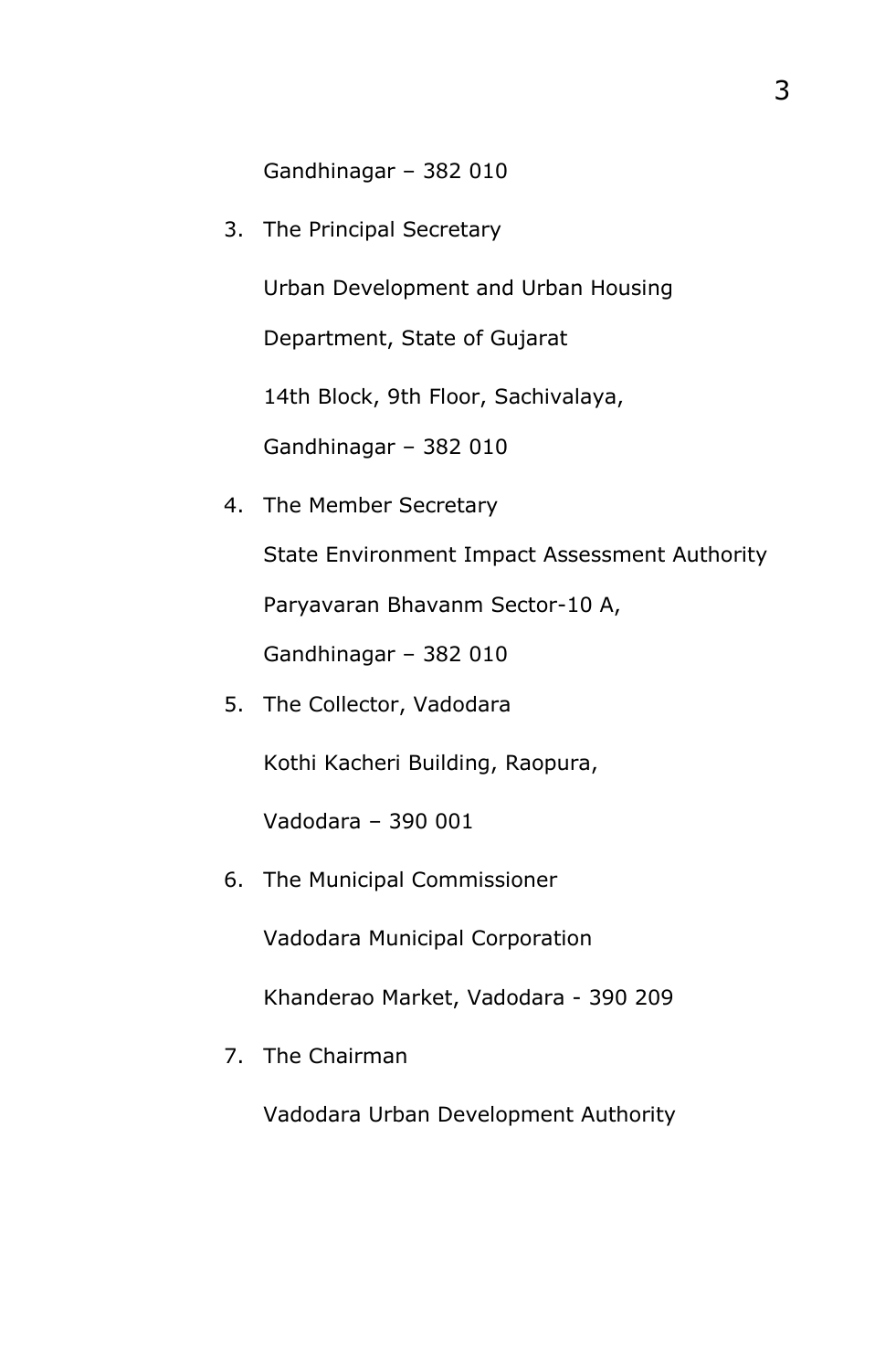"VUDA BHAVAN" L&T Circle, V. I.P. Road,

Karelibaug,

Vadodara – 390 018 **…. Respondents**

- **I.** The addresses of the Applicants are as given above for service of notices of this Application and that of their representatives through their Advocate Shri Asim Sarode having office at Flat No. 1 Prathamesh CHS, (Dabke Nursing Home Building) Lane no. 5 Prabhat Road, Pune – 411 004. The addresses of the Respondents are given as above for service of notices of the Application.
- **II.** The Applicants above named present the Memorandum of Application against the illegal commencement of work/activities related to the 'Vishwamitri Riverfront Development Project' (VRDP) including the illegal demolition, dredging, digging, filling, levelling, construction, announcement of projects etc. in and along the Vishwamitri River and the river banks pending completion of the due process of 'Environment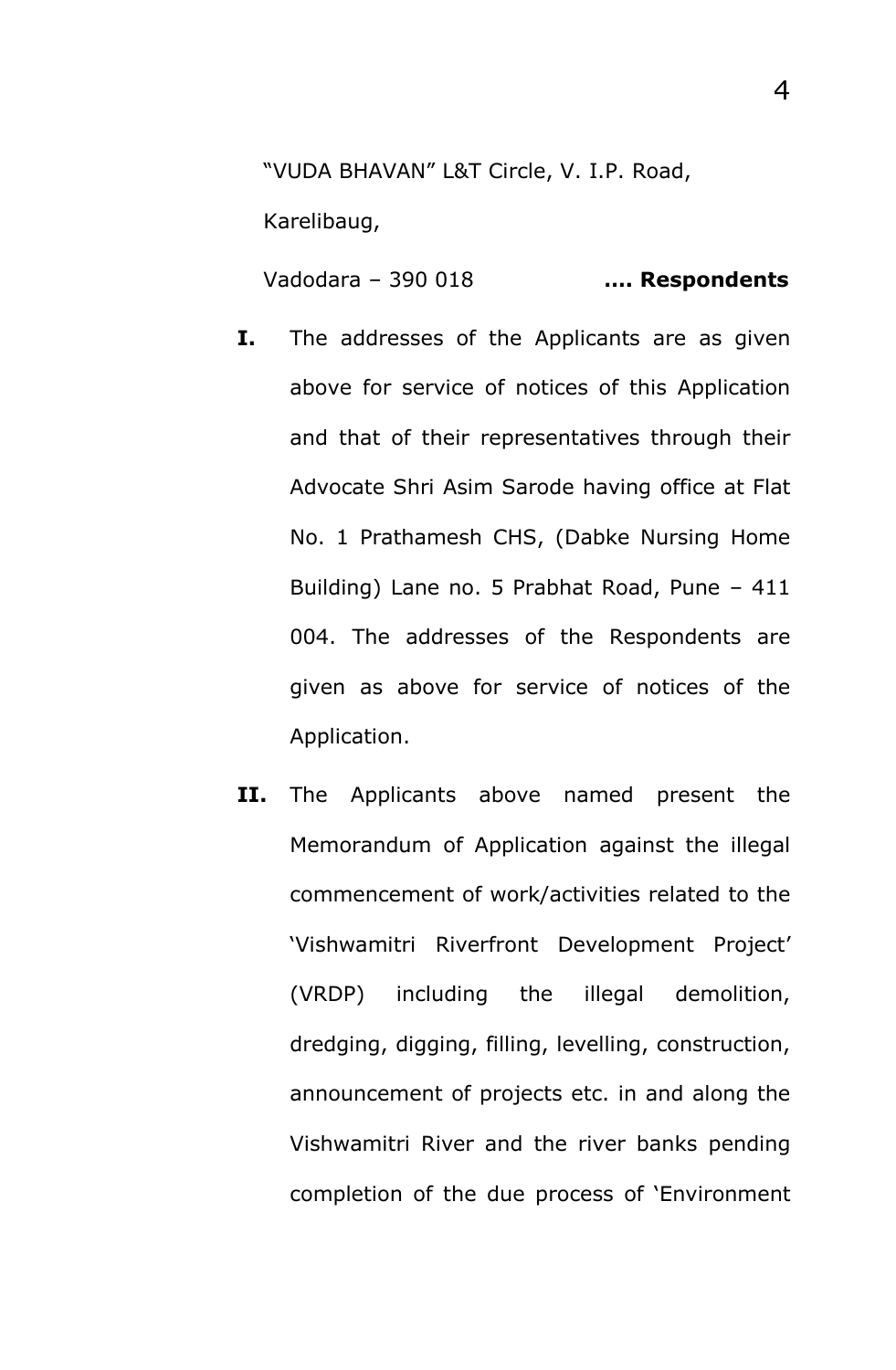Impact Assessment' (EIA) and 'Environmental Clearance' (EC).

#### **III. Facts in brief**

- 1. Applicant No. 1 is an engineer, researcher, and activist working on environment and occupational health issues since 1990. He is also a member of Paryavaran Suraksha Samiti working on the environment.
- 2. The Applicant No. 2 is a lawyer. He has provided pro-bono services to charitable organisations working on issues related to education, development and clean environment. He is working actively on land related cases.
- 3. The Applicant No. 3 is a Civil Engineer and Wildlife Activist. He is providing his services to the Gujarat State Forest Department as a Motivator on creating environmental awareness amongst the Urban and Rural students. He also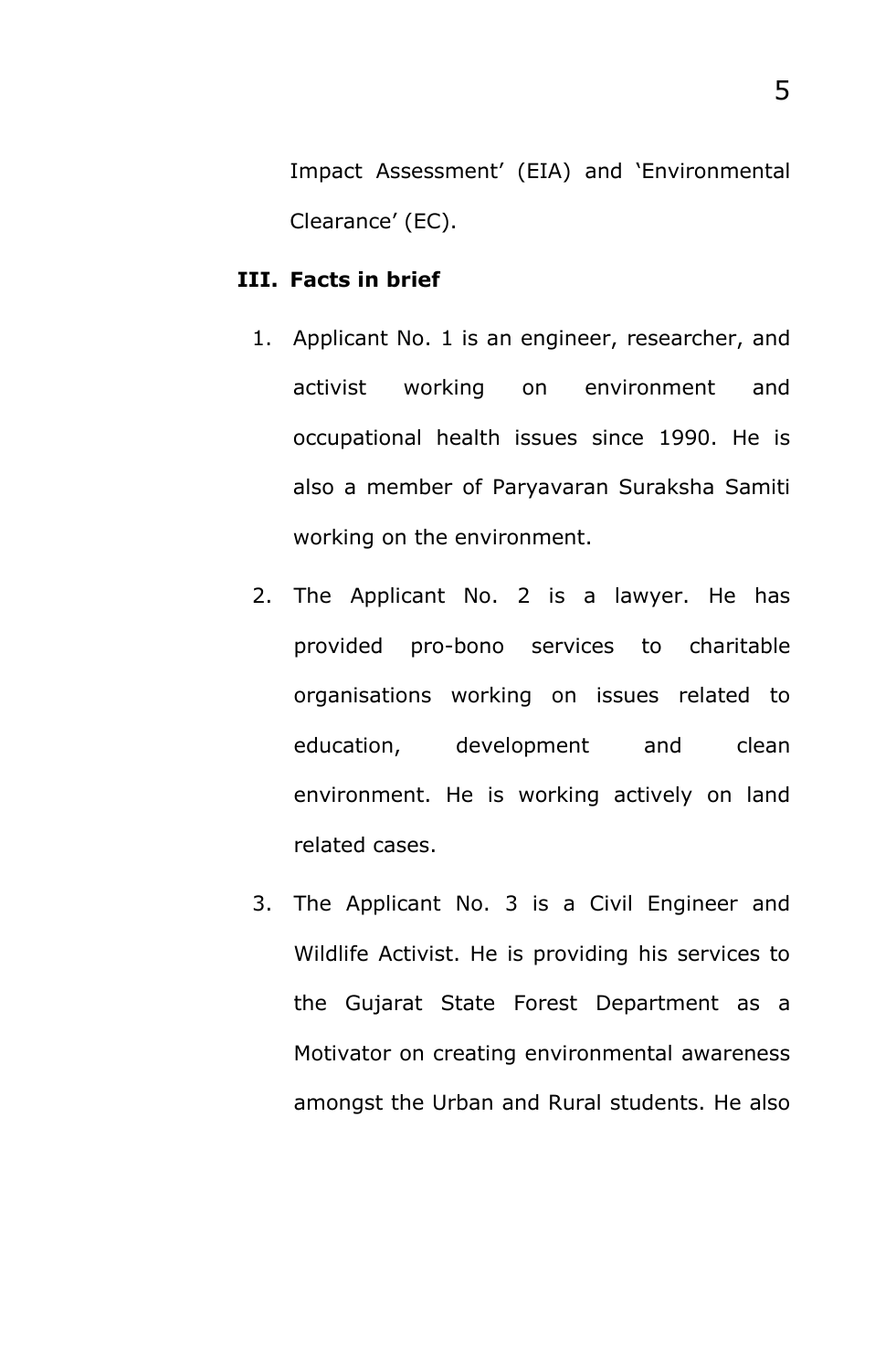serves as a trustee in 'Beauty without Brutality', a Surat based NGO.

- 4. The Applicant No. 4 is an independent development journalist-researcher for over a decade and till 2000, she was working as a journalist in 'The Economic Times' and 'The Financial Express' in Mumbai. Among many developmental issues, she has worked on solid waste issues as researcher, writer and activist. She prepared MSW practices compendium in 2005 for Directorate of Municipal Administration, Maharashtra. She also applied Advanced Locality Management (ALM) concept for clean environment in Thane.
- 5. The Applicant No. 5 is involved in the rescue team for saving crocodiles, snakes and other fauna in and around Vishwamitri River. He is also working for the conservation of archaeological sites and remains as a volunteer for the last 10 years.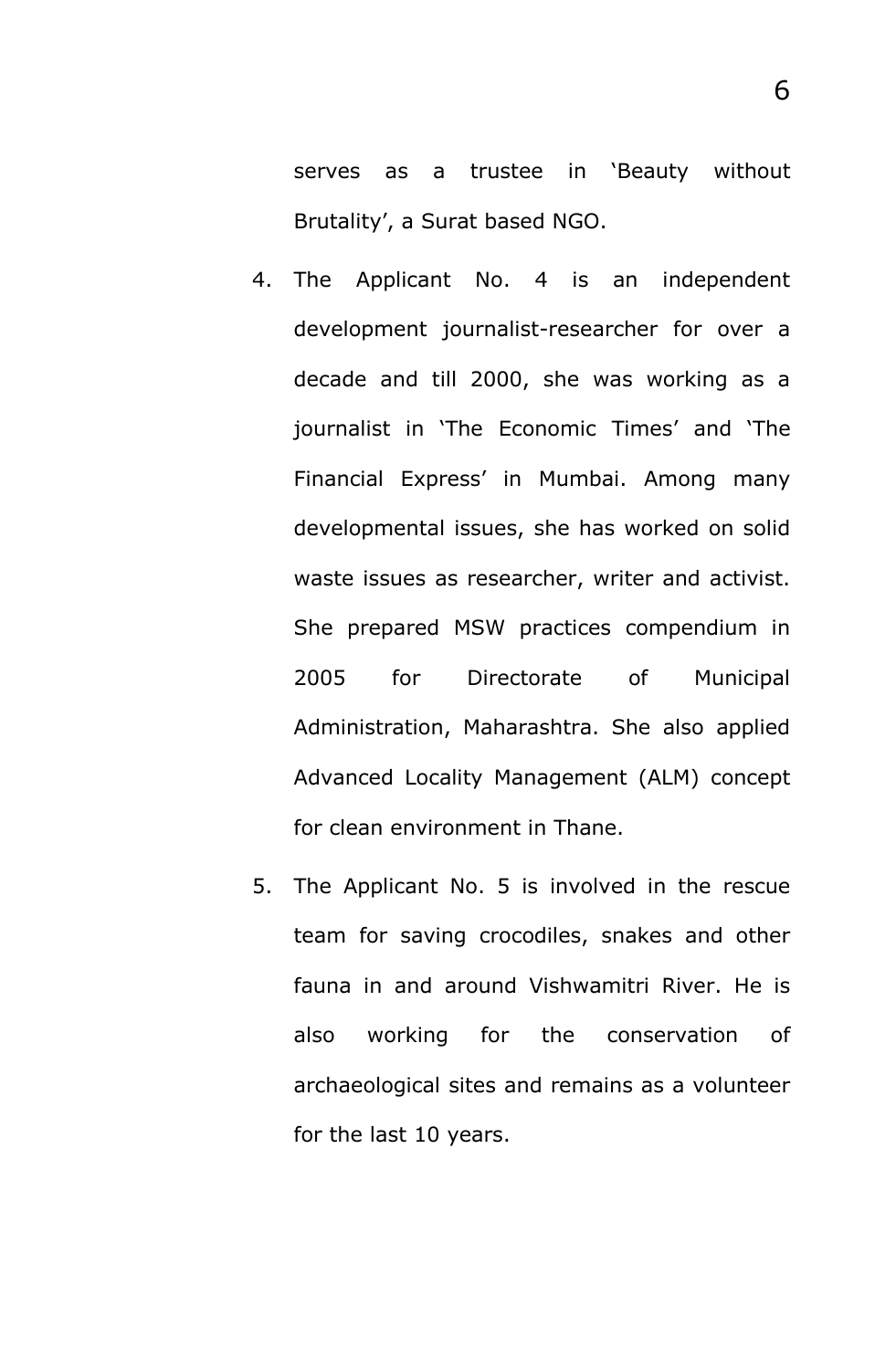- 6. The Applicant No. 6 is an economist, researcher, and social activist working on developmental issues related to women's rights, environment and human rights of marginalised communities since 1984 in Gujarat. She is also member of several social organisations based in Gujarat.
- 7. The present application is being filed under Section 18(1) read with Section 14 and 15 of the National Green Tribunal Act, 2010 (for the sake of brevity hereinafter referred to as the NGT Act). It involves substantial questions relating to activities within the area of 'Vishwamitri Riverfront Development Project' (VRDP) including demolition, dredging, digging, filling, levelling, construction, announcement of projects etc., by Vadodara Municipal Corporation (VMC) that are illegal in nature, since these are undertaken before the completion of due process of 'Environment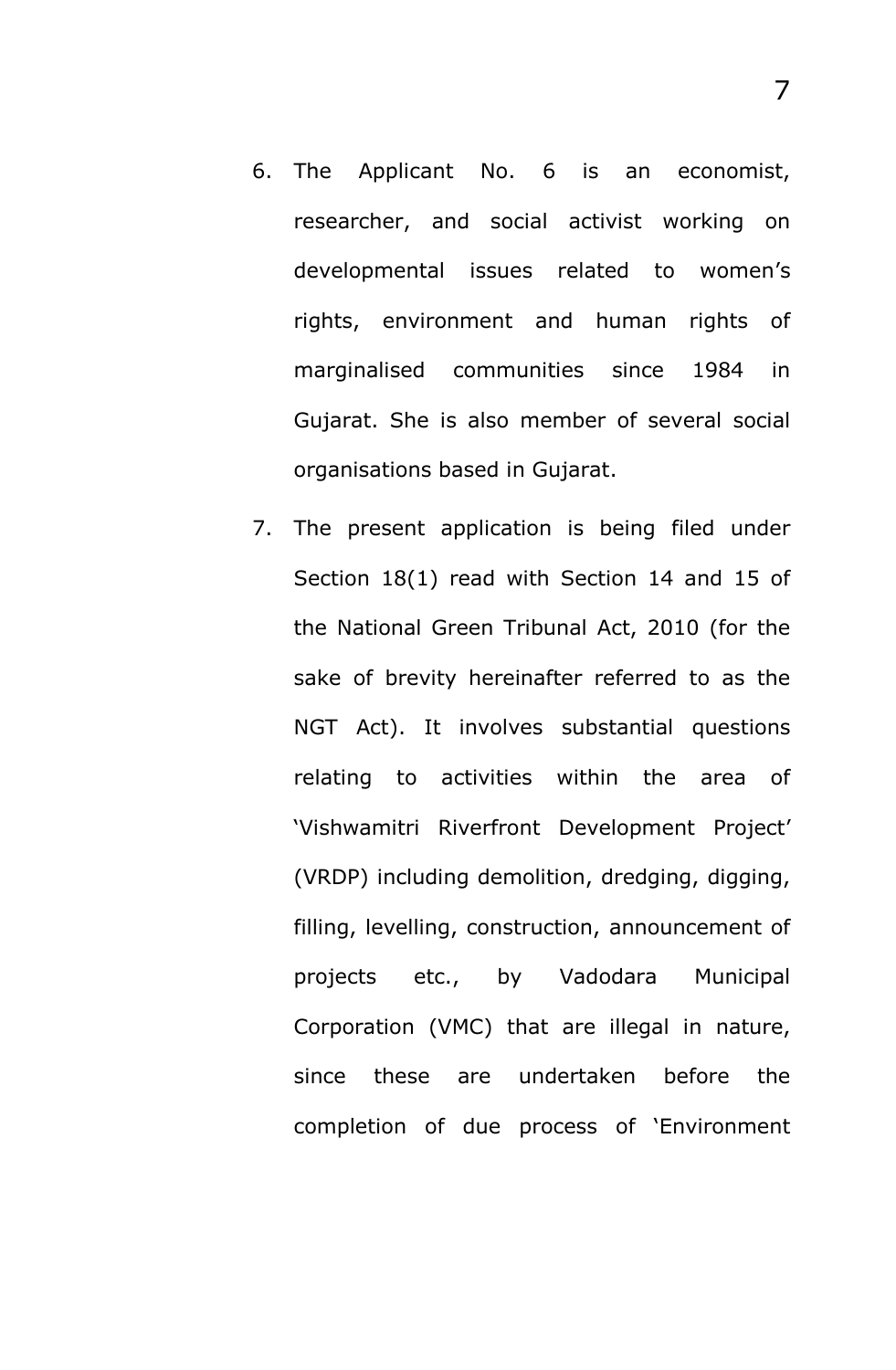Impact Assessment' (EIA) and 'Environmental Clearance' (EC) as per EIA Notification 2006.

- 8. The VMC is using the public monies and allowing activities within the area of VRDP including demolition, dredging, digging, filling, levelling, construction, etc., in blatant violation of several Laws of the Land, including under the provisions of the following environmental statutes:
	- (1) The Wildlife (Protection) Act 1972.
	- (2) Environmental Impact Assessment Notification, 2006 under the Environment (Protection) Act 1986.
	- (3) The Environment (Protection) Act 1986.
	- (4) The Wetlands (Conservation and Management) Rules 2010.
	- (5) The Municipal Solid Wastes (Management and Handling) Rules 2000.
	- (6) The Water (Prevention and Control of Pollution) Act, 1974.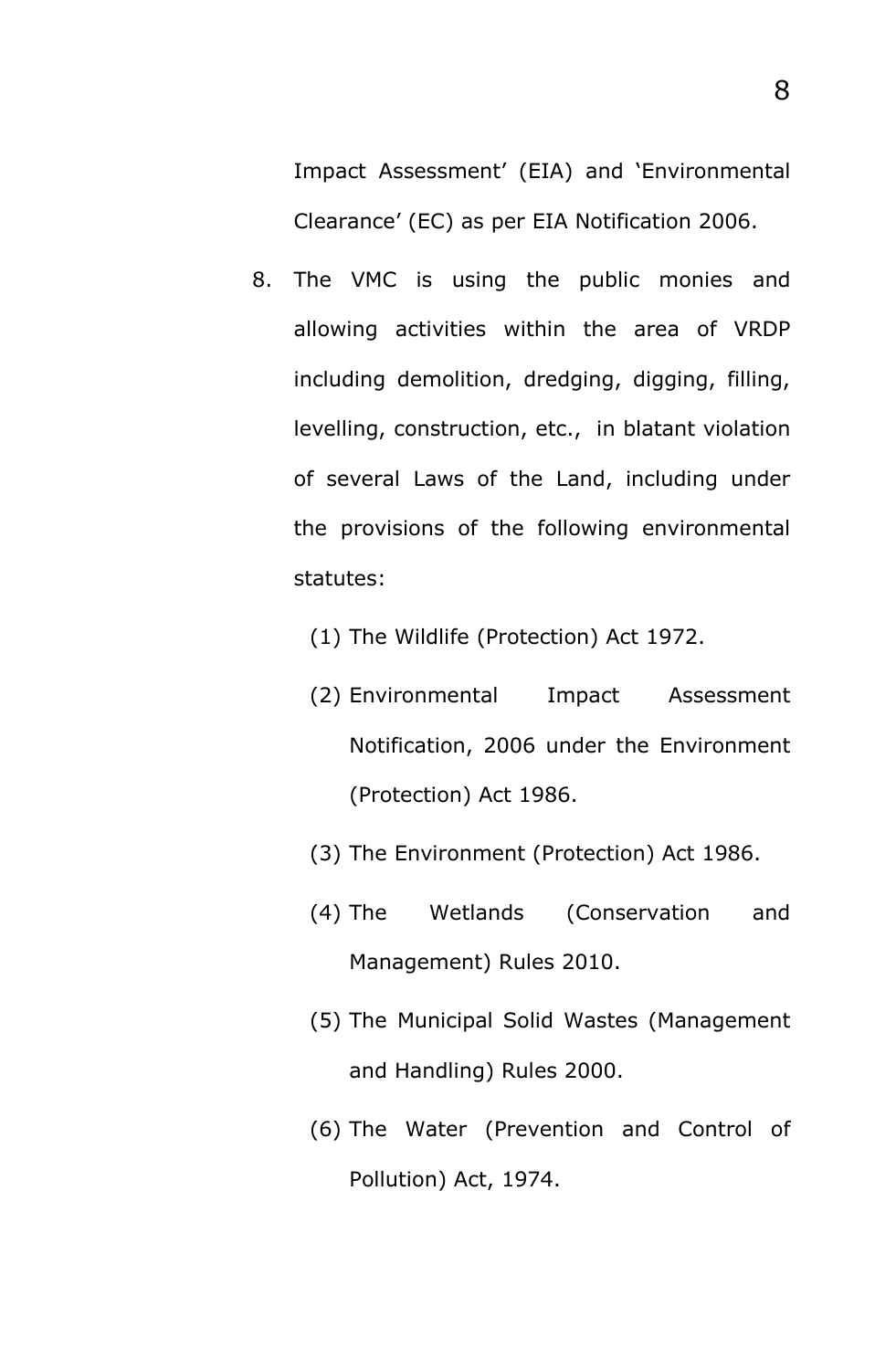9. Respondent No. 1 is the Secretary of Environment, Forests and Climate Change, Government of India. Respondent No. 2 is the Chief Secretary, Government of Gujarat, who heads the high-powered Executive Committee, comprising of other senior secretaries, responsible for the various executive and project-related decisions. Respondent No. 3 is the Principal Secretary, Urban Development and Urban Housing Department, State of Gujarat. Respondent No. 4 is the Member Secretary of State Environment Impact Assessment Authority of Gujarat. Respondent No. 5 is the Collector of Vadodara District of Gujarat. Respondent No. 6 is the Municipal Commissioner of VMC, the executive and implementing authority for the VRDP. Respondent No. 7 is the Chairman of 'Vadodara Urban Development Authority'.

9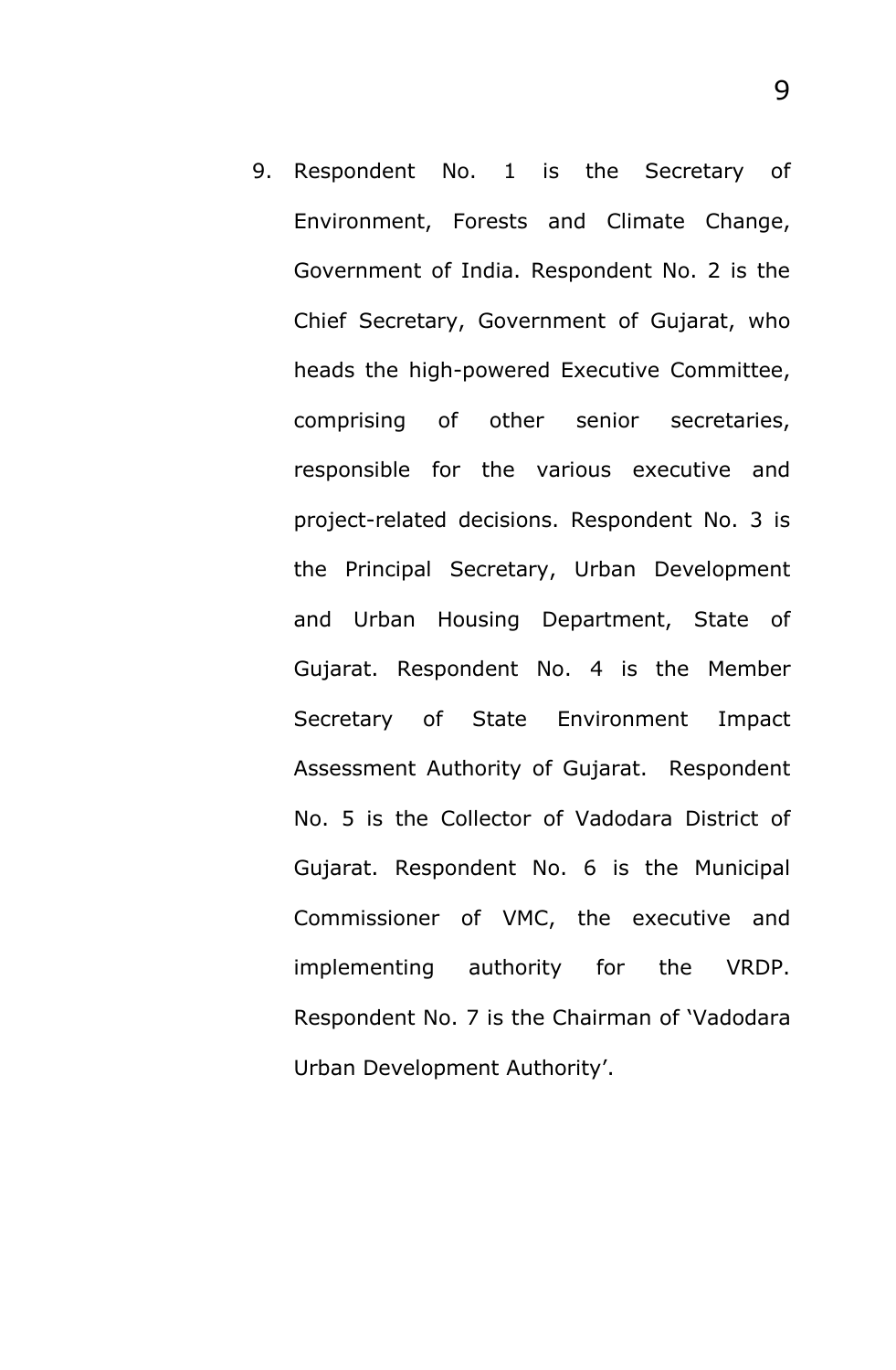- 10. The above named Applicants present the Memorandum of Application for raising the following issues:
	- **a.** In the VMC meeting dated 19.09.2015, the VMC officials informed those of the Applicants present that the VMC had in November 2014 issued an 'Expression of Interest' to appoint a consultant for conducting the 'Environmental Impact Assessment' for the VRDP. It was also stated that no activities and/or construction work in respect of the Riverfront Project will be carried out / commenced in the VRDP area before EIA is prepared, Environmental Public Hearing (EPH) is conducted, and before getting the Environment Clearance. After this meeting, a letter dated 29.10.2015 was sent to the Applicant No. 1 by the Executive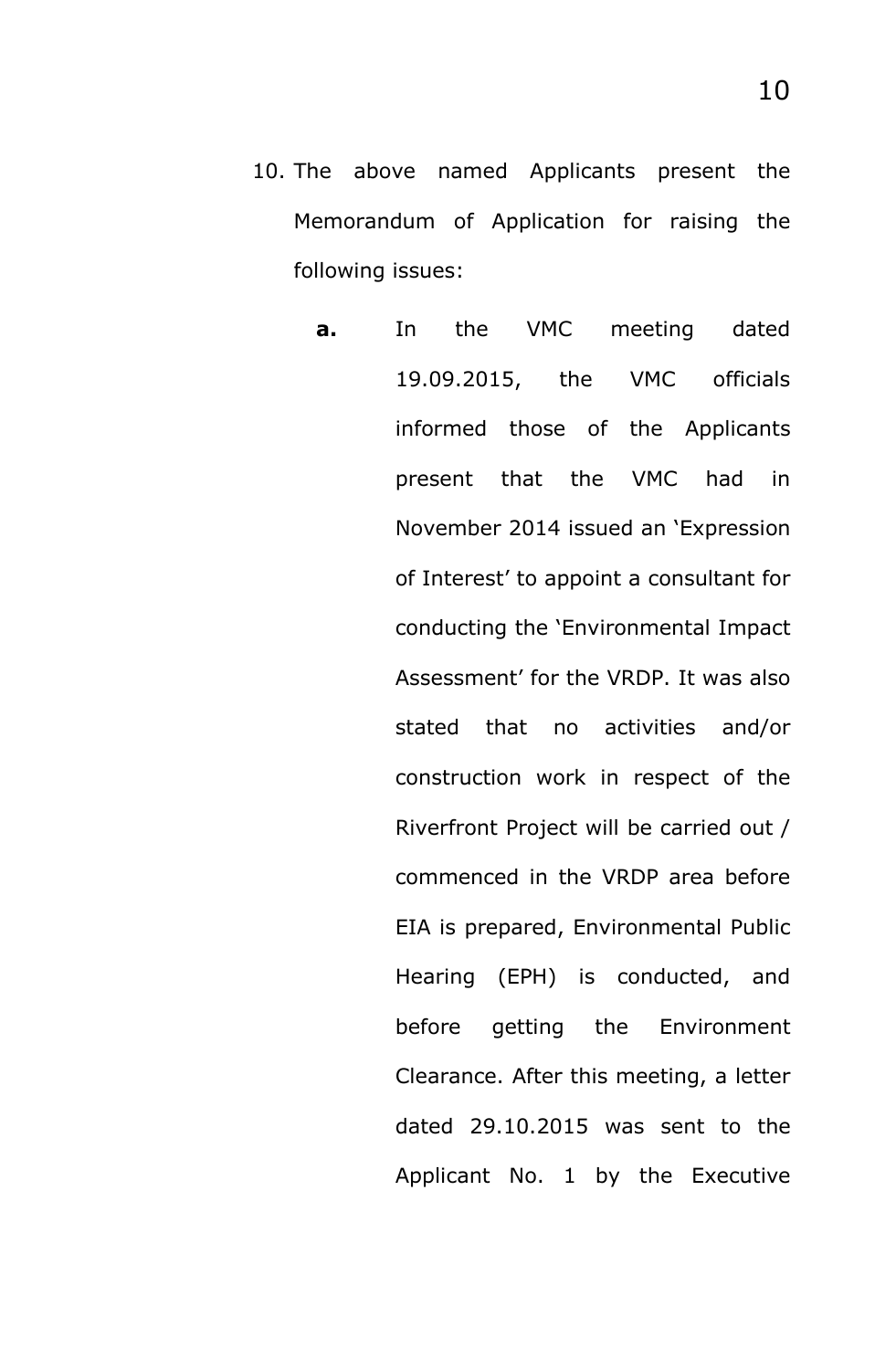Engineer of VRDP. A copy of the letter dated 29.10.2015 is at **Annexure 1**.

**b.** Vide a letter dated 17<sup>th</sup> November 2015-16 addressed by the Special Projects Department of the VMC to the State Level Expert Appraisal Committee, GPCB, the VMC requested the authority to initiate further course of action for environment clearance under the EIA Notification, 2006 for the VRDP at Vadodara. In the said letter, the VMC has stated that the Final Feasibility Report for VRDP was completed in December 2014 and the works for Environmental Impact Assessment and Environment clearance were also started. VMC also submitted form 1A and form 1B along with Annexure under cover of the said letter. As per the current status of the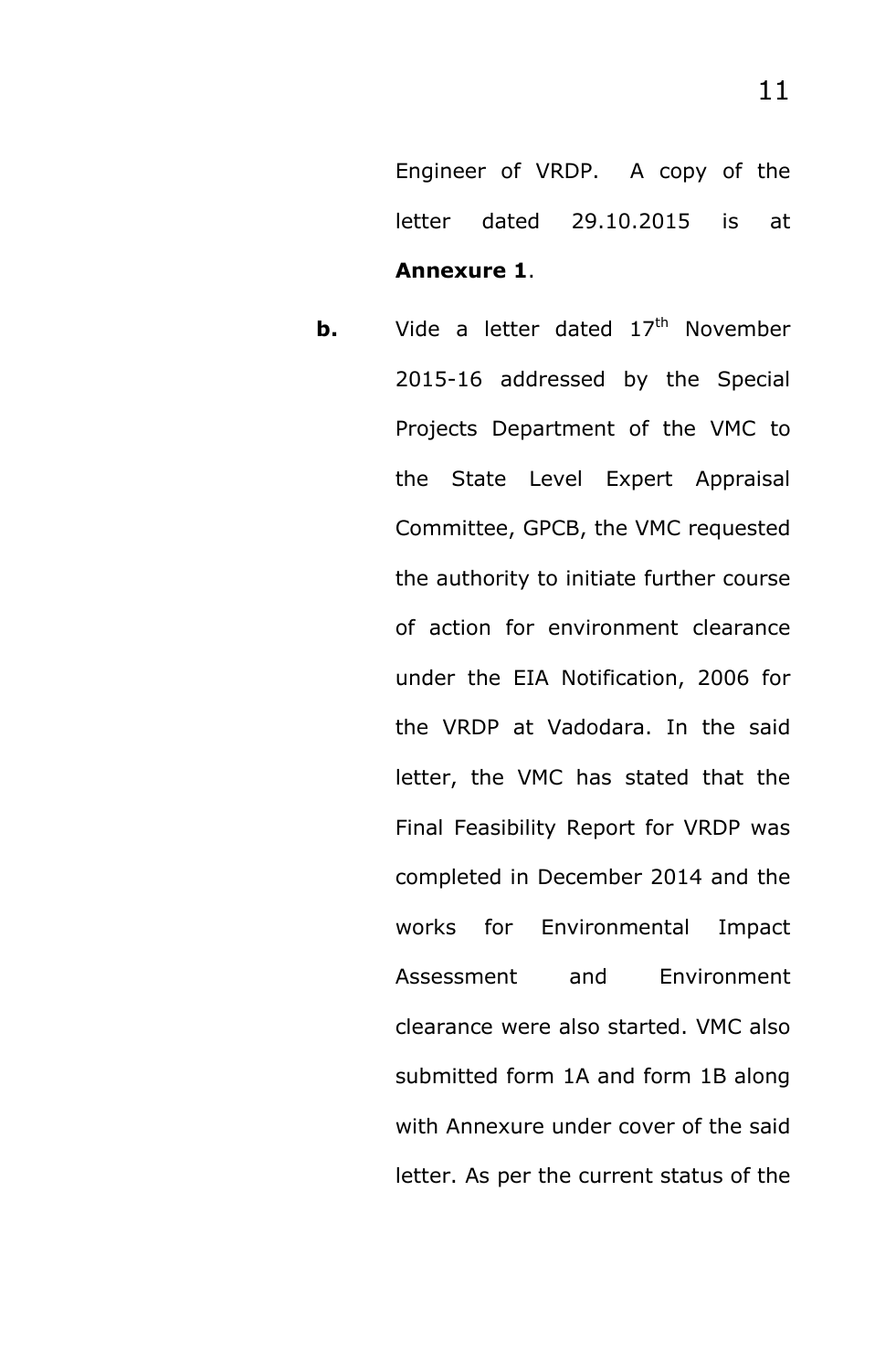application it appears that the proposal has been accepted by the State Level Expert Appraisal Committee on 16.12.2015. A copy of the said letter dated 17.11.2015-16 is annexed herewith at **Annexure 2**. A copy of **'Expression of Interest'** to conduct the 'Environmental Impact Assessment' for the VRDP is at **Annexure 3**. A copy of the Proposed Terms of Reference is annexed herewith at **Annexure 4**. A copy of the Appendix I along with the supporting documents as uploaded on the authority's website is annexed herewith at **Annexure 5**. A print out of the timelines and details of the current status as available from the authority's website is annexed herewith at **Annexure 6**. The aforesaid information is obtained from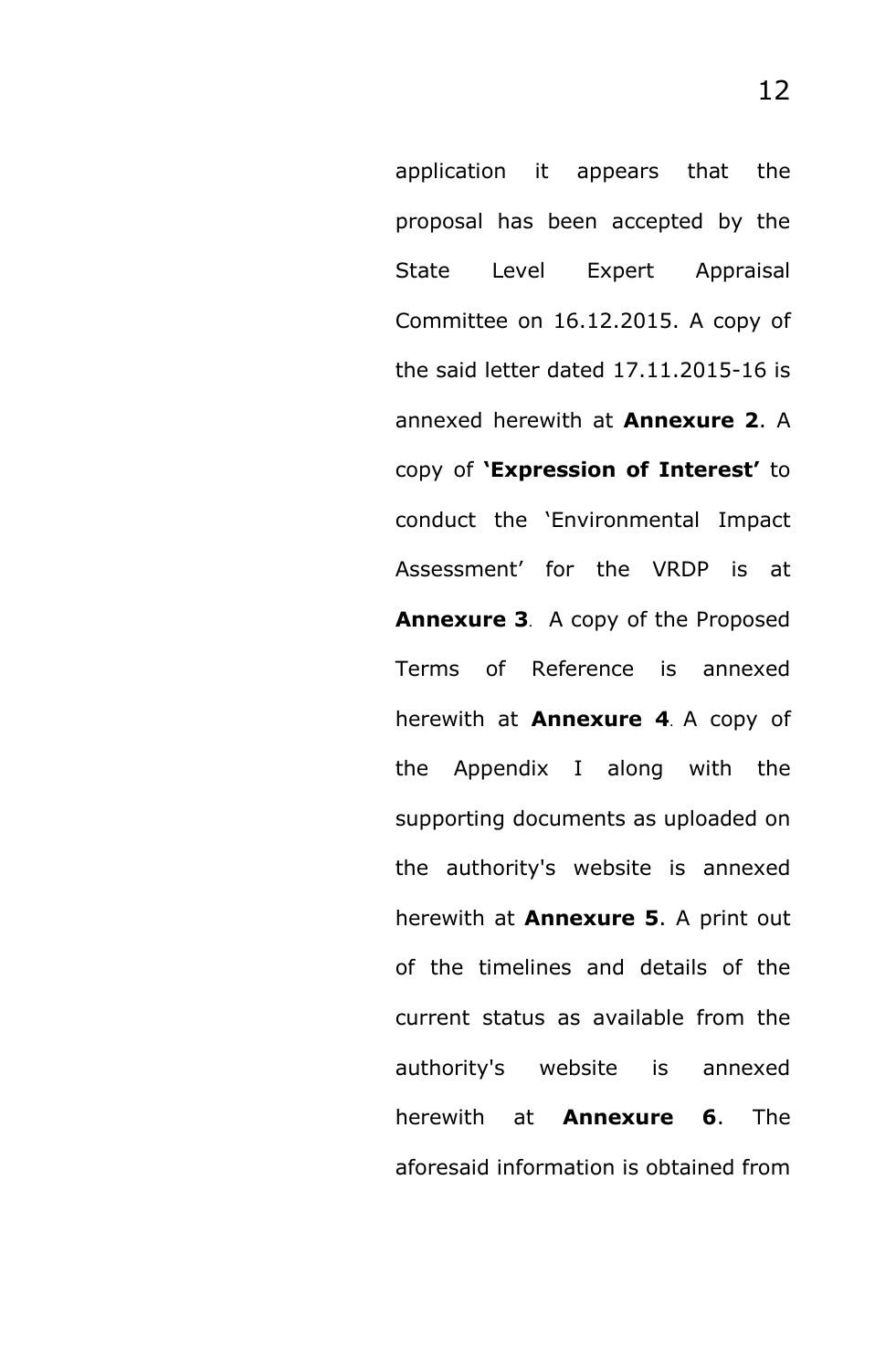the website having URL *http://environmentclearance.nic.in/onl inesearch\_state.aspx?type=TOR&statu s=17&statename=Gujarat*.

**c.** As per the information of the Applicants, the process of assigning the contract for the EIA was accomplished in late 2015. However, on or about 25.10.2015 and pursuant thereto, through several news reports, it came to the notice of the Applicants that despite all the assurances at the meeting held on 19.09.2015 and despite the process of Environmental Impact Assessment and Environmental Clearance being pending, the work related to the 'Vishwamitri Riverfront Development Project' has commenced in VRDP area hastily and negligently without having conducted the mandatory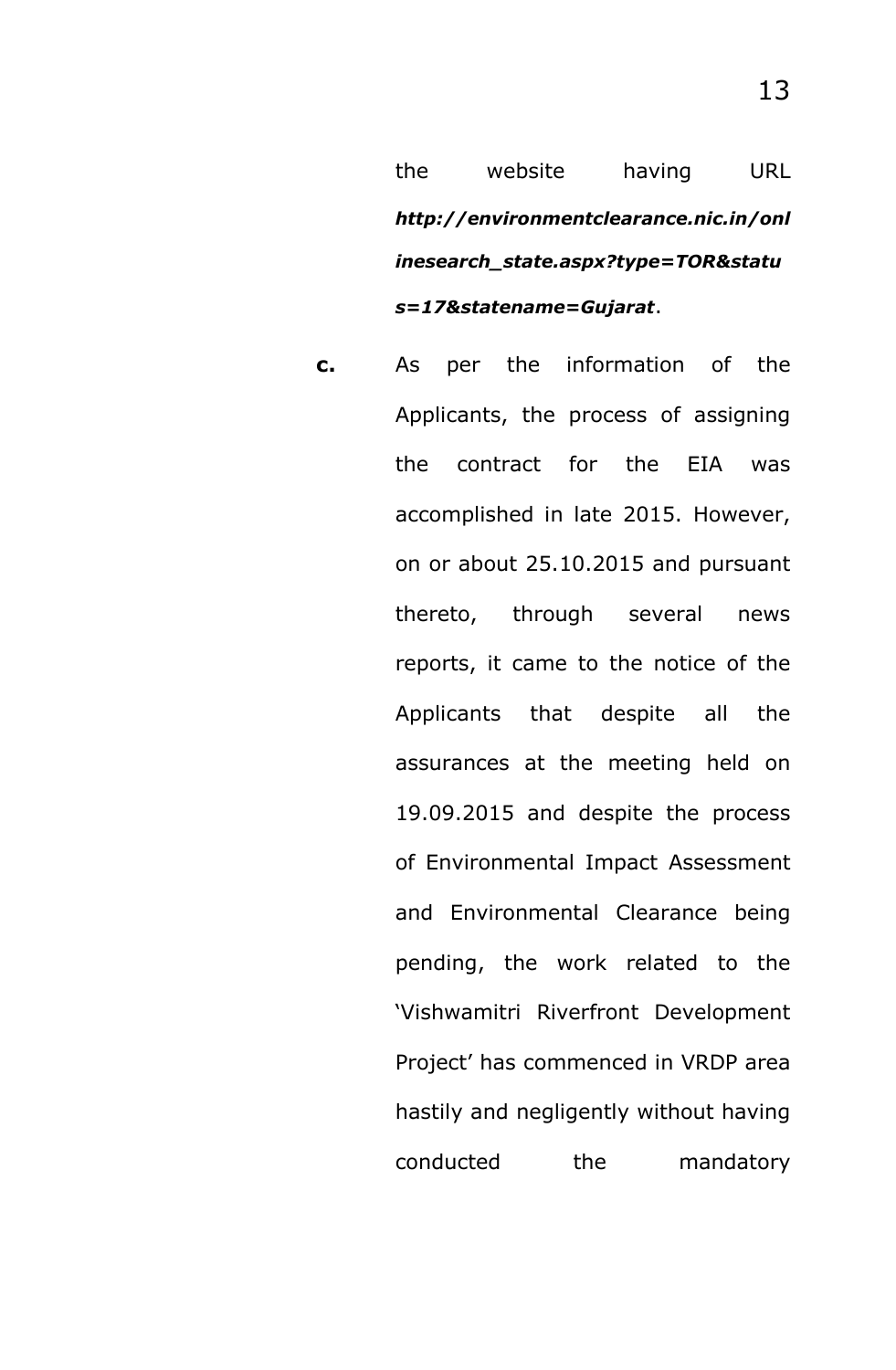'Environment Impact Assessment' (EIA) and 'Social Impact Assessment' (SIA) and before obtaining 'Environmental Clearance' (EC) for the project, that is in complete disregard and violation of EIA Notification 2006. A copy of the photographs of VRDP area taken on 05.04.2016, just before filing of the present application, is annexed herewith a**t Annexure 7**. The photographs clearly show the extent of the violation and the ongoing work.

**d.** The proposed VRDP completely ignores the important characteristics of the River, its wetlands, ravines, inter-connectivity with other water bodies, floodplains, flora and fauna, biodiversity, etc. Many times jargons, images, and concepts are used in the feasibility report of the VRDP and its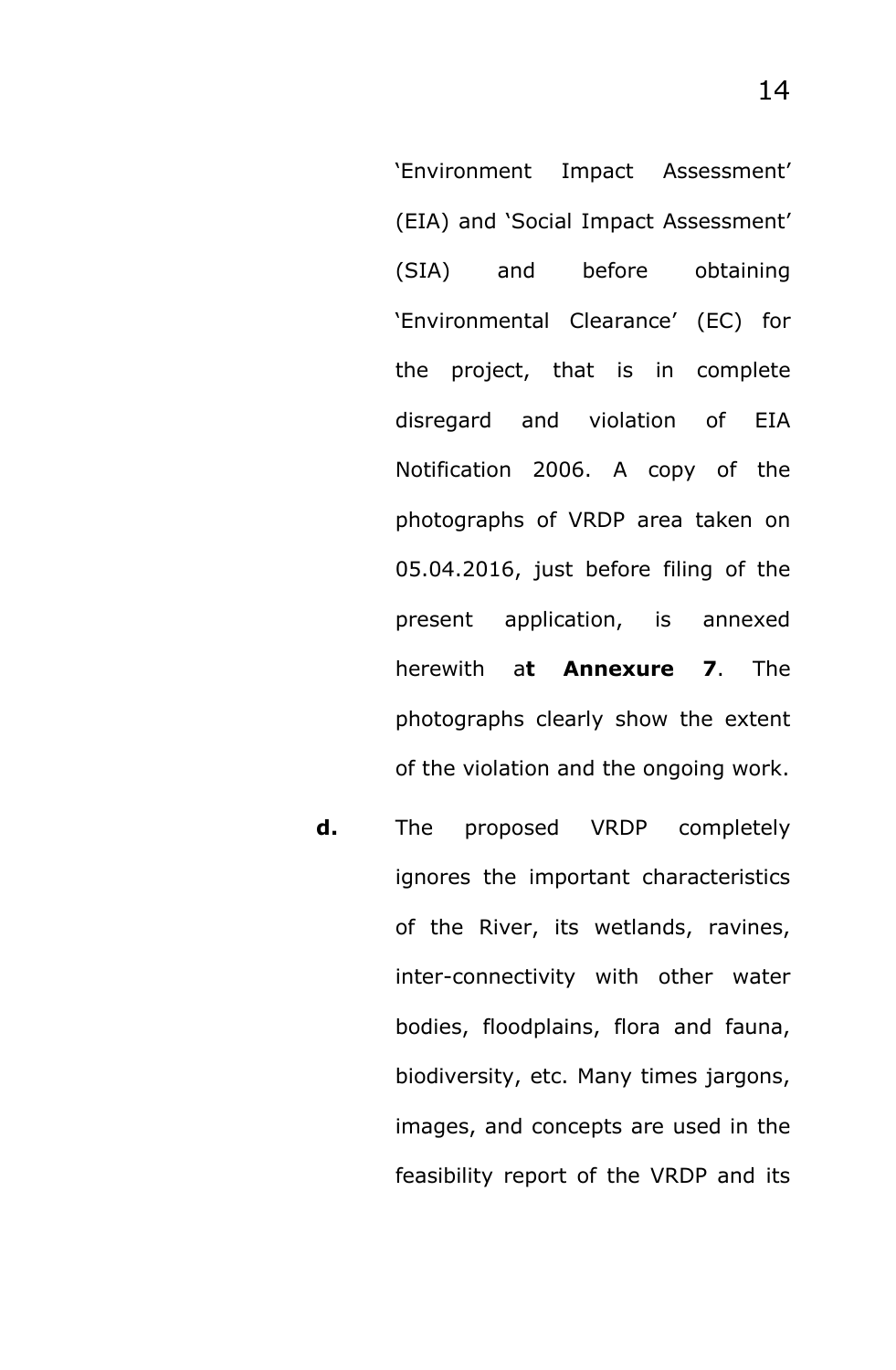propaganda, but if one closely examines the said report, it becomes abundantly clear that those words and ideas are intentionally misleading and not designed in their true letter and spirit. A copy of some of the relevant pages of the VRDP Feasibility Report Master Plan dated 16.12.2014, is at **Annexure 8**.

**e.** The VMC fails to understand the fact that the first step in any effort for the revival of the Vishwamitri River must acknowledge that a river is more than a channel carrying water; it is also a transporter of sediment; it consists of catchments, floodplains, tributaries, ponds, river-bed, and adjoining ravines, which along with the soils and vegetation on both sides, is the river's natural mechanism to retain the additional water, prevent floods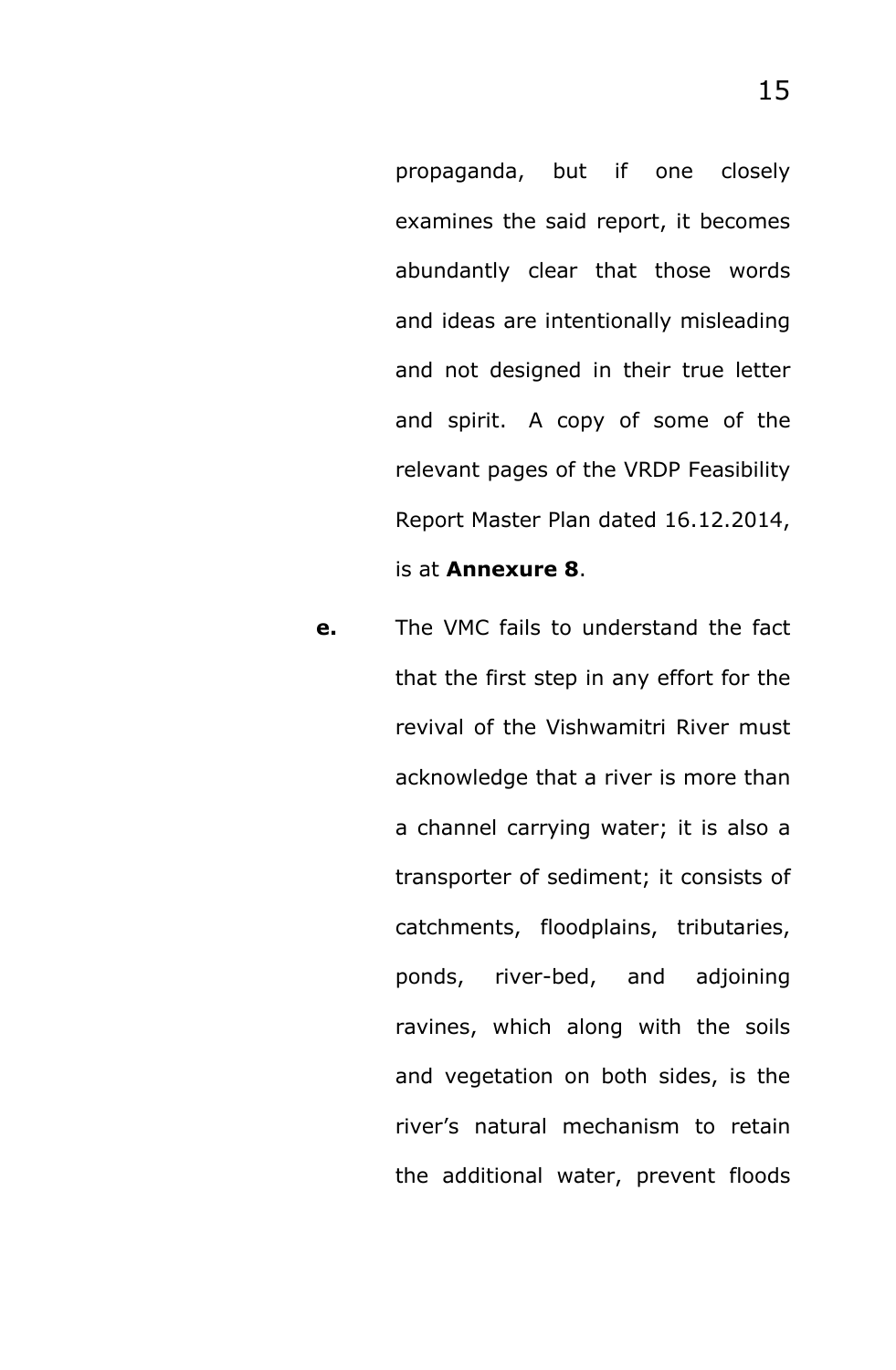and provide habitat for various species. A river harbours and interacts with innumerable organisms like microbes, plants, and animals. It is a natural, living, organic part of a larger ecological system. A river is also a network of tributaries, floodplains, and ponds spread over its basin and the estuary.

**f.** The Vishwamitri River originating from the Pavagadh Hill, north-east of Vadodara city, has a unique ecosystem bearing a plethora of beautiful ravines right from its beginning till its end. Of paramount importance in its ecology is the presence of the highly protected species, the Indian crocodile (Crocodylus palustris – Mugger Crocodile) and Turtles. The crocodiles, turtles and other species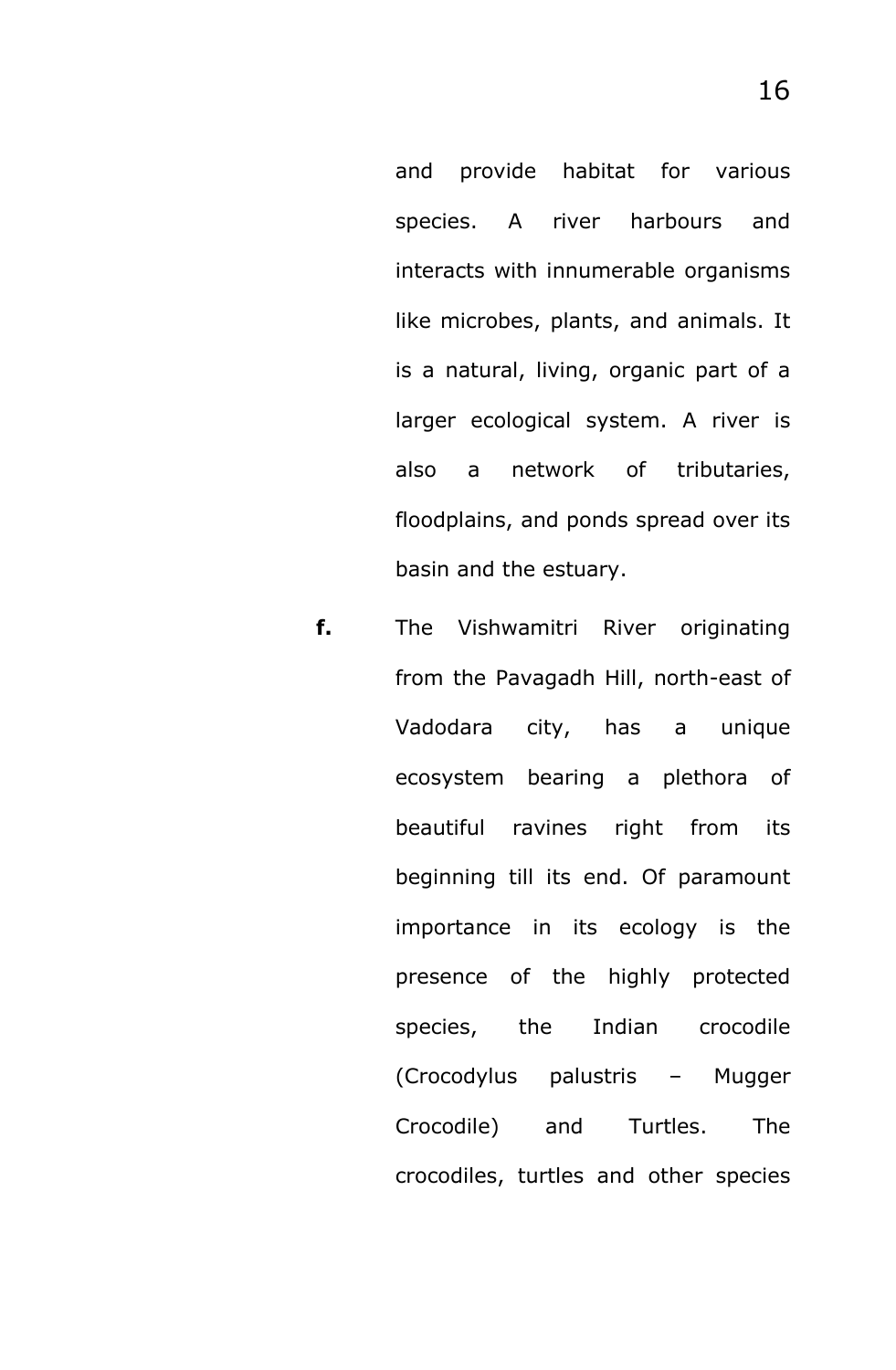have been inhabiting and breeding in stretches of the Vishwamitri River for many years. This species is categorized as nationally 'Vulnerable' subsequent to an assessment following IUCN criteria for threatened species (Molur & Walker 1998) and has the highest legal protection in India as it is listed in Schedule I of the Indian Wildlife (Protection) Act 1972. The importance of this species is illustrated by the multiple legal and policy efforts which have been developed by the Government of India to protect the crocodile population. 'Indian Crocodile Conservation Project' was launched as early as the late 1960's. Subsequently the crocodile and Turtle have been included in Appendix-I of Convention of International Trade in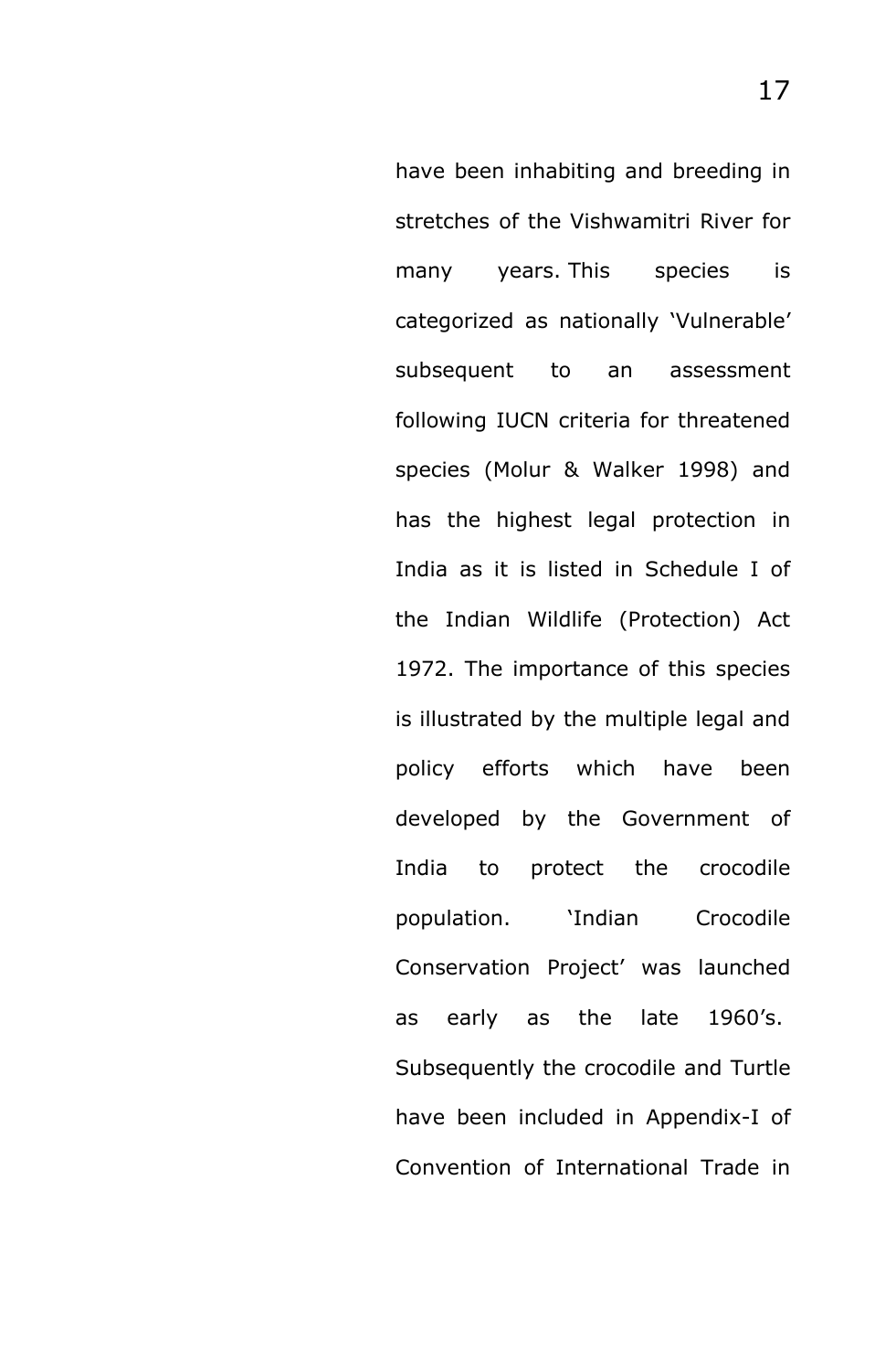Endangered Species (CITES) and brought under Schedule-I of 'The Wild Life (Protection) Act 1972', meaning that any activity which is against the survival of the highly protected species without having been approved by the State Wildlife Board / National Wildlife Board and the Government of India is patently illegal.

- **g.** This brings one to the glaring fact that the activities carried out by the VMC in the name of VRDP especially proposed construction activities vis-avis the use of JCB dumper, etc. have the potential to destroy the natural ecosystem and habitat; its breeding grounds and nests of the crocodile, turtle, and other species.
- **h.** The VMC also invokes the "Public Private Partnership (PPP)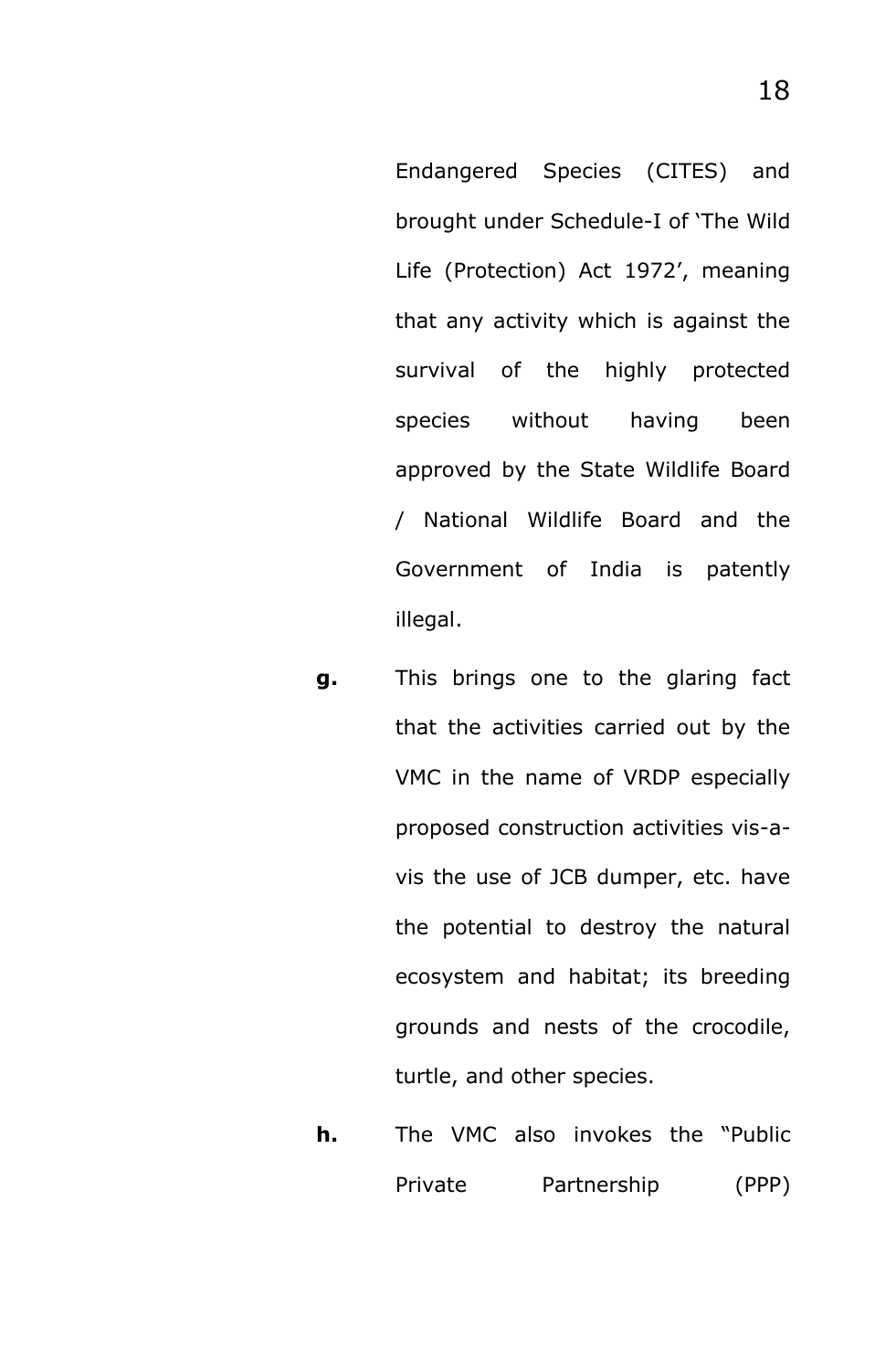Development Model" to justify its illicit activities. All projects, including those sanctioned by the government require 'Environmental Clearance' for execution, even PPP projects undertaken by VMC in VRDP area. Hence, any planned construction activity or any other activities by VMC or sanctioned / approved by VMC in VRDP area also need to be stopped immediately because these violate the EIA Notification 2006 and other environmental laws.

**i.** It becomes abundantly clear that commencement of work before the completion of the EIA on the potential impacts to the protected and threatened crocodile, turtle and other scheduled species, and without the mandatory approval from the appropriate authorities, is in blatant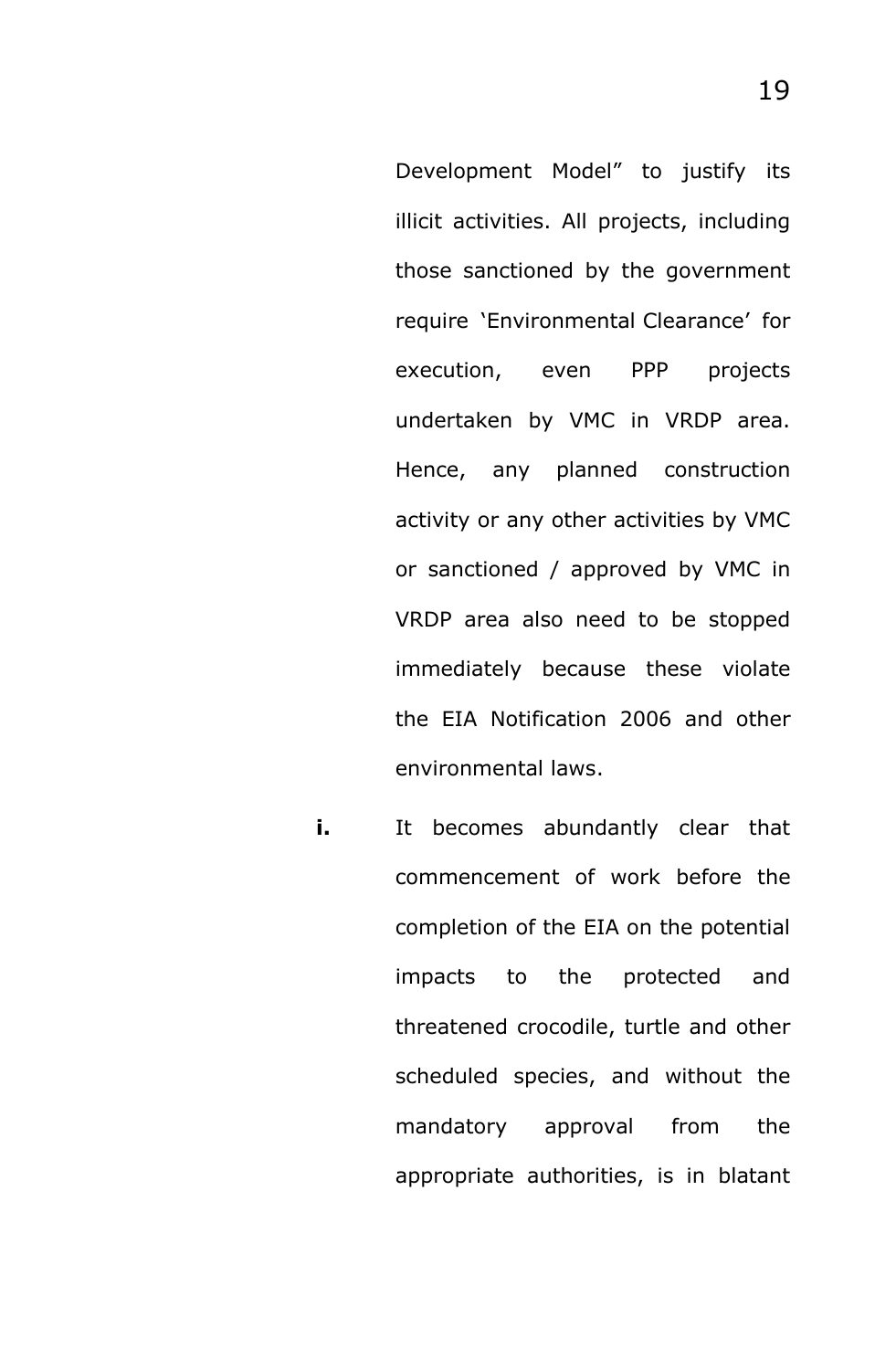violation of 'The Wildlife (Protection) Act 1972'. This will not only completely lead to destruction of the natural ecosystem and habitat of the crocodiles, turtles, birds, reptiles, amphibians and fish species but also their breeding grounds and nests who survive in and around Vishwamitri River. In fact, the breeding period of the crocodiles is from January to May. It is pertinent to note here that accordingly being protected under the Wildlife (Protection) Act, 1972, VRDP ought to be considered as a Category B project, and accordingly the application for Environment Clearance ought to have been filed before the Central Government in the Ministry of Environment and Forests (MoEF), as per the provisions of the EIA Notification, 2006.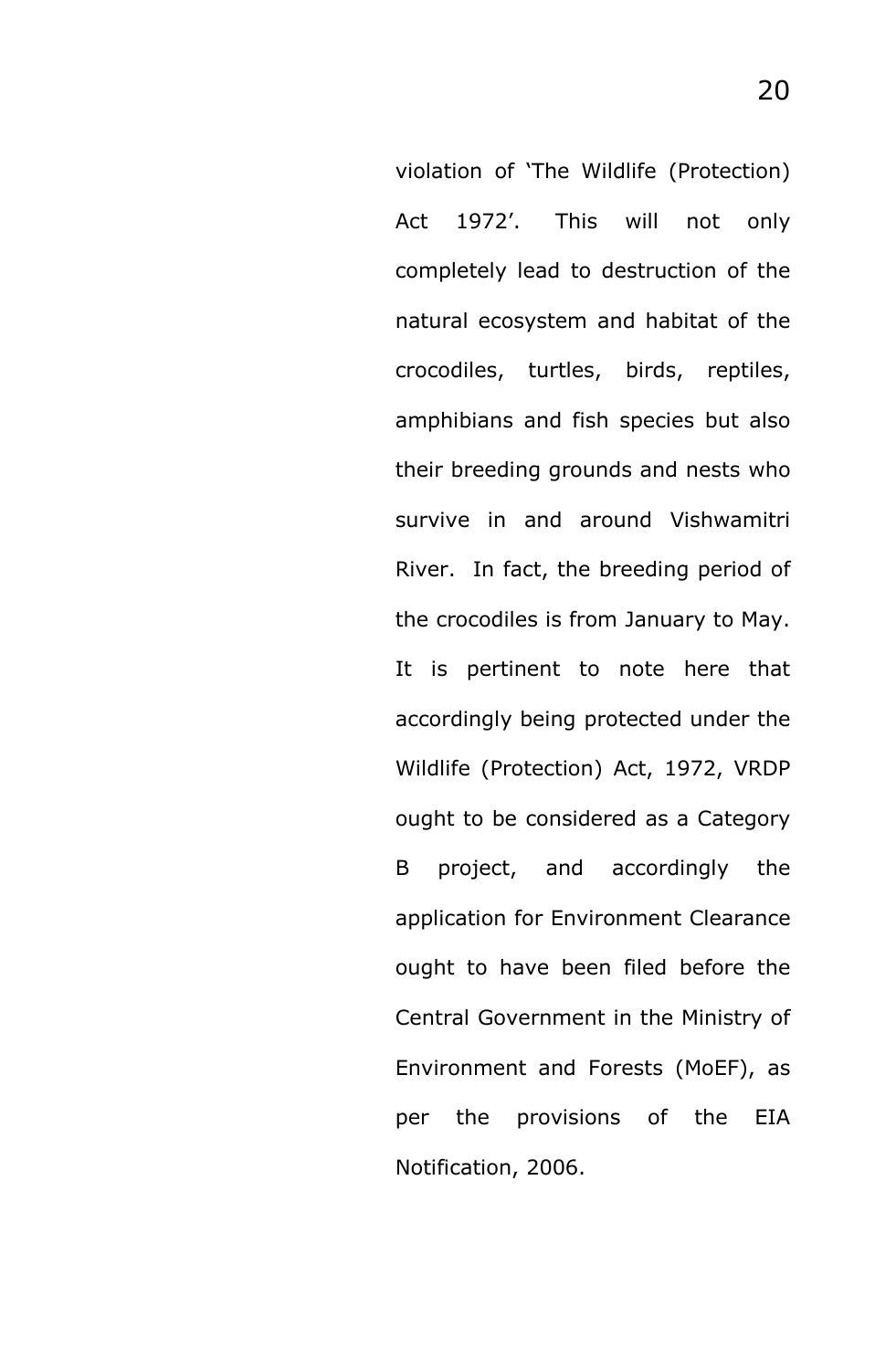Thus, there is a clear violation of the Wildlife (Protection) Act, 1972 as the said activity would amount to "hunting" as defined in Sec. 2 (16) of the said Act as follows:

*"(16) "Hunting" with its grammatical variations and cognate expressions, includes:* 

*(a) Killing or poisoning of any wild animal or captive animal and every attempt to do so;* 

*(b) Capturing, coursing, snaring, trapping, driving or baiting any wild or captive animal and every attempt to do so;* 

*(c) Injuring or destroying or taking any part of the body or any such animal or in the case of wild birds or reptiles, damaging the eggs or such birds or reptiles, or disturbing the*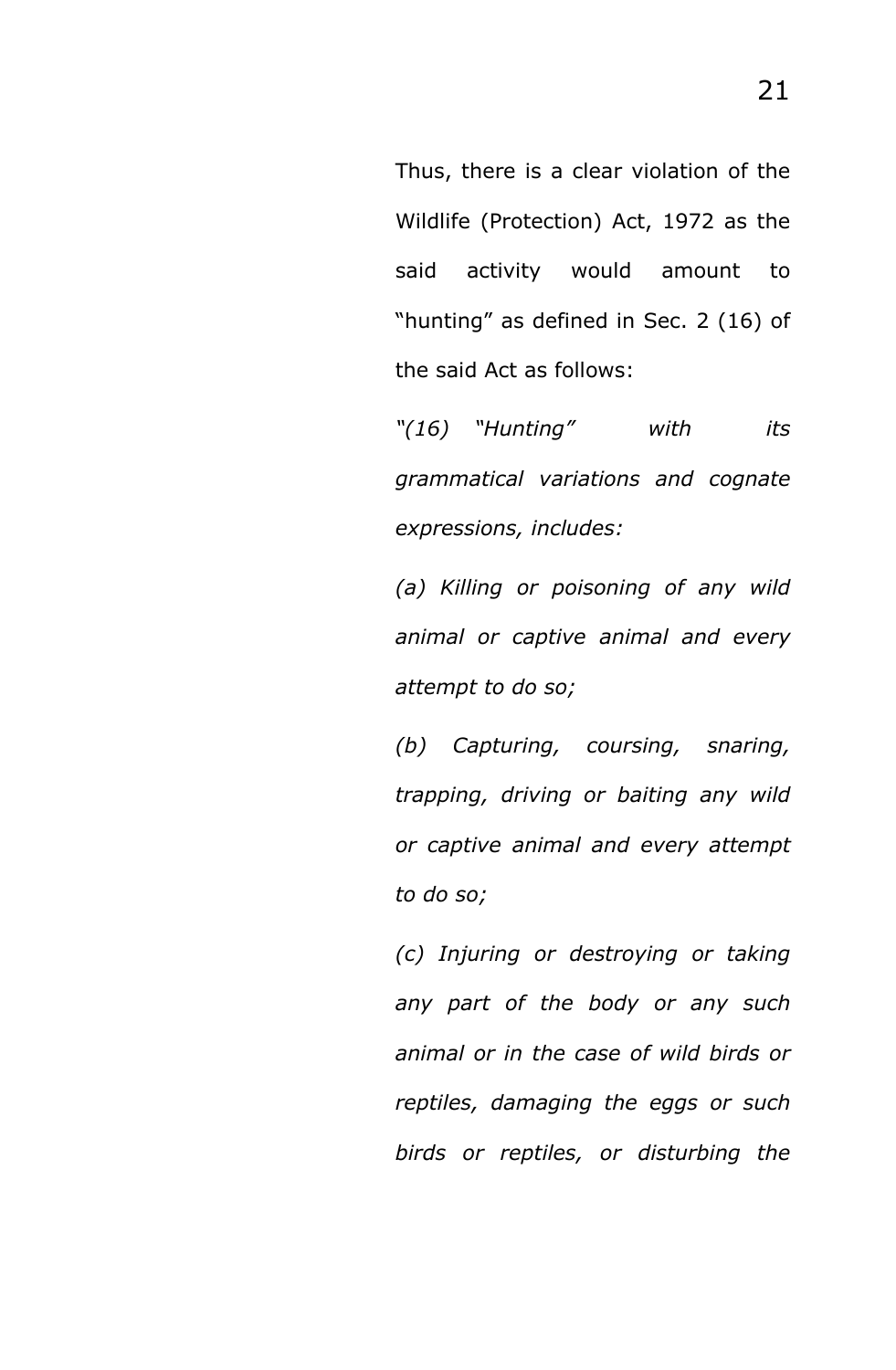*eggs or nests of such birds or reptiles."*

Thus, by doing such illegal construction activities through JCB / dumper etc. will definitely destroy the eggs of crocodiles and turtles too apart from their natural habitat and ecosystem. In fact, before doing any such activity against the survival of the highly protected species of Schedule-I of the Wildlife Protection Act can never be done without it being approved by the State Wildlife Board / National Wildlife Board and the Govt. of India.

**j.** Now, there is no dispute about the fact with the concerned authorities that the 'Environmental Clearance' is required under the Environmental Impact Assessment (EIA) Notification dated 14th September 2006 and it is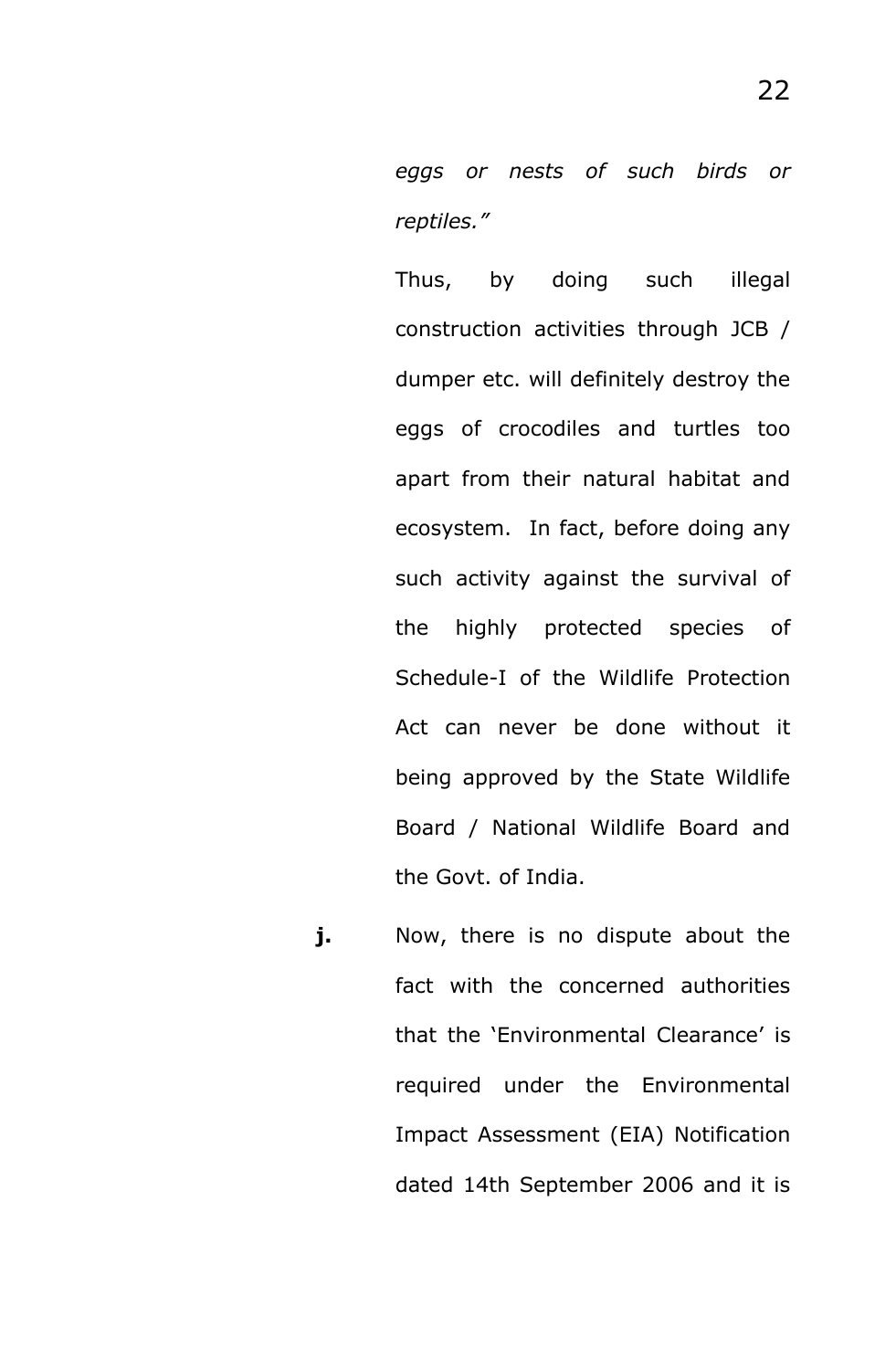applicable to VRDP. Accordingly the VMC had, on 1.12.2014, issued an 'Expression of Interest' for appointing a consultant to conduct the 'Environmental Impact Assessment' for the same.

**k.** Inspite of the same, construction activities were commenced in the VRDP area on or about 25.10.2015. A letter dated 28.12.2015 by concerned citizens and experts was sent to all the concerned authorities stating all the necessary information and issues. The letter clearly stated that "Thus we call on you to cease all 'Vishwamitri Riverfront Development Project' and related activities in Vishwamitri River, around river banks and not commence any further works / activity / construction work until due process of Environmental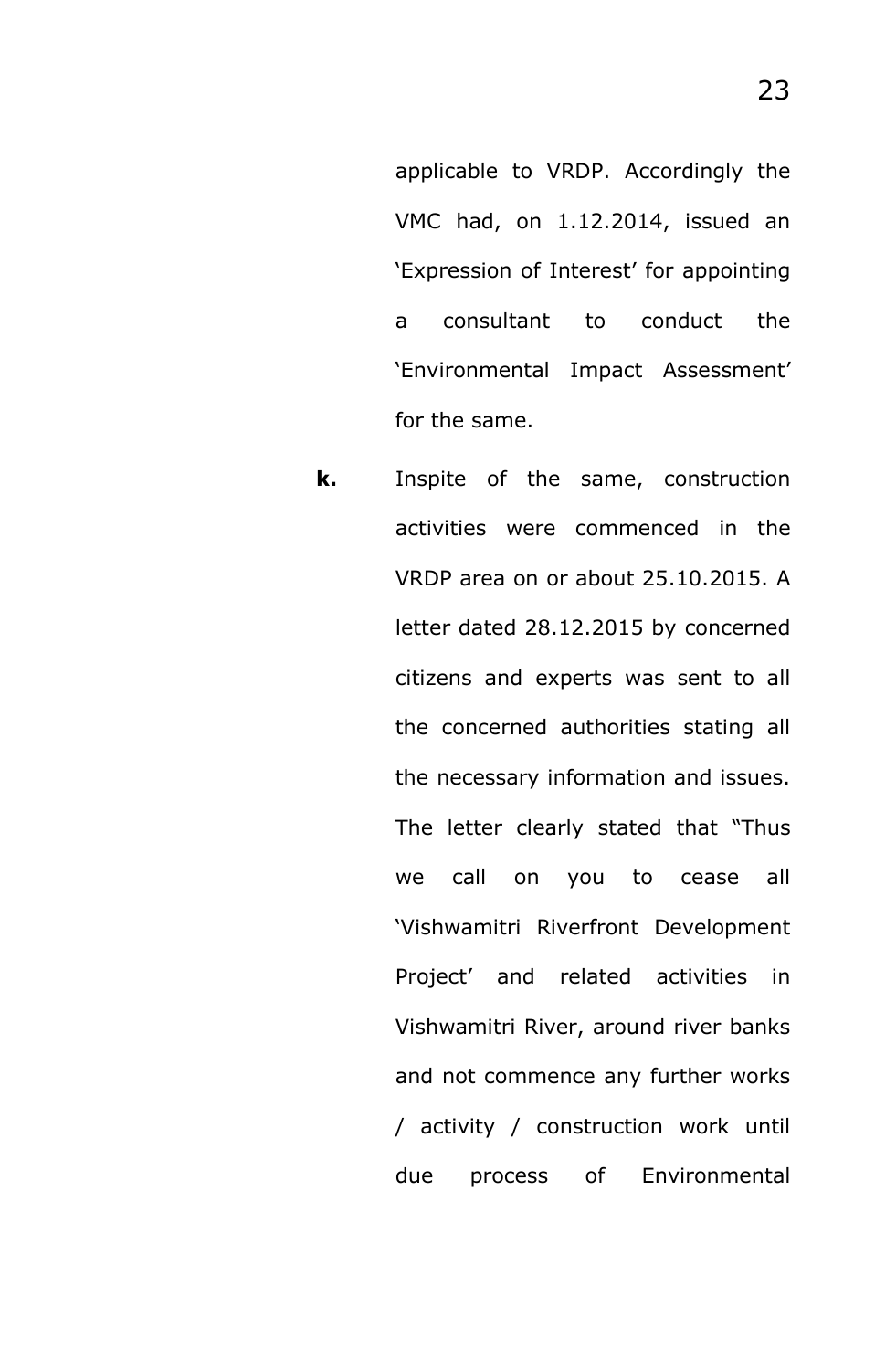Clearance is undertaken. If 'Vishwamitri Riverfront Development Project' and related activities are not immediately stopped, you will invite legal action and be liable for the expenses incurred for the same." The water bodies are in a crisis in Vadodara city, especially the Vishwamitri River passing through Vadodara along with its catchment areas including the Sama and Bhimnath ponds ('talav') that are a part of the VRDP project. A copy of this letter dated 28.12.2015 is at **Annexure 9**.

**l.** Vide a letter dated 20.01.2016, VMC replied to the aforesaid letter dated 28.12.2015 of the Applicants. However VMC did not deal with the contentions of the letter dated 28.12.2015 and also did not provide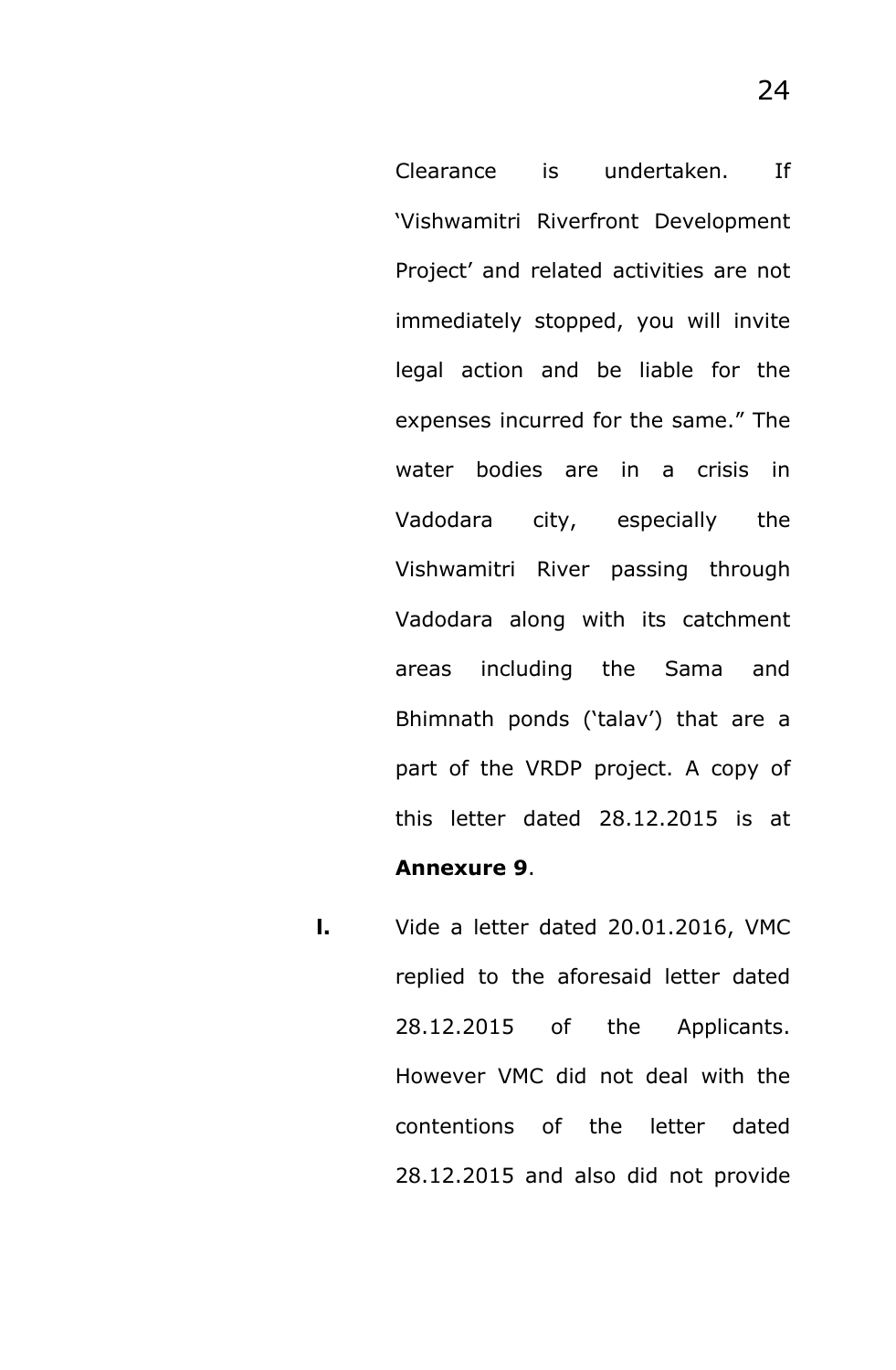any clarifications. The letter dated 20.01.2016 received from VMC is vague and sketchy. A copy of this letter is at **Annexure 10.**

- **m.** Despite our letter dated 28.12.2015 the following work / works / acts and activities are still ongoing and continuing in the VRDP project area and the same are in violation of the EIA Notification dated 14 September 2006:
	- **(1)** Construction of bridge from Sama area to Harni area.
	- **(2)** Construction of retaining wall along the Sama – Savli road on the edge of Sama Talav.
	- **(3)** Construction activity near Sanjay Nagar - Mangal Pandey Road including retention wall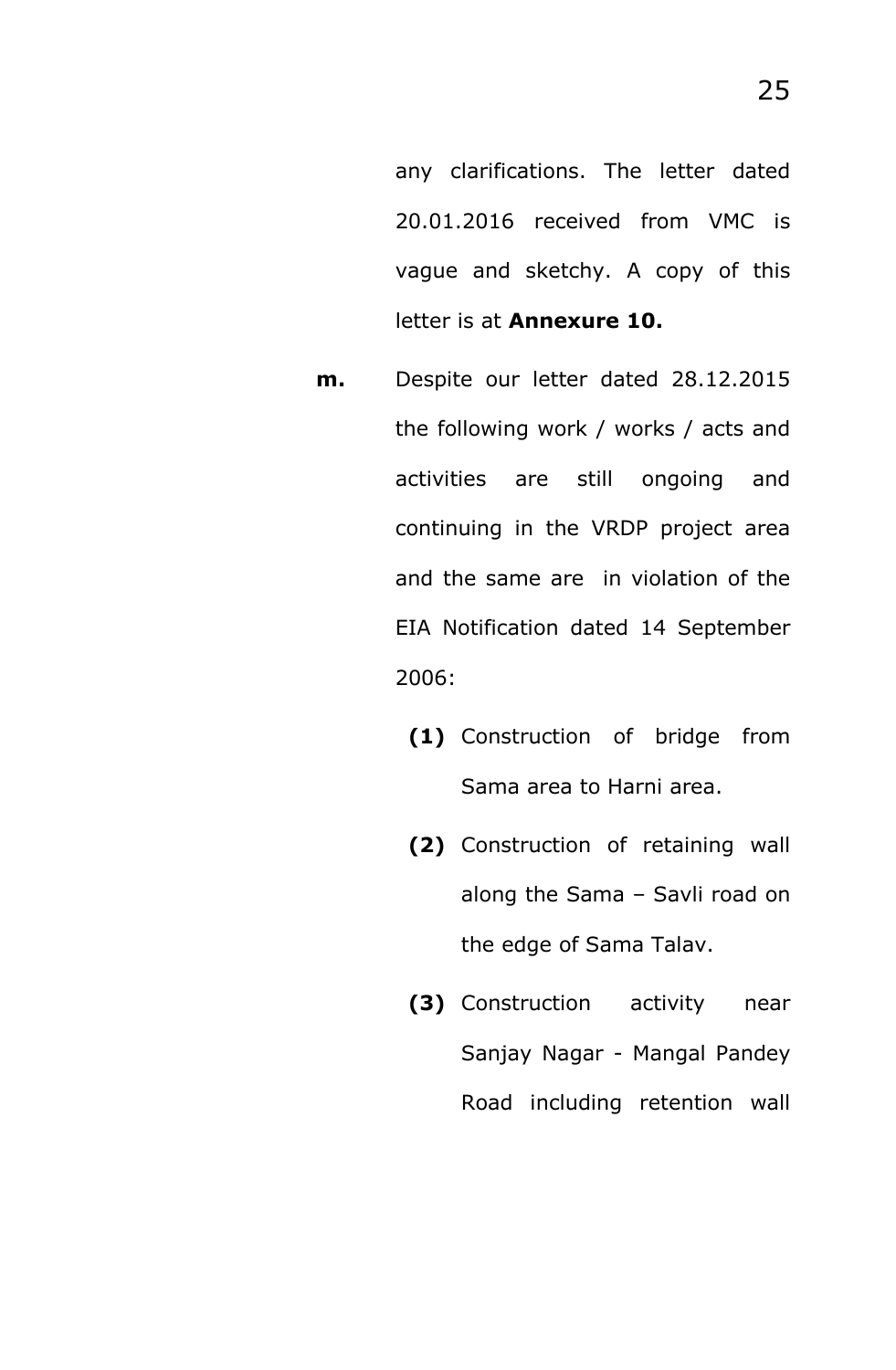work / works / acts and activities are continuing.

- **(4)** Demolition of Historical Sites and features in Sanjay Nagar area.
- **(5)** Untreated Sewer water is being continuously discharged behind the Ratri bazaar, opposite VUDA office.
- **(6)** Levelling and preparing land for construction project near Narhari hospital is continuing.
- **(7)** Dumping of solid waste, including construction debris, near Kala Ghoda area and sewer discharge near Kala Ghoda is continuing.
- **(8)** Construction work / works / acts and activities are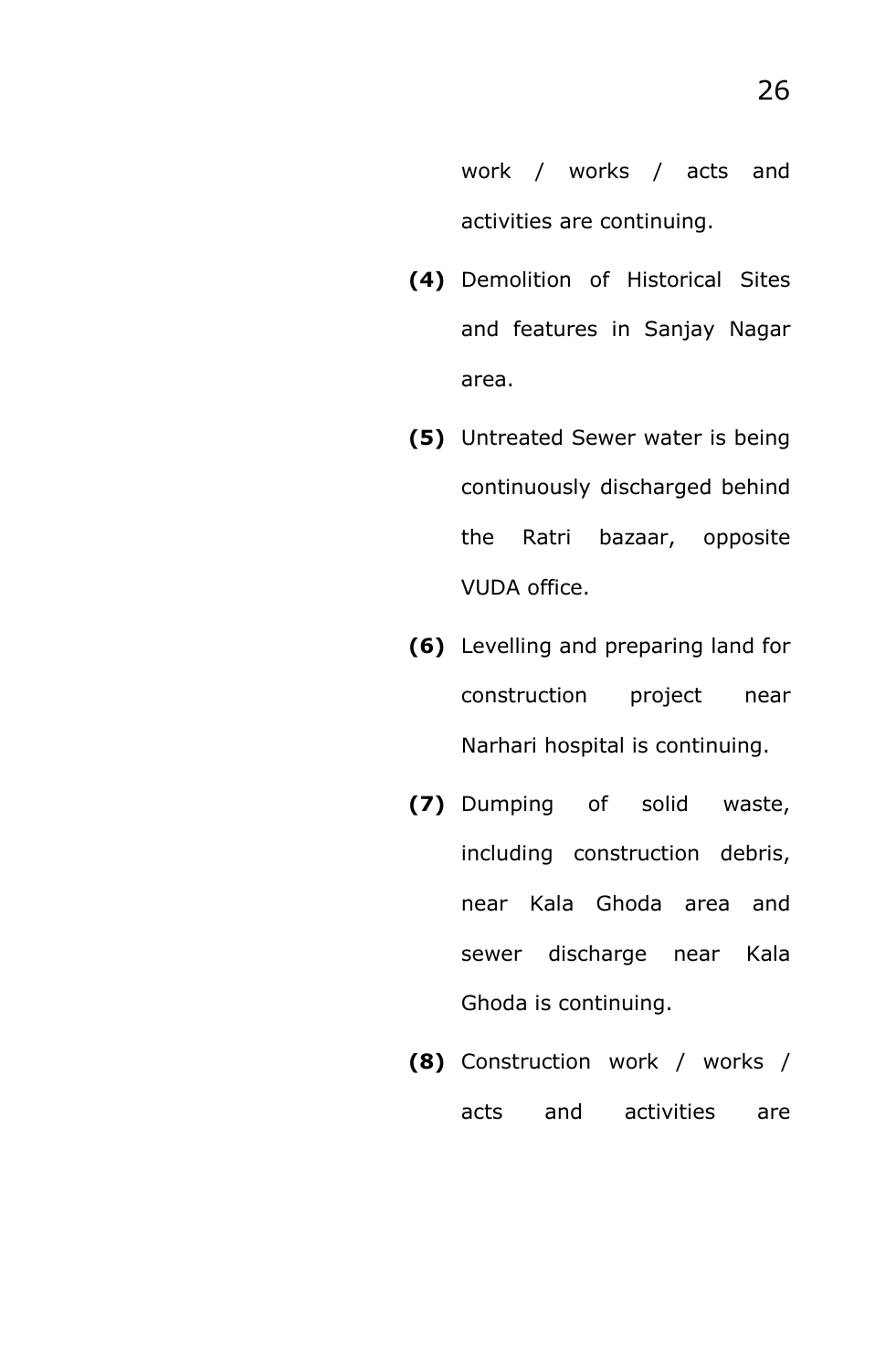- **(9)** Bhimnath Talav filling work / works / acts and activities are continuing.
- **(10)** Debris dumping along the river bank near Vadsar and bridge construction work / works / acts and activities are continuing.
- **(11)** Declaration of work for the proposed 'Crocodile Park' within the VRDP area. A copy of the local news paper clipping dated 24.02.2016 is at **Annexure 11.**
- **n.** Nonetheless, project proponents have gone ahead with construction and other activities despite the fact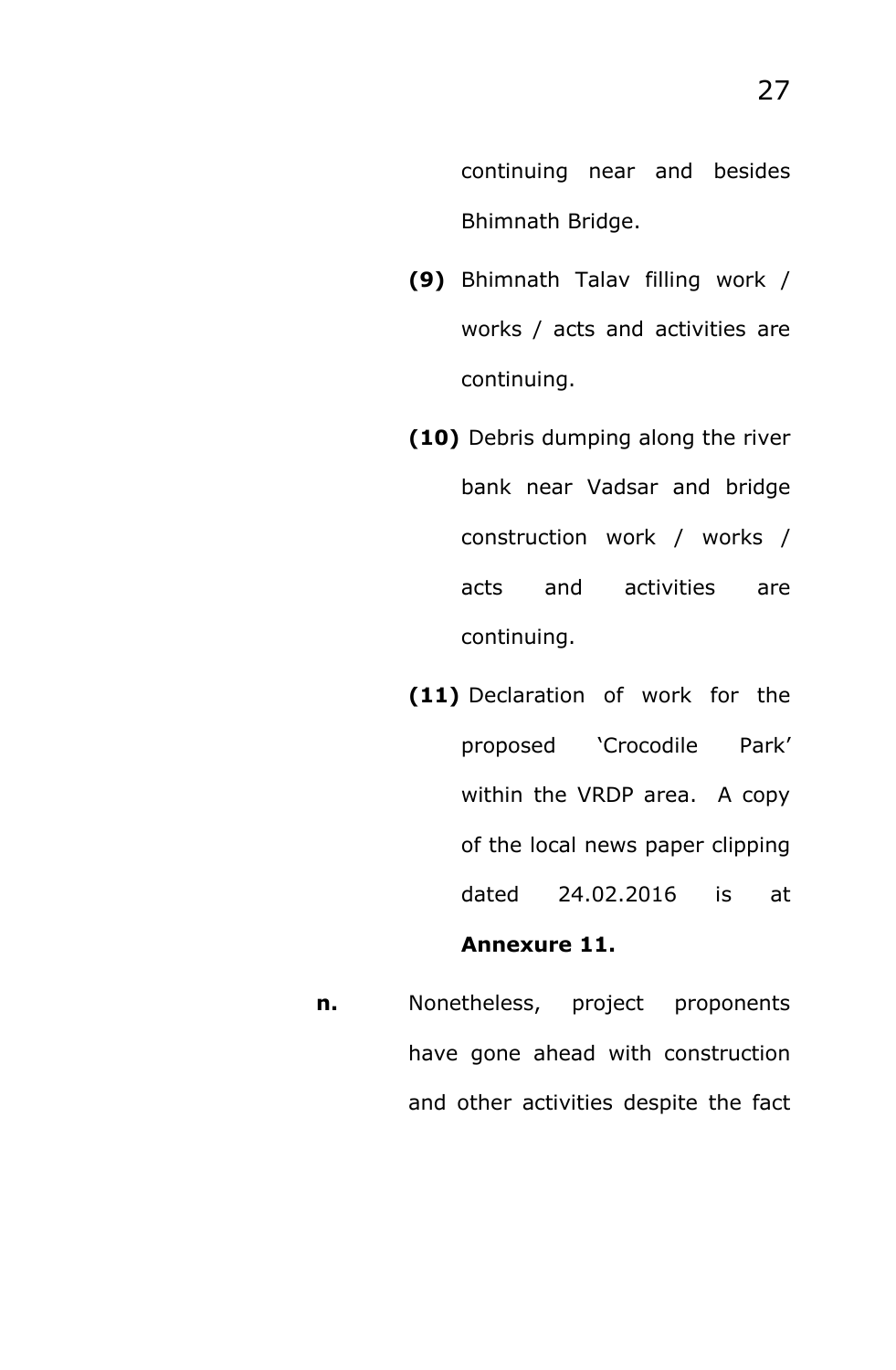that Section 6 of the EIA Notification of 2006 explicitly states:

**"An application seeking prior environmental clearance in all cases shall be made in the prescribed Form 1 annexed herewith and Supplementary Form 1A, if applicable, as given in Appendix II, after the identification of prospective site(s) for the project and/or activities to which the application relates, before commencing any construction activity, or preparation of land, at the site by the applicant."** 

**o.** Again, letter dated 19.02.2016 was sent to all the concerned authorities stating, "All the above mentioned locations are part and parcel of the VRDP project. Therefore, these work /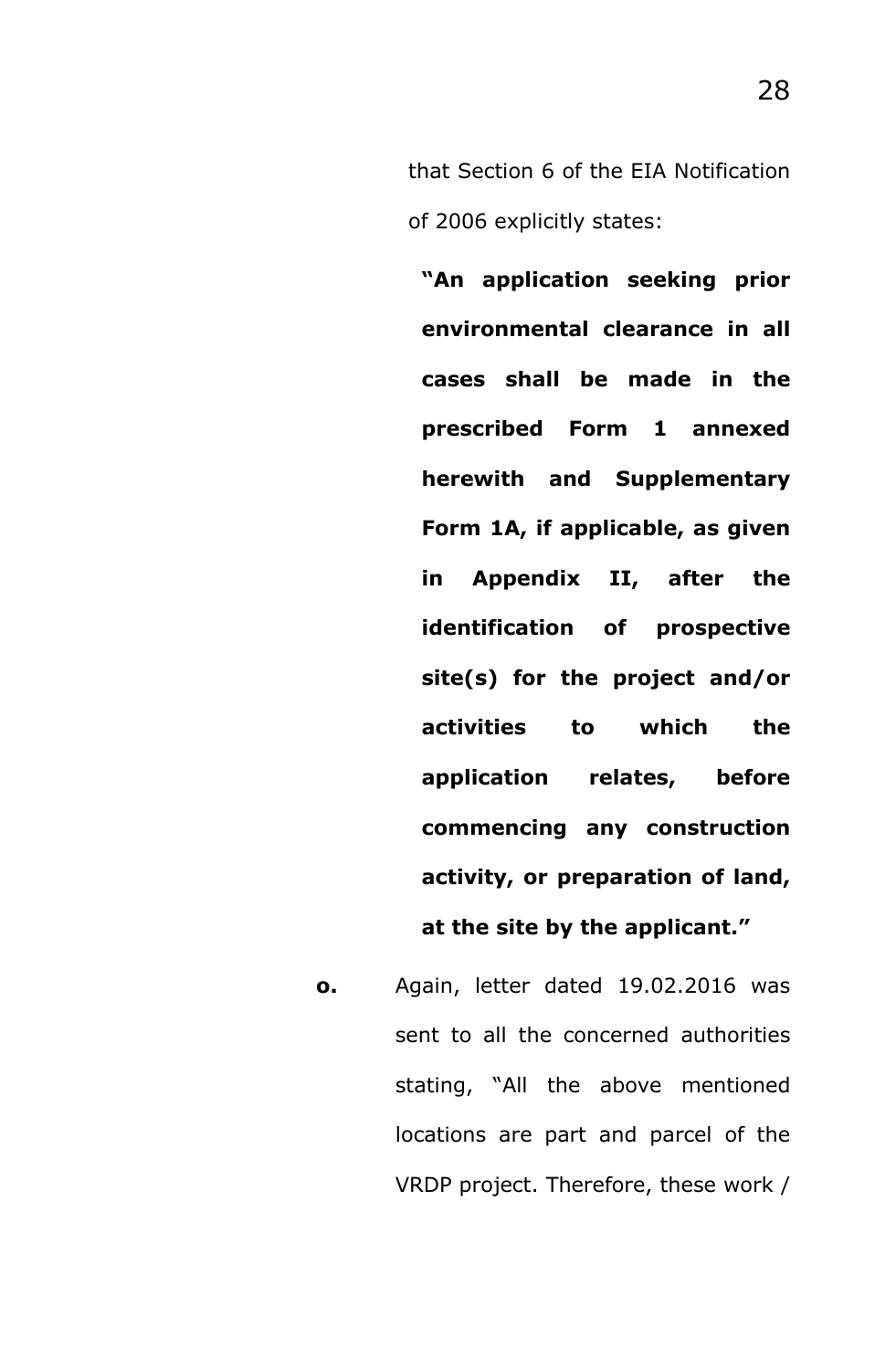works / acts and activities are in complete violation of Environment Impact Assessment Notification 2006, The Environment (Protection) Act 1986 and also in complete violation of Expression of Interest for EIA published in Local Newspaper of Vadodara dated 1 December 2014.

Now, with all these and many such area/areas in which such work / works / acts and activities are still continuing and ongoing in VRDP area, we urge the Municipal Commissioner of VMC and you in connection and in continuation to our letter dated 28th December 2015 issued to you all that, to immediately direct any/all concerned departments /authorities / parties that come within the purview of the VRDP Project area, whether VMC or Private or Public or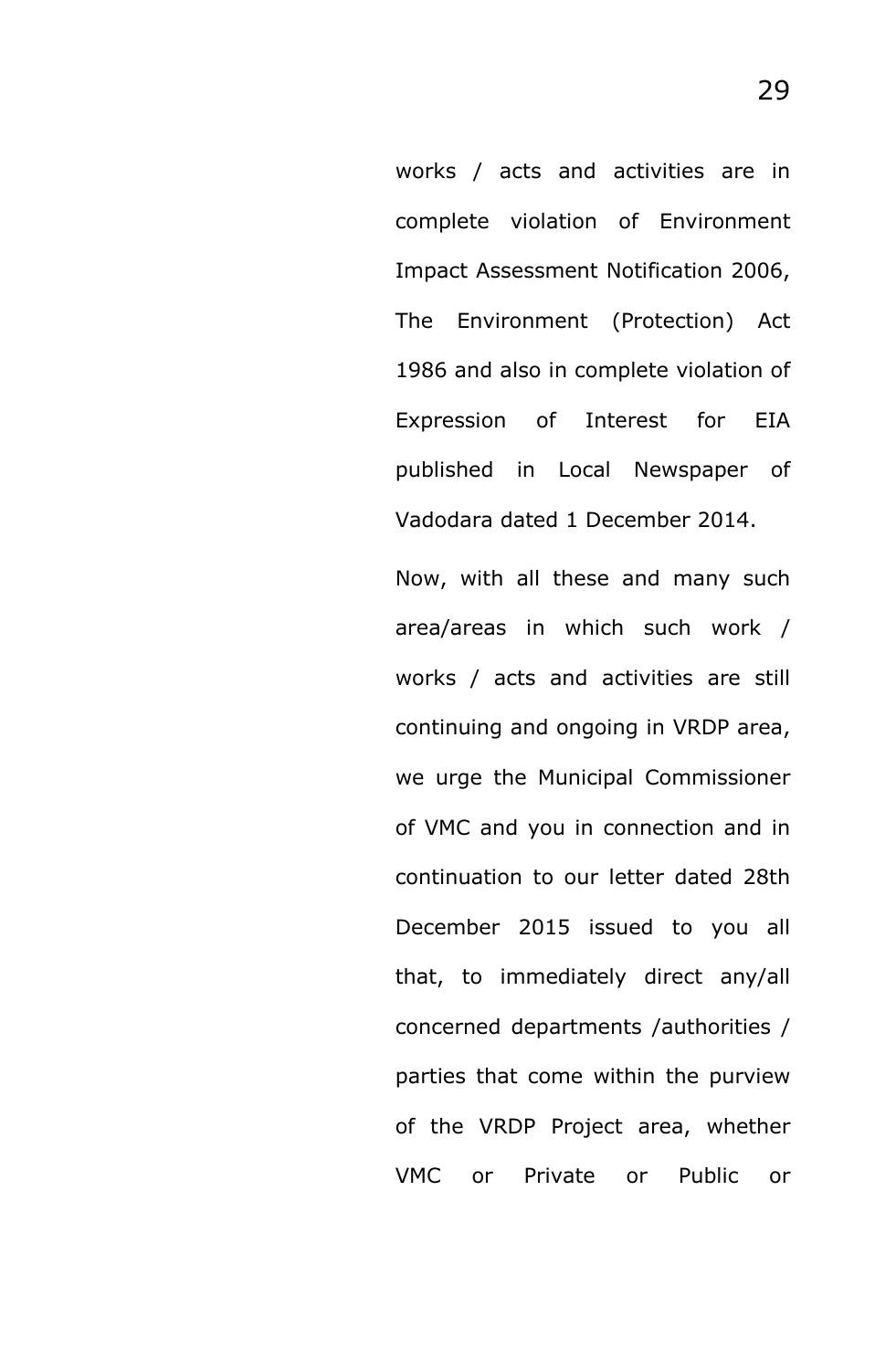Contractual as per various tenders including projects being undertaken in the name of PPP model, to stop all ongoing activities including demolition, dredging, digging, filling, levelling, construction, etc. within the project area of VRDP with immediate effect, until due process of 'Environment Impact Assessment' (EIA) and 'Environmental Clearance' is accomplished." A copy of this letter is at **Annexure 12.**

**p.** Vide a letter dated 01.03.2016, VMC replied to the aforesaid letter dated 19.02.2016 of the Applicants. However VMC did not deal with the contentions of the letter dated 19.02.2016 and also did not provide any clarifications. The letter dated 01.03.2016 received from VMC is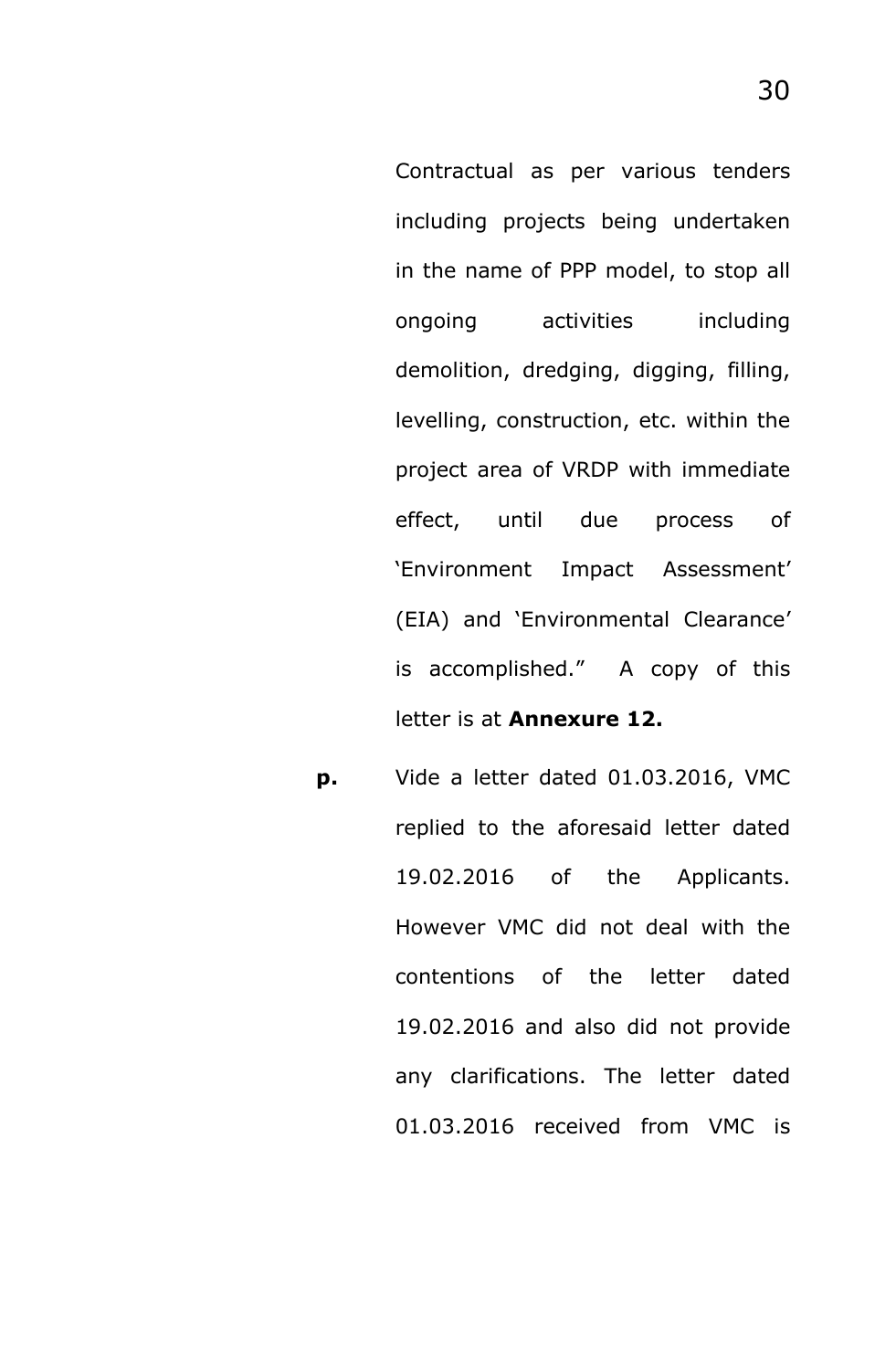vague and sketchy. A copy of this letter is at **Annexure 13.**

- **q.** Pursuant to the same, a Letter dated 15.03.2016 was sent to the respondents with demand that immediately stop all activities within the area of 'Vishwamitri Riverfront Development Project' (VRDP) including demolition, dredging, digging, filling, levelling, construction, etc., until due process of 'Environment Impact Assessment' (EIA) and 'Environmental Clearance' is accomplished. A copy of this letter is at **Annexure 14.** However no reply has been received to the same to date and accordingly the Applicants are filing the present Application.
- **r.** The highly meandering and slowly flowing Vishwamitri River system consists of the main river corridor and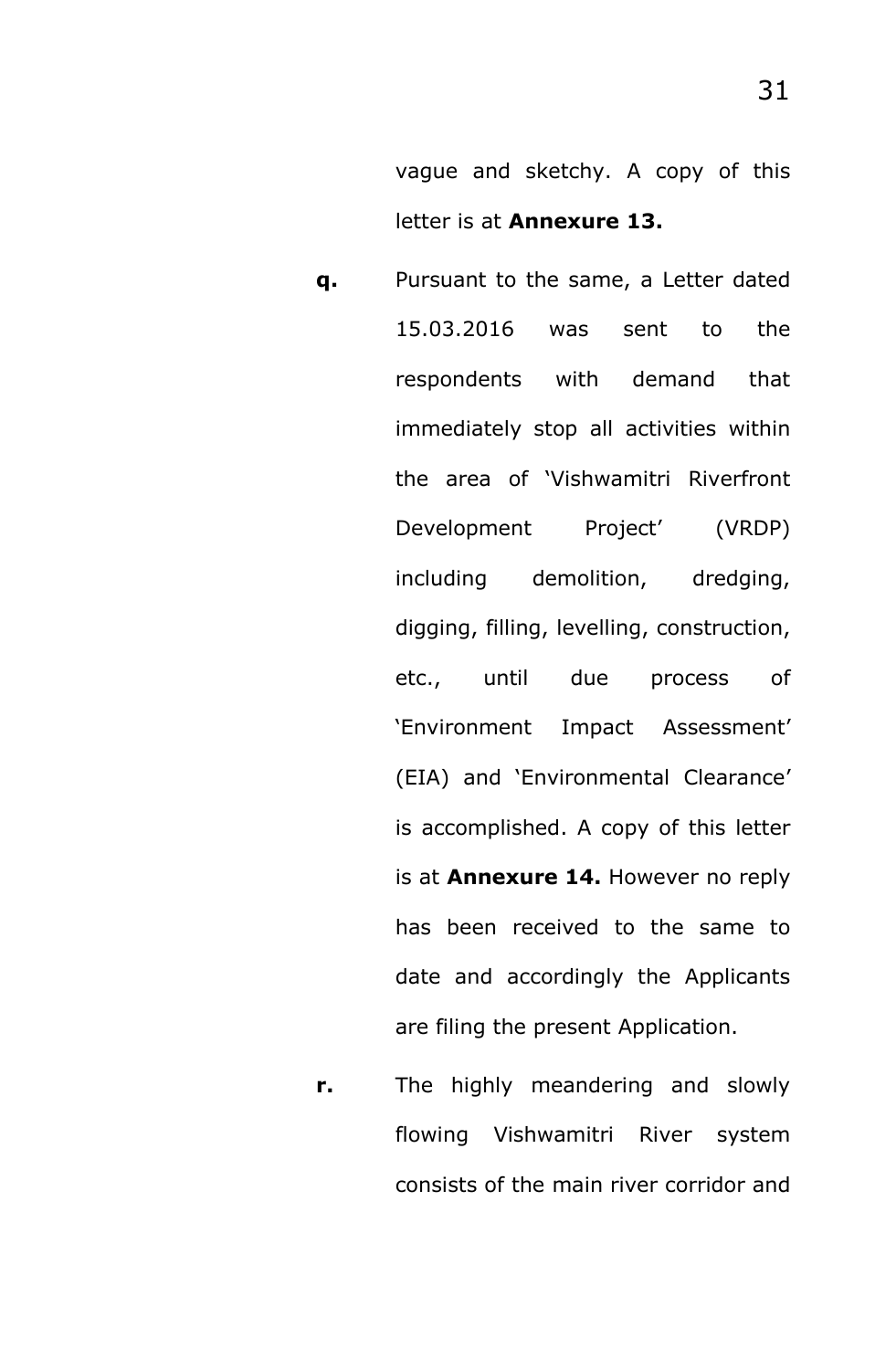its associated tributaries, ravines, nalas / kaans (small streams/creeks), wetlands, ox-bows, and human-made ponds. Historically, this system as a whole provided ecosystem (environmental) services such as natural flood water control, ground water recharge, habitats for different flora and fauna, promoting biodiversity, and ameliorating adverse climatic conditions. They also served various communities as alternative sources for irrigation, water supply, food, recreation, and livelihood. Vishwamitri River and its associated water bodies are also unique because they are home to threatened or endangered species of flora and fauna (ravan taad, crocodile, turtles etc.). Having crocodile and turtles in the river

32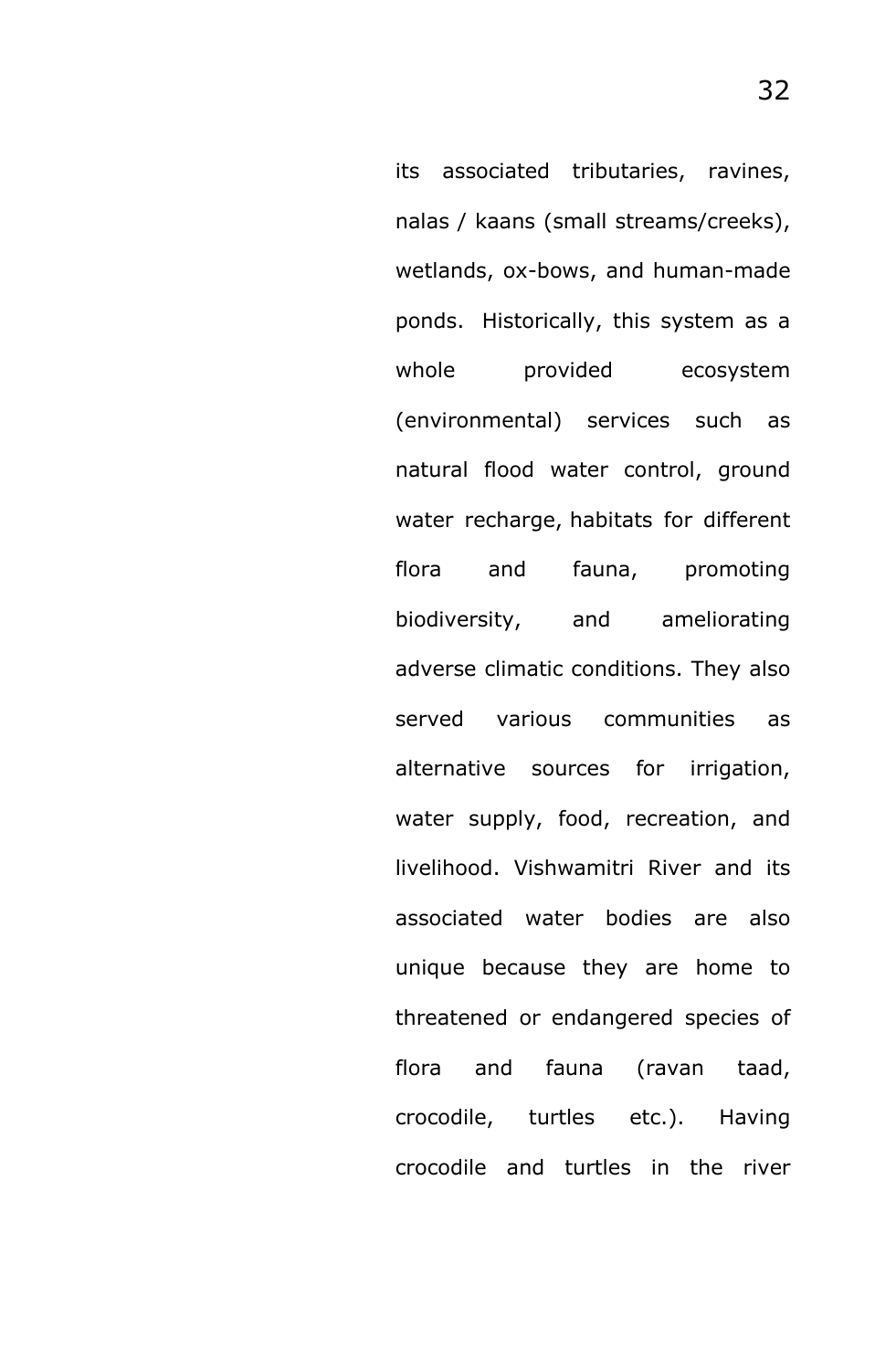habitat in the middle of Vadodara city is also a unique asset. Instead of taking pride in protecting this unique habitat, VMC seems to be bent on destroying it.

**s.** Years of encroachment and dumping, effectively sanctioned by local and state authorities (VMC and Vadodara Urban Development Authority to be precise), exhibits poor governance and threatens this interconnected watershed level system. This is evident in the way these water bodies are encroached upon and/or contaminated with all kinds of dumped waste materials, including construction debris, municipal and industrial waste, dead carcasses, untreated and inadequately treated sewer water. Even buildings are constructed on ravines and nalas.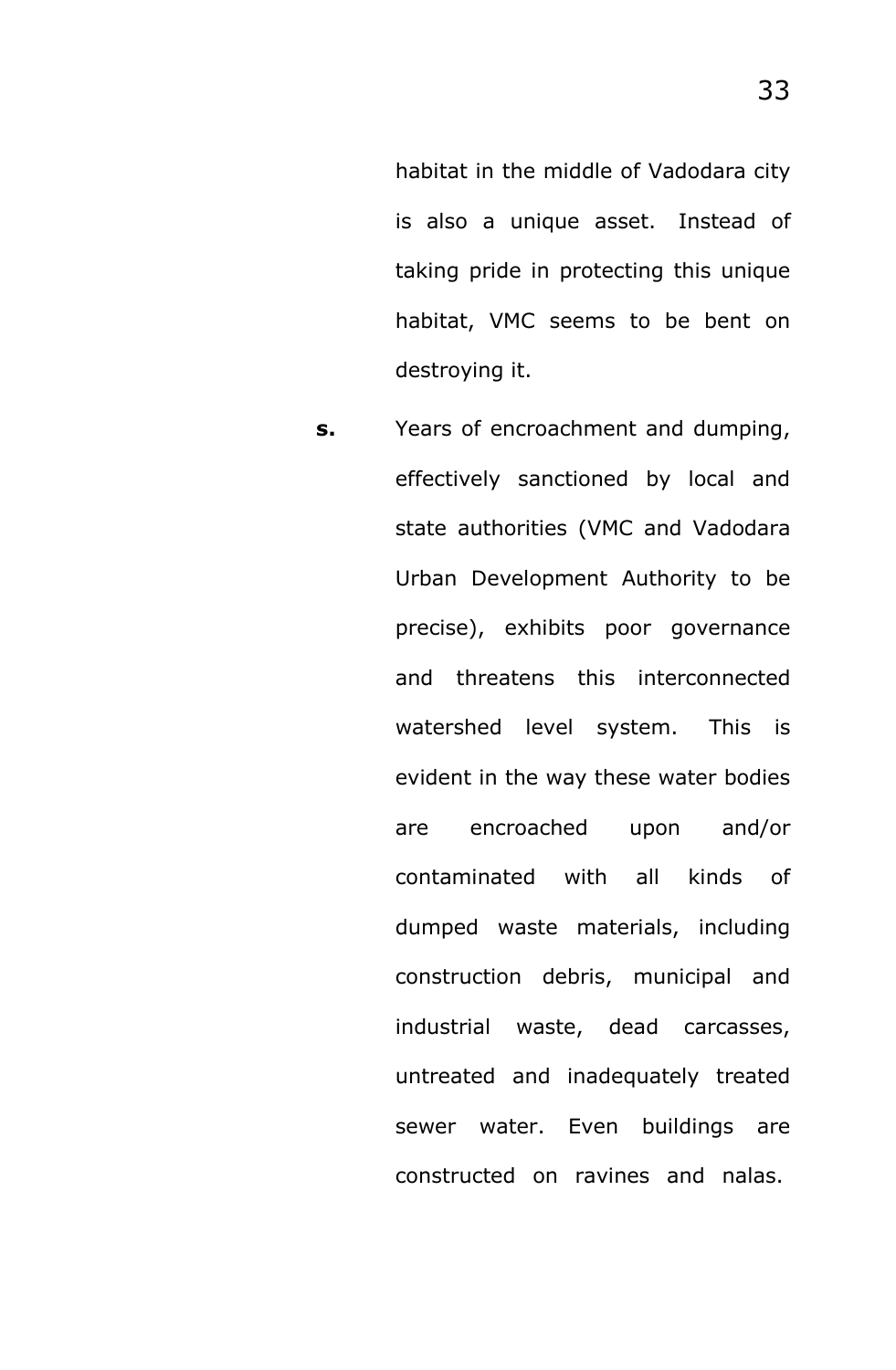Due to such "sanctioned" or illicit activities, not only the banks and ravines of Vishwamitri River but also many other water bodies have disappeared, despoiled and diminished.

- **t.** The much drummed up "flood" stories from Vadodara are also actually less about natural floods and more about human follies and official negligence. Vadodara city's terrain has less than five percent slope on average (i.e., almost flat) and it is interspersed with natural water bodies mentioned above, with many ponds that are interconnected by natural courses of nalas and kaans.
- **u.** Since 1994 (in the last 22 years), the Vishwamitri River's level at the Kala Ghoda bridge gauging station breached the "Red Signal" flood alert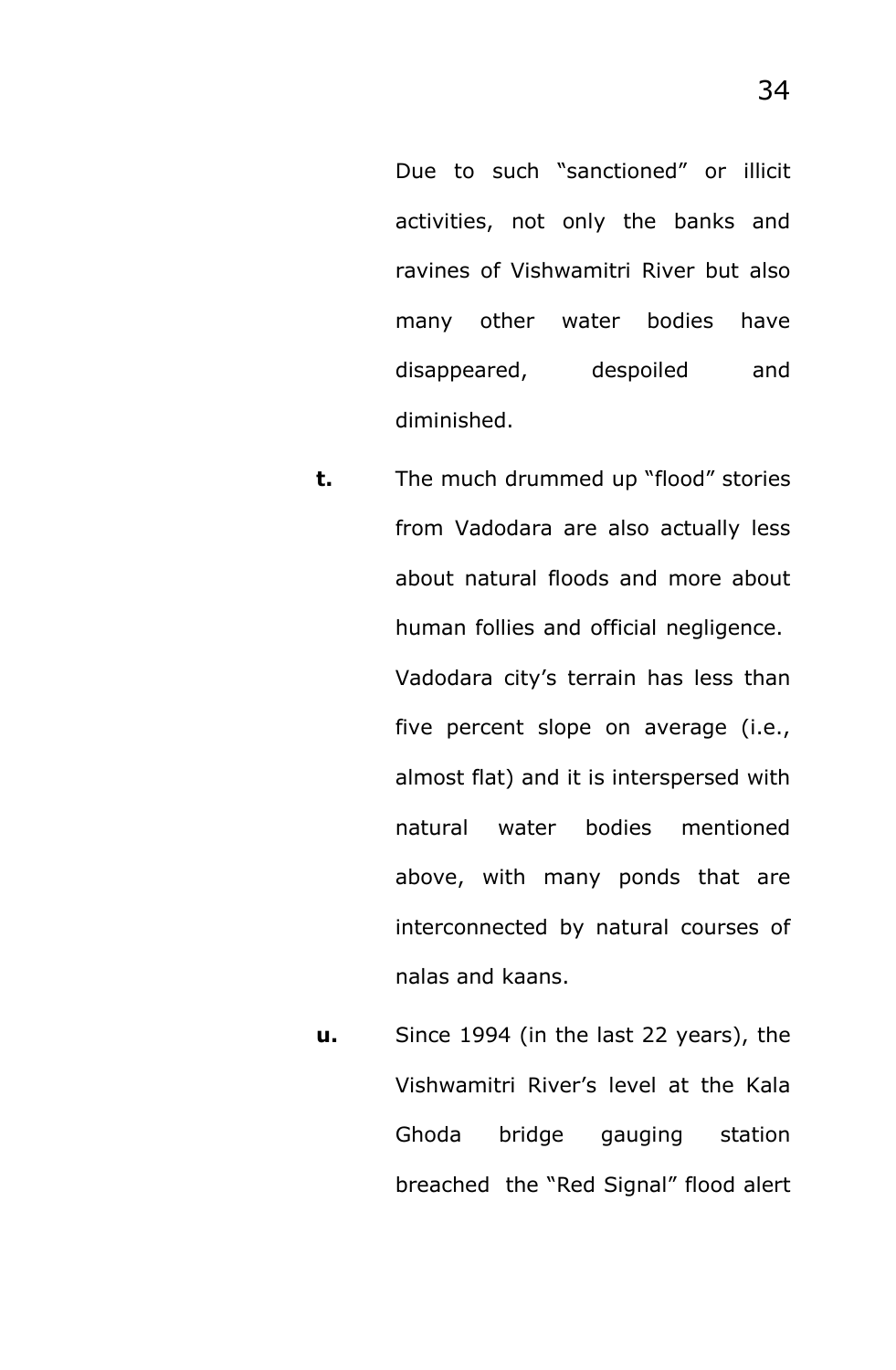level, above 26' for eight times in the years 1994 (35'), 1998 (27.3'), 2003 (28.3'), 2005 (35.6'), 2006 (30.7'), 2008 (28.5'), 2013 (29.9') and 2014 (34.9').

**v.** During these years, flood waters inundated low-lying parts of Vadodara city resulting in severe misery for the underprivileged people living there. Newspaper reports and some studies have shown that many of these so-called floods were the result of mismanagement in operations of flood gates at the Ajwa reservoir dam during heavy rainfall days and reliance on outdated calculations for the storage capacity of this dam. This is especially true for the 2014 floods when there was less rain fall (116mm) than the 2005 (315mm) and when the Kalaghoda gauge level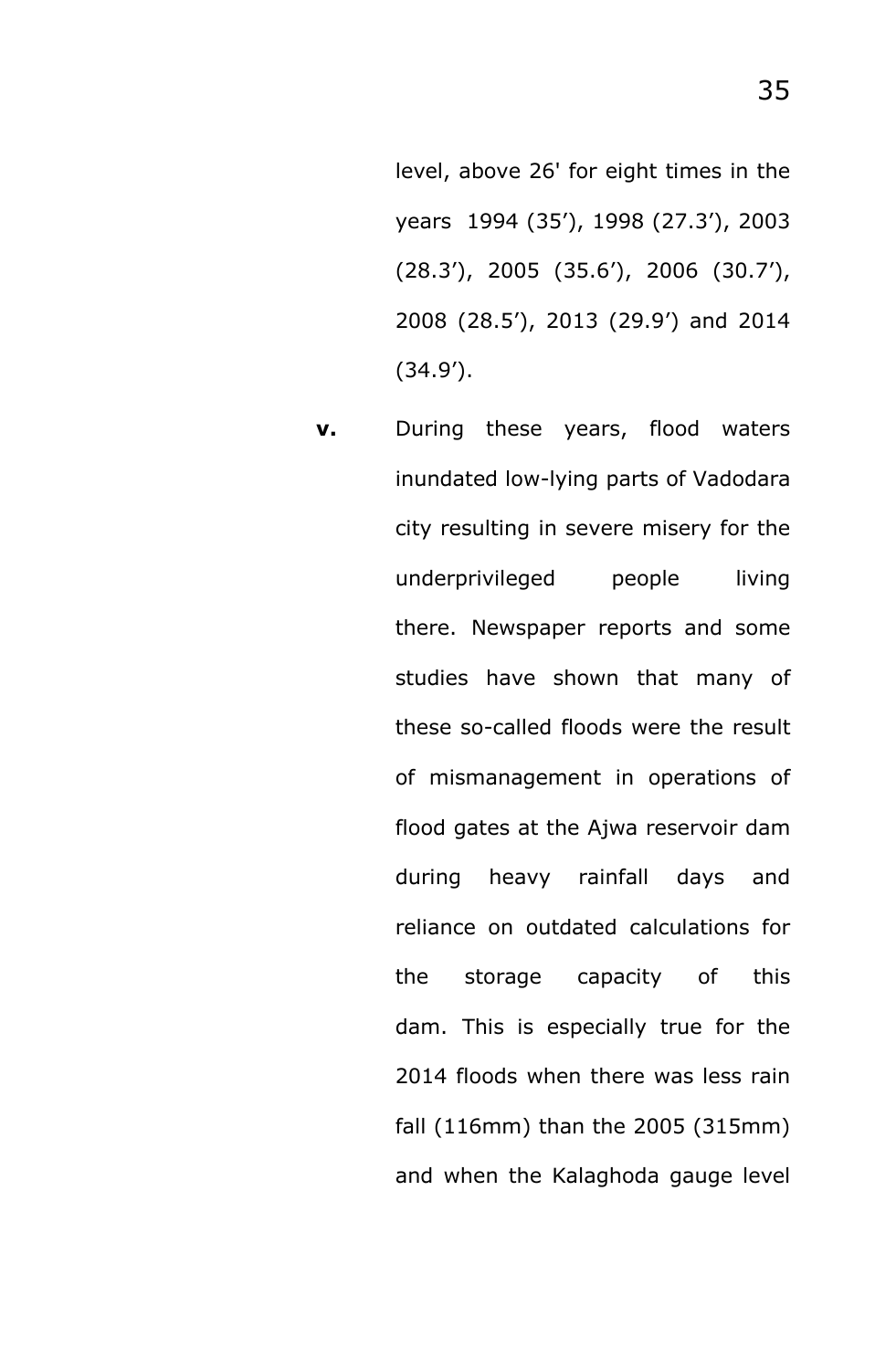of water reached 34.9' nine feet above the "Red Signal" level.

- **w.** A more hidden and far less publicized reason is that over the past several decades, the VMC has itself filled up the ravines of the river in Vadodara city with solid waste and has turned blind eyes towards those who do so illicitly. If these river ravines were not filled in with various kinds of solid waste and were left in their natural state as seasonal wetlands, heavy rain fall waters would have natural space to drain out and cause less damage to the city. Vadodara city must learn lessons from the December 2015 **'Chennai Floods'** otherwise it is likely to face similar calamitous situation.
- **x.** In this terrain, indiscriminate acts of demolition, dumping, dredging,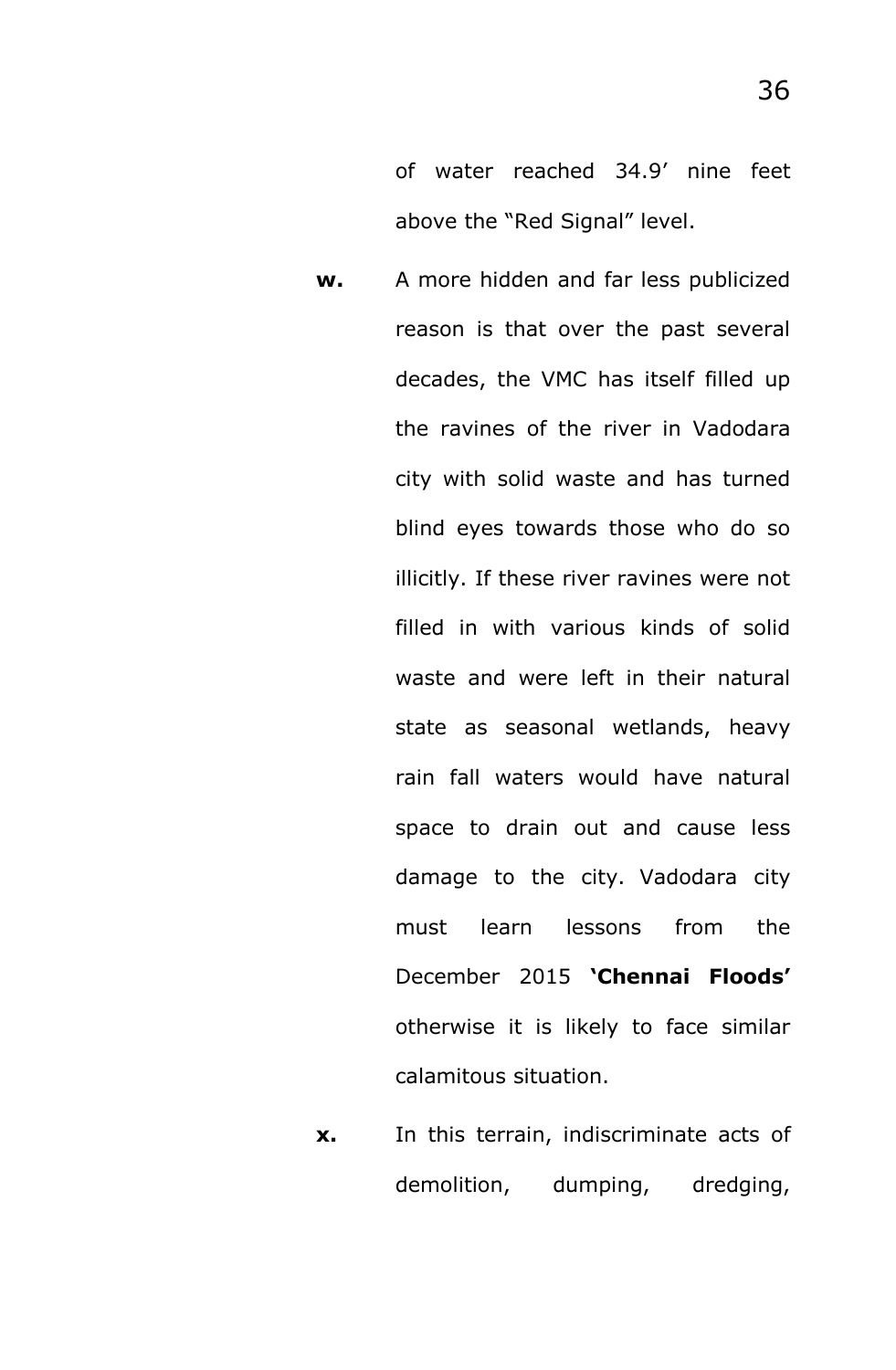and/or construction (e.g., raised roads and building plots with inadequate culverts or bridges) is going on for decades, often by the local government authorities and agencies as well as unscrupulous private parties. These have choked up the river ravines and wetlands and blocked the natural channels (nalas / kaans). The net result is severe water-logging in many parts of the city.

**y.** In fact, the authorities do not have any contour plans of Vadodara City. Instead of protecting the natural water bodies and managing the reservoirs and flows, the local governments also contribute to this onerous and avoidable situation by allowing all kinds of city and neighbourhood level development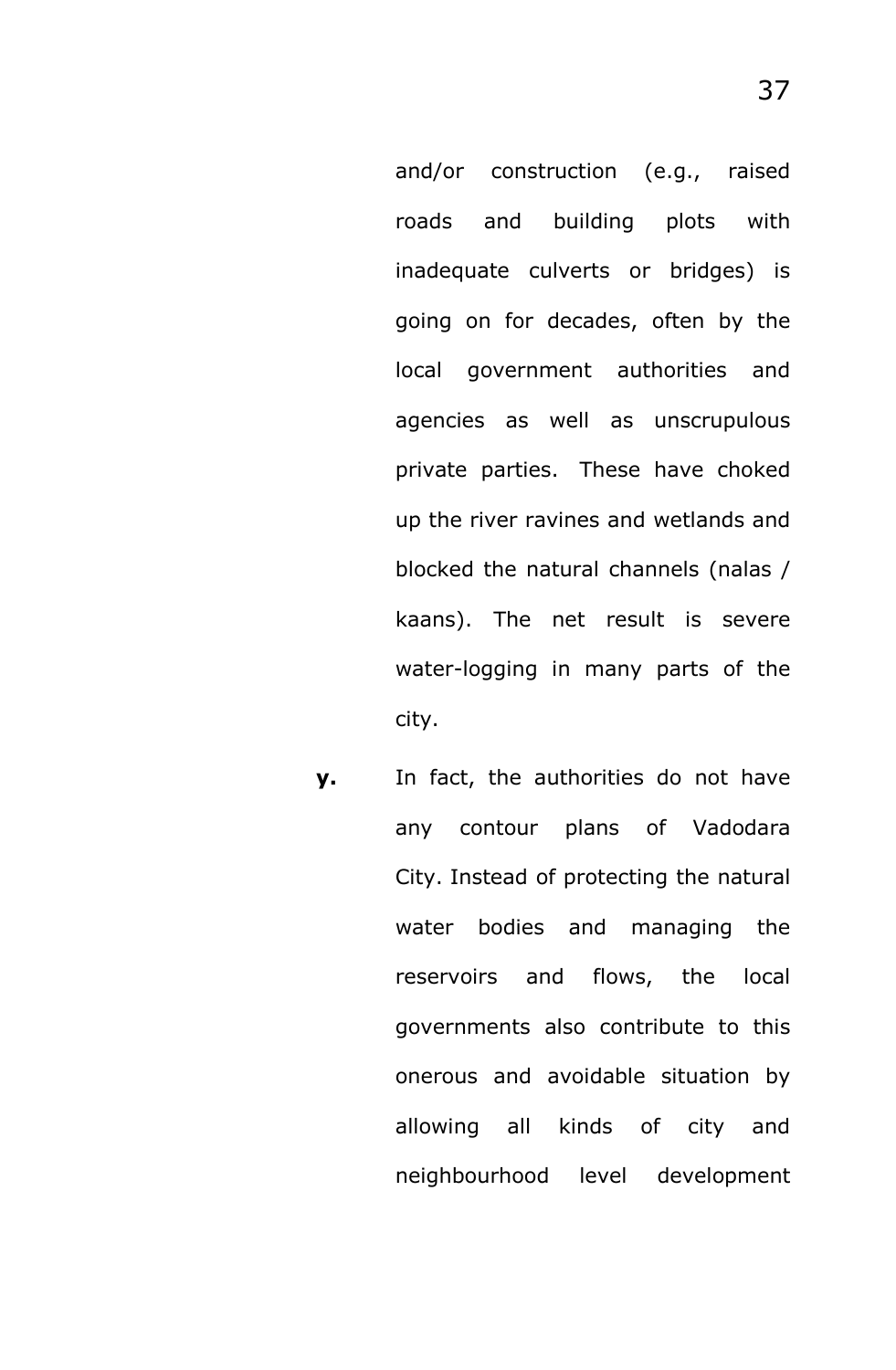(roads, bridges, buildings, etc.) and proposed town planning (TP) schemes without the use of contour plans. As a result, the situation gets exacerbated during heavy rains in the upper catchments and authorities don't manage the water flows out of the dams (mainly the Ajwa reservoir dam) that are built on the tributaries of Vishwamitri River.

**z.** Unless well thought-out, wellcoordinated, and multi-pronged strategies with teeth are adopted soon, a day is not far when Vadodara, like many other cities, will face disaster similar to what Chennai has faced in the first half of December 2015. In the face of unpredictable climate change patterns, such disasters are likely to increase in frequency and intensity. If such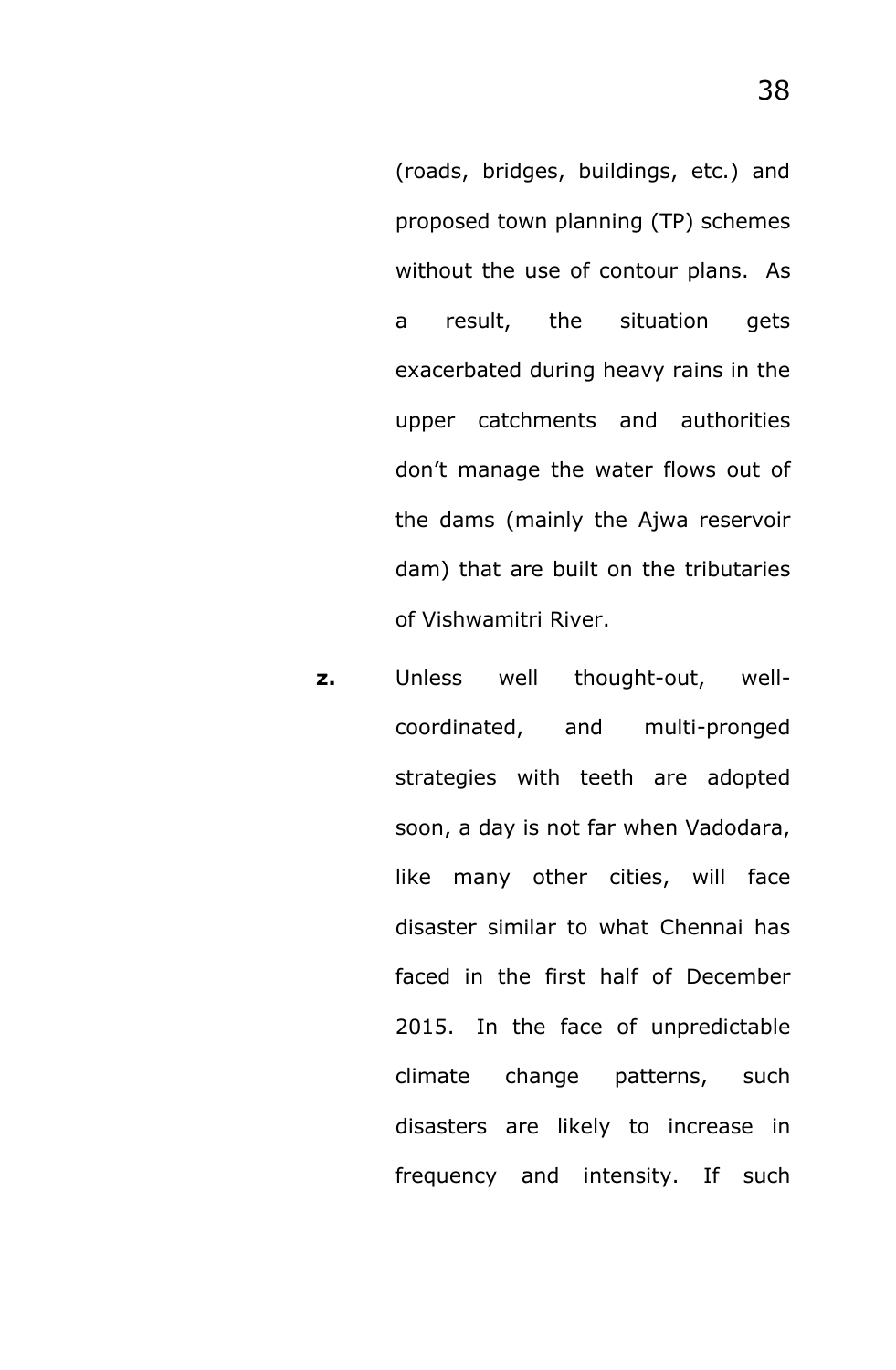rampant and haphazard urban growth continues it will result in many more disasters. This will demonstrate a failure of urban planning and urban governance at local and state levels. Vadodara must be protected from such costly and avoidable disasters.

- **aa.** The river experiences frequent flooding which is due to water logging and human induced activities. The time to act is now, well before the VRDP and many other projects affecting the natural water bodies and flows of the Vadodara city and ecoregions are planned and implemented. Or else it will be too late and too costly to amend our follies later.
- **bb.** The riparian vegetation along the banks of the Vishwamitri River, not only nurtures a rich biodiversity but

39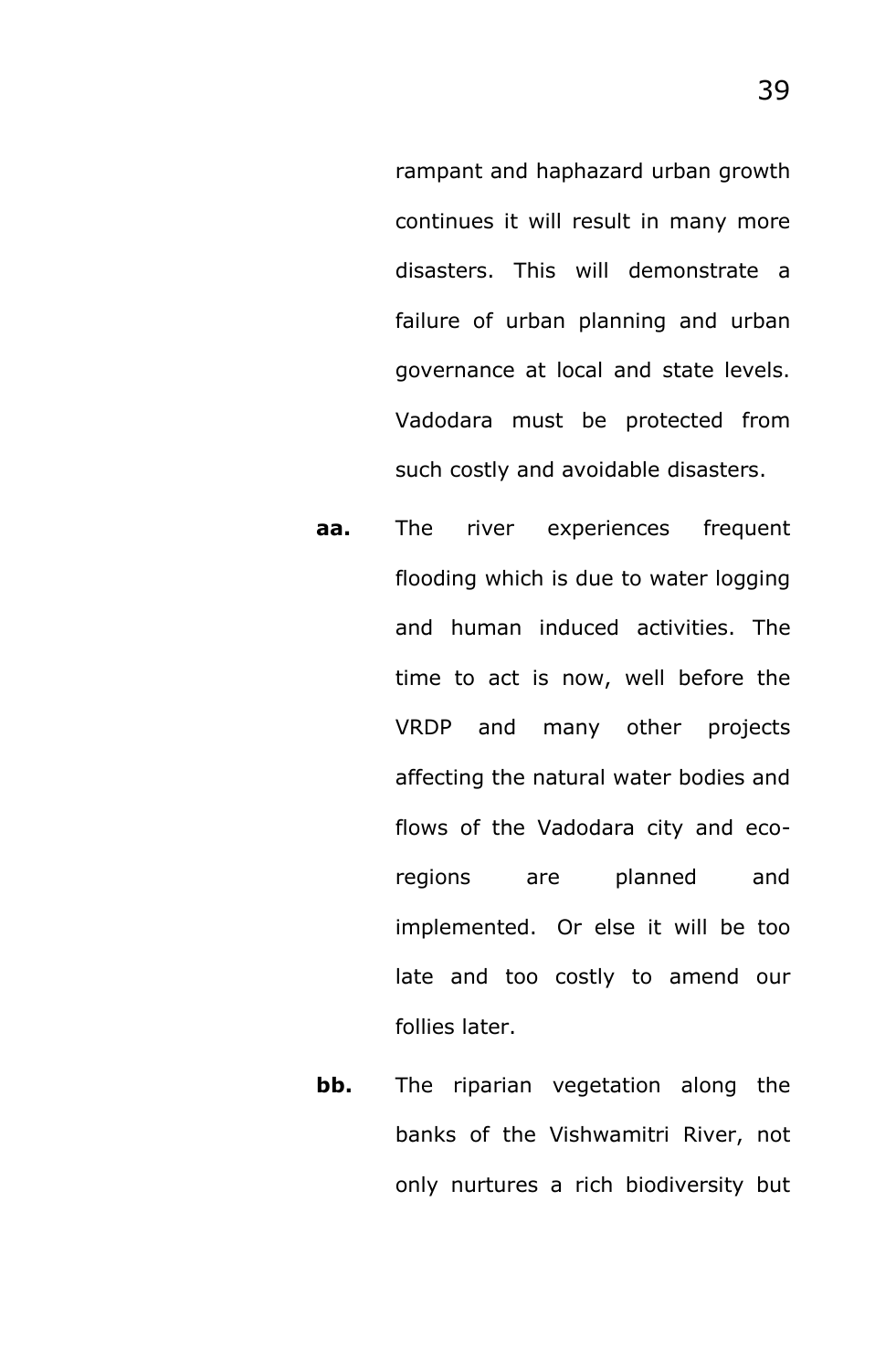also plays a crucial role in retaining water during heavy rainfall and in ground water recharge, particularly the ox-bows. This also plays an important role in regulating the micro climate of the city. Engineering the banks as per the Vishwamitri Riverfront Development Project plans would convert the river into an open 'channel' which may exacerbate flooding and erosion as well as negatively affect ground water recharge and biodiversity.

**cc.** Further, it is a well known fact that both municipal waste and untreated municipal sewage is routinely being dumped into the Vishwamitri River in contravention of 'The Municipal Solid Wastes (Management and Handling) Rules 2000' and 'The Water (Prevention and Control of Pollution)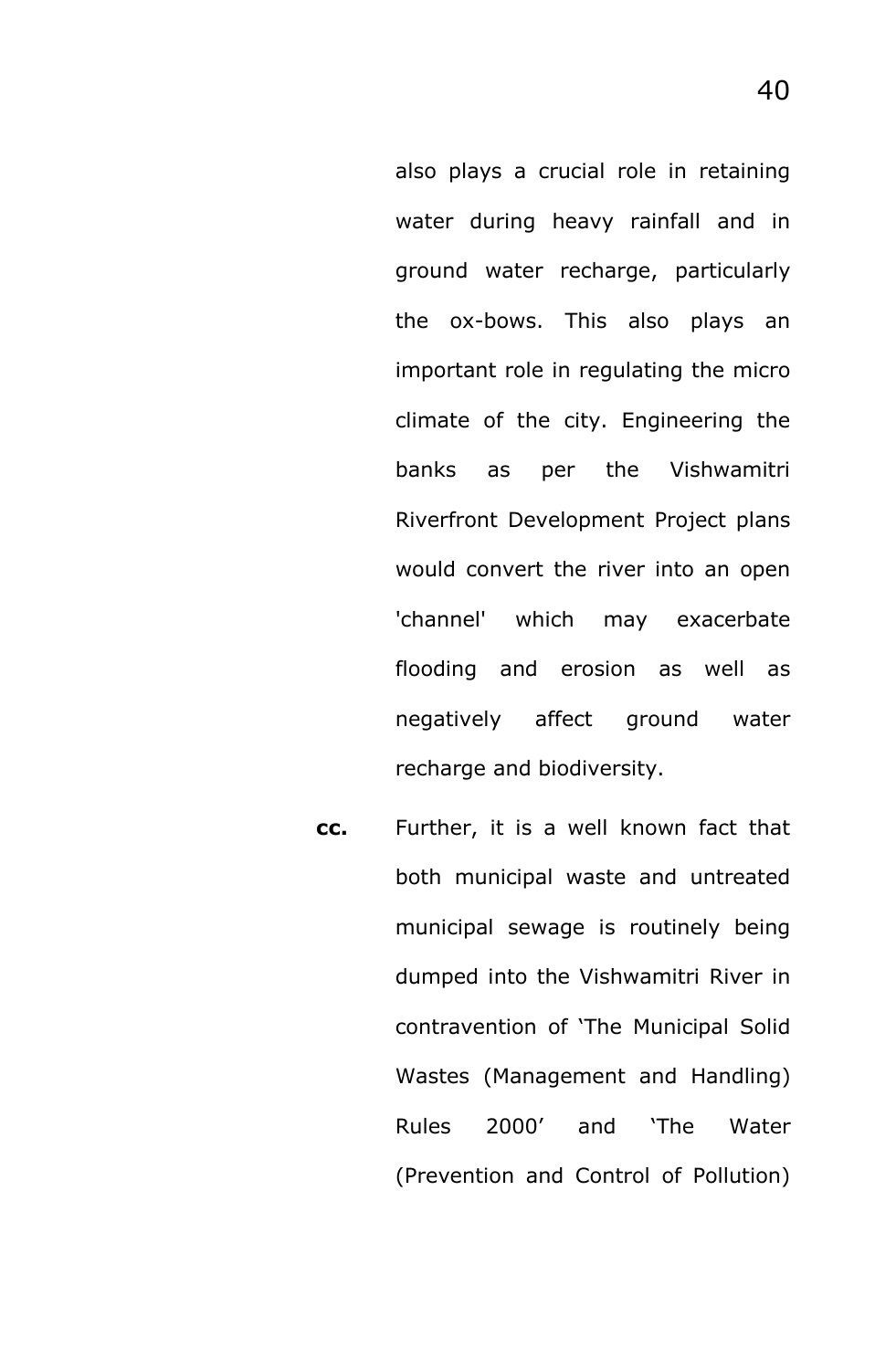Act, 1974'. The impugned project should not be allowed to progress in the absence of a comprehensive plan to stop the dumping of untreated sewage and solid waste which cause health and environmental hazards. In order to restore the banks, it is imperative that all kinds of waste dumped in the ravines be systematically removed. We have also come to know that demolition of the slums was part of the impugned project. Further, the impugned project and related activities had already displaced more than 5,000 people, and many more are expected to be displaced by the impugned project without EIA. If we are not wrong, the slums - Sama – Sanjay Nagar, Indira Nagar, Jamwadi – Sayajiganj, Fatehganj – Kalyan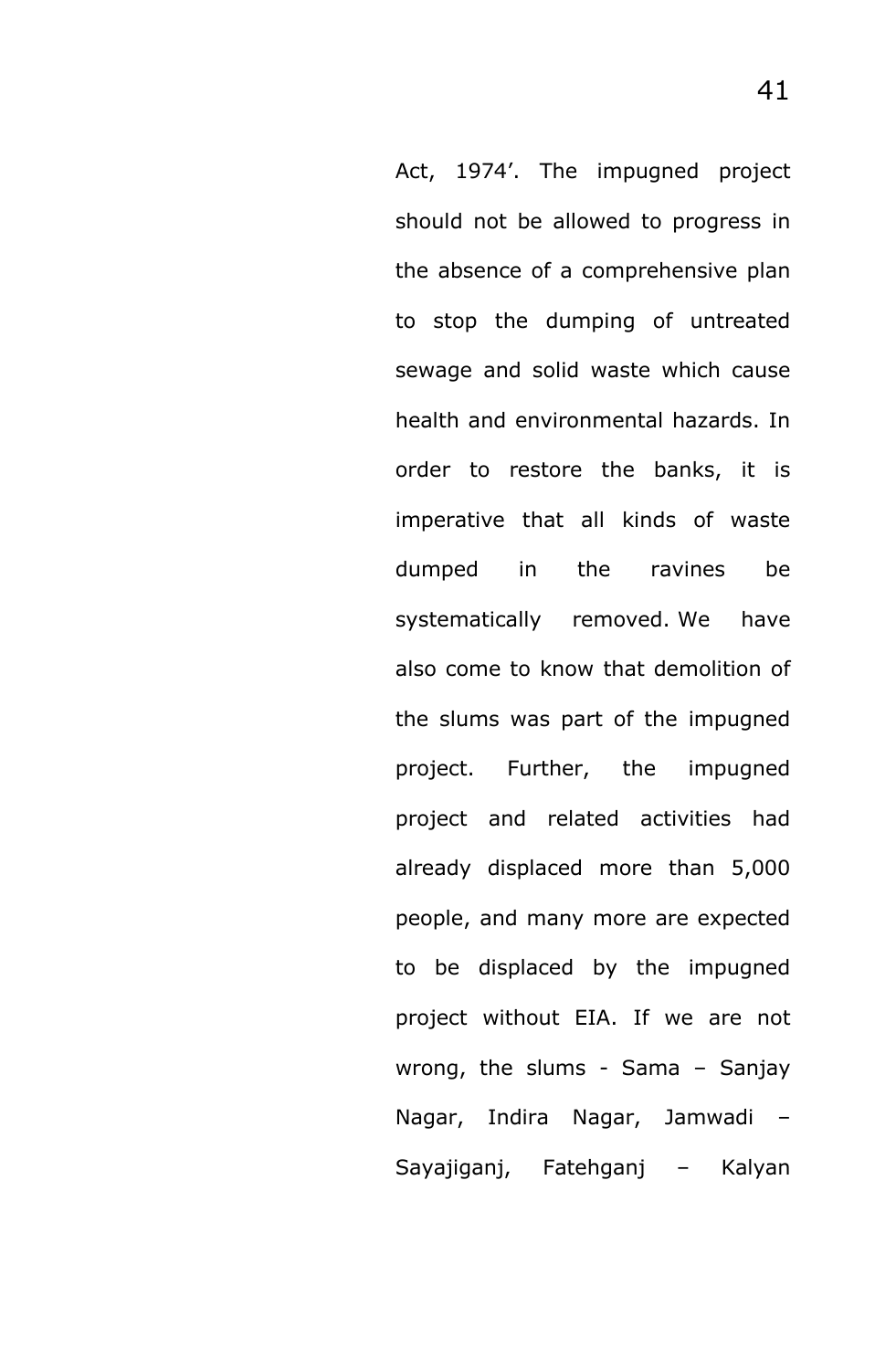Nagar, etc. - were demolished as part of VRDP. Lastly, the creation of real estate to 'mitigate' or offset the cost of the project as proposed by VMC has to be validated by the 'need' of land for development. There is enough public and private land in Vadodara that is lying vacant for "investment" or "development" purposes. Hence, there is no need of "creating" more land for "investment" or "development" by taking the land from the river corridor (that includes its ravines and connected ponds). A thorough market analysis must be carried out to justify the creation of land for commercial development as mentioned in VRDP as CBD. The residents of Vadodara are paying the costs of such dead investment. Further, clearing the vegetation and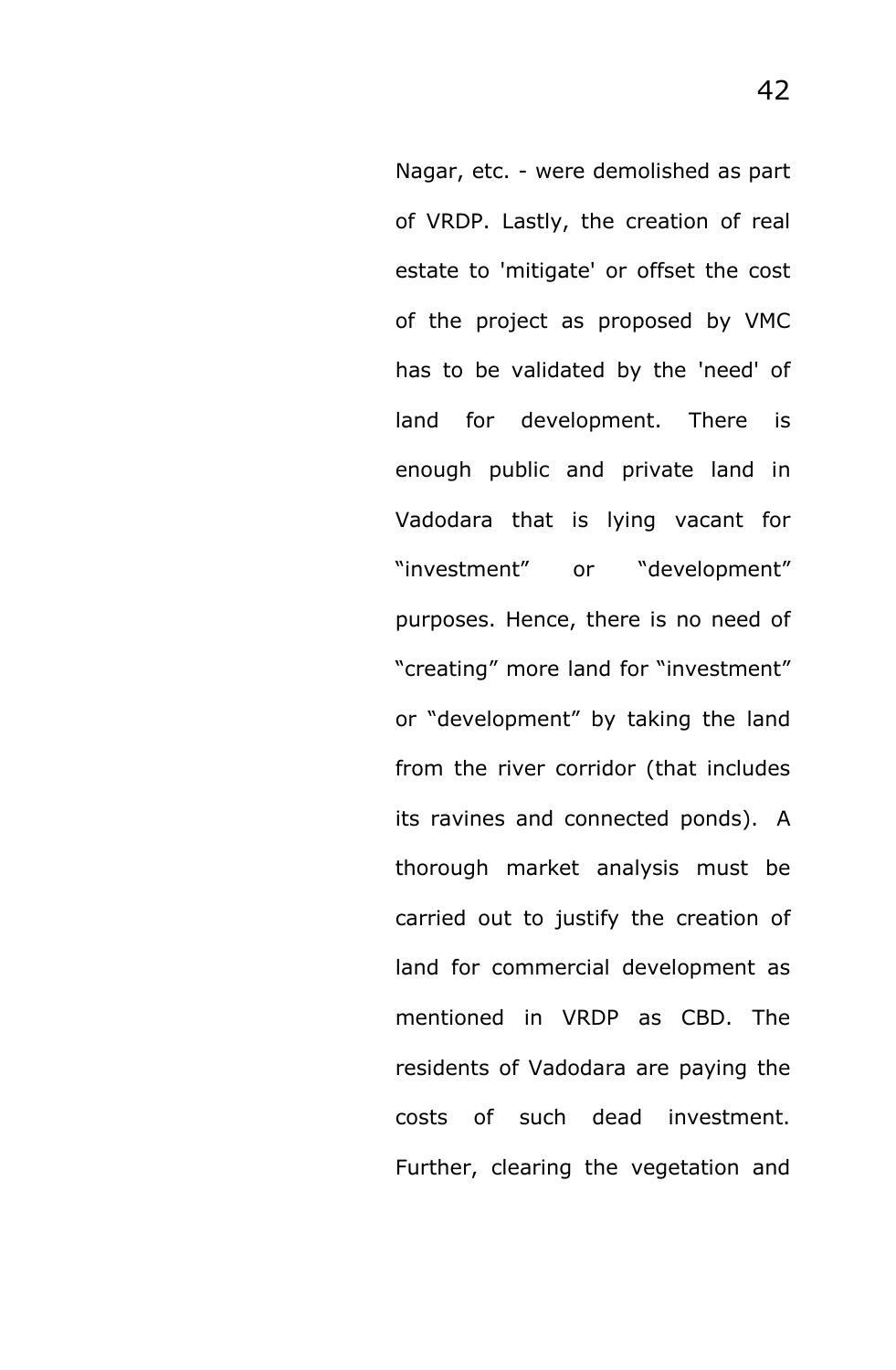channelizing of the river with concrete structures would only add the heat island effect and degrade micro-climate of the city.

| Sr. | <b>Date</b> | <b>Particulars of Events</b>                |
|-----|-------------|---------------------------------------------|
| No. |             |                                             |
| 01  |             | $01.12.2014$ In the local newspaper 'Indian |
|     |             | Express' (Vadodara Edition) an              |
|     |             | Advertisement published by                  |
|     |             | Municipal Commissioner of                   |
|     |             | V.M.S.S. Vadodara, wherein it               |
|     |             | was mentioned "VADODARA                     |
|     |             | MAHANAGAR SEVA SADAN                        |
|     |             | "EXPRESSION OF INTEREST".                   |
|     |             | Through this Advertisement of               |
|     |             | V.M.S.S. had invited "Interested            |
|     |             | Consultants for doing                       |
|     |             | Environmental<br>Impact                     |
|     |             | Assessment (EIA) and Related                |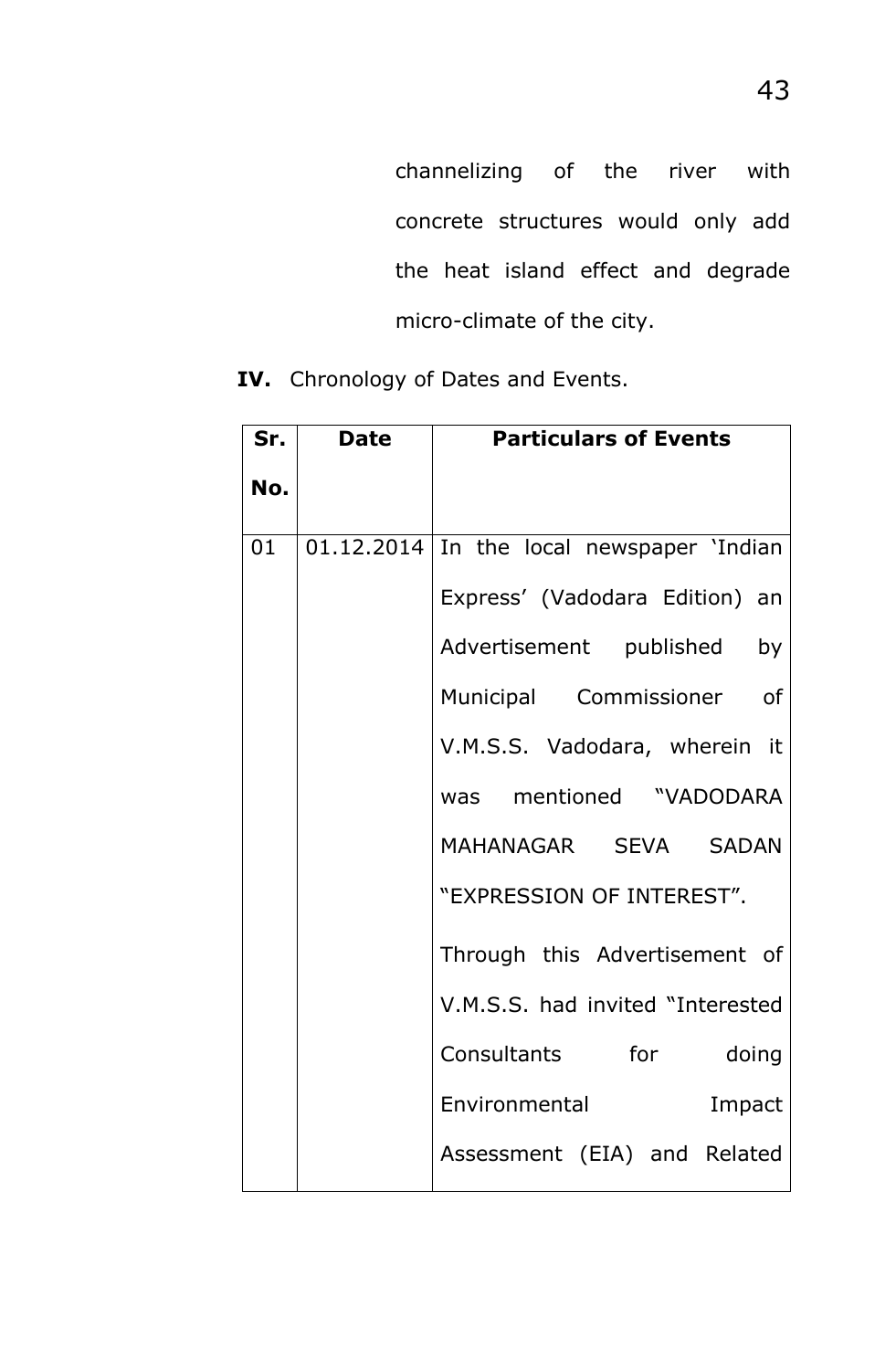|    |            | Clearance for Vishwamitri        |
|----|------------|----------------------------------|
|    |            | Riverfront Development Project   |
|    |            | in Vadodara."                    |
|    |            | This shows that the intention of |
|    |            | doing these studies was of       |
|    |            | V.M.S.S. only, who had invited   |
|    |            | Consultants for doing            |
|    |            | Environmental<br>Impact          |
|    |            | Assessment (EIA) and Related     |
|    |            | Clearance for Vishwamitri        |
|    |            | Riverfront Development Project   |
|    |            | in Vadodara. Copy of the         |
|    |            | advertisement is at Annexure     |
|    |            | <b>3. (Page No. )</b>            |
| 02 | 16.12.2014 | Presentation by Respondent No.   |
|    |            | 6 of 'Vishwamitri Riverfront     |
|    |            | Development Project' which the   |
|    |            | Applicants have downloaded       |
|    |            | from website of VMC., i.e.,      |
|    |            | www.vmc.gov.in                   |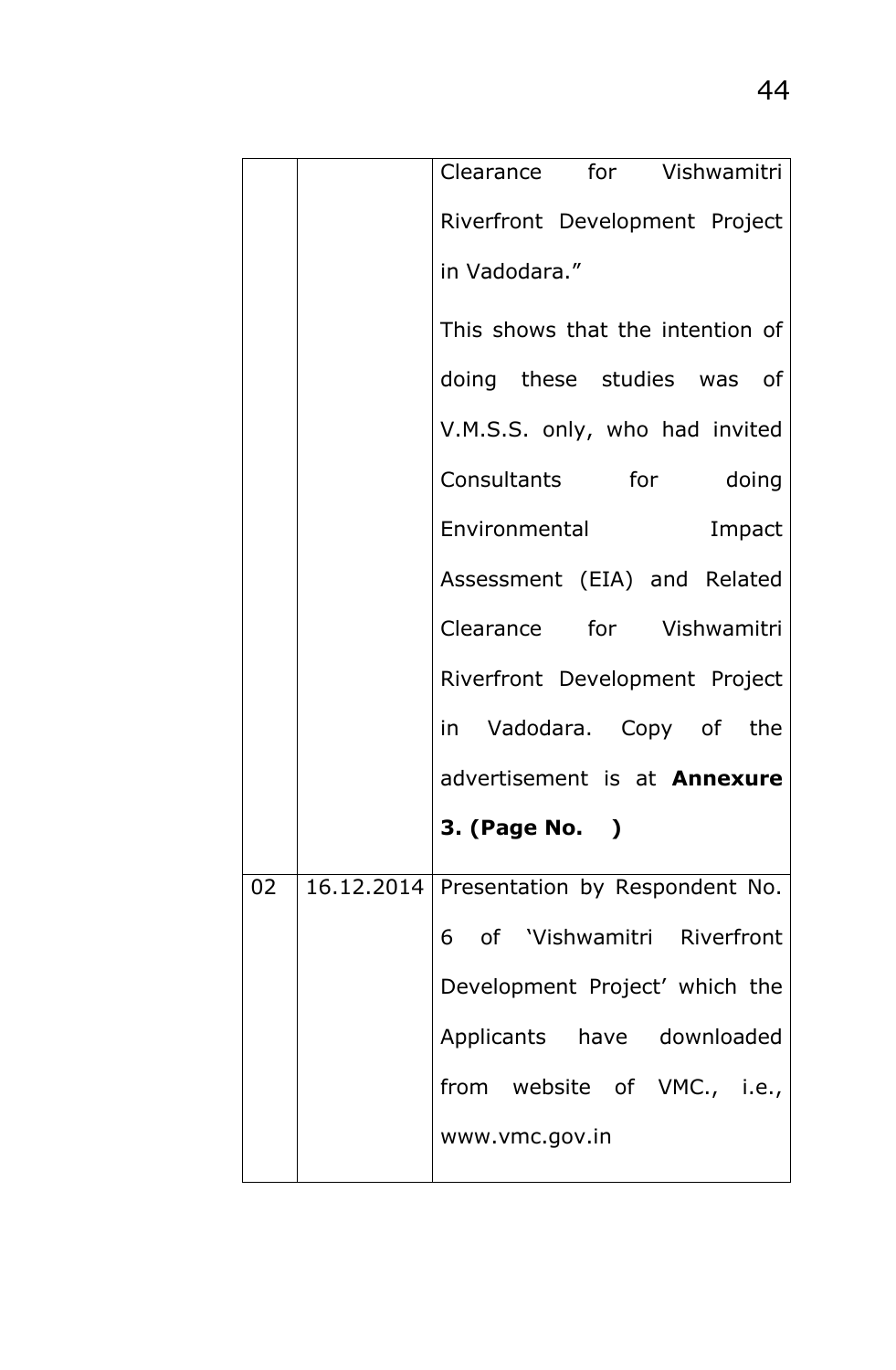|    | It is all the above named                    |
|----|----------------------------------------------|
|    | respondents who themselves                   |
|    | have from time to time                       |
|    | restricted and prohibited any                |
|    | type of construction activity near           |
|    | and besides river Vishwamitri                |
|    | and near and besides natural                 |
|    | water bodies like Sama and                   |
|    | Bhimnath which come under the                |
|    | ambit of VRDP. Copy of the                   |
|    | relevant pages is at <b>Annexure</b>         |
|    | 8. (Page No. )                               |
| 03 | 05.10.2015   RTI Application was filed<br>by |
|    | Applicant No. 2 to Public                    |
|    | Information Officer of VUDA,                 |
|    | Vadodara, Respondent No. 7 to                |
|    | have "the copy of VUDA GDCR                  |
|    | latest laws and would like to                |
|    | know under which VUDA Law                    |
|    | construction on River Bank in                |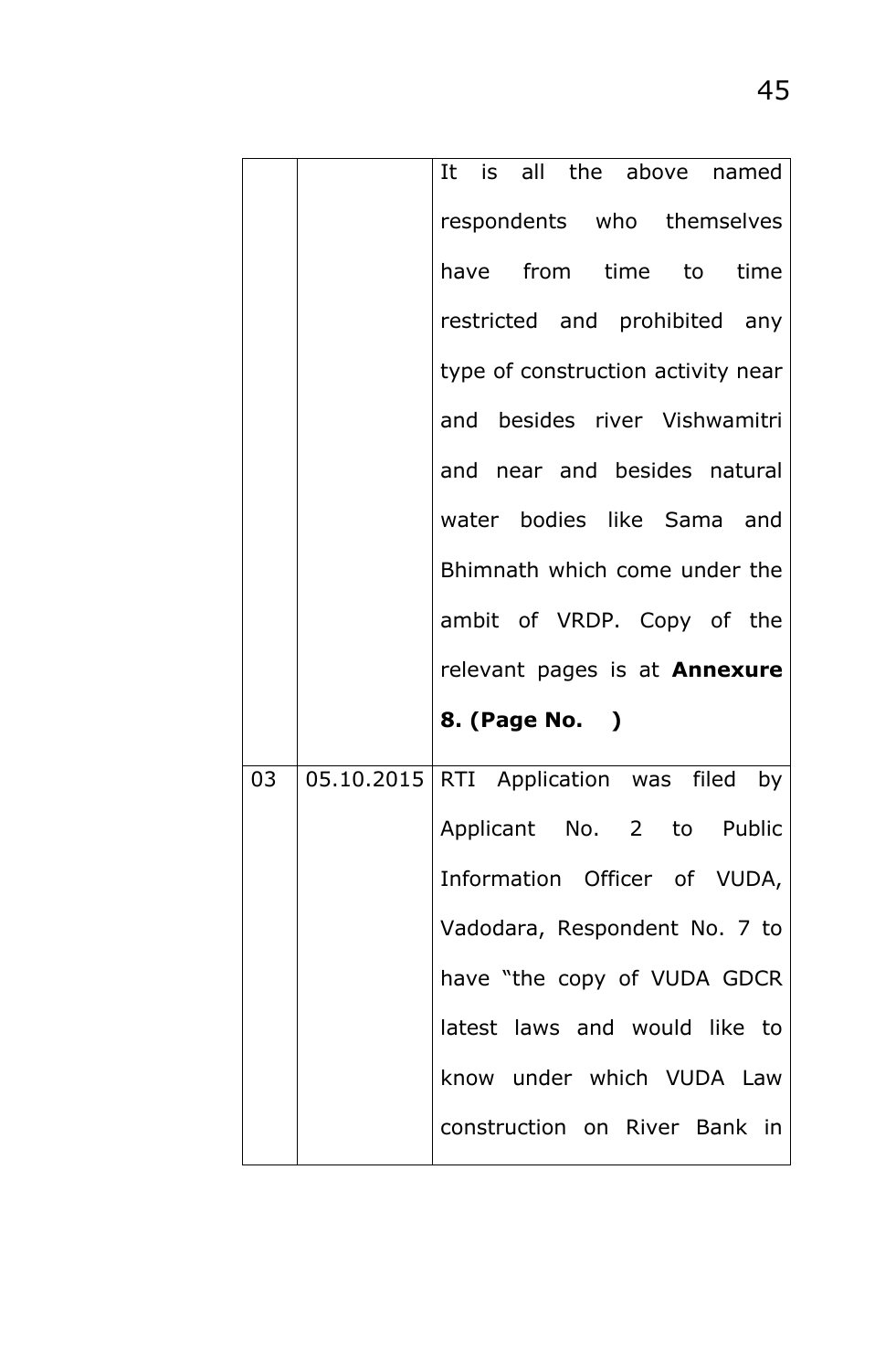| Vadodara City till which and how  |
|-----------------------------------|
| many sq. mtrs./feet is such       |
| construction not allowed." To the |
| said RTI Application a reply was  |
| then received by the Applicant    |
| No. 2 by letter dated 12.10.2015  |
| from Public Information Officer   |
| VUDA, Vadodara.                   |
| The Point No. 14. A DISTANCE      |
| FROM WATER COURSE as shown        |
| at Page No. 61 of GDCR of VUDA    |
| is given. This shows the area     |
| according to VUDA which keeps     |
| a bar on construction near a      |
| water bodies i.e., a river and a  |
| lake. Thus, an admission by       |
| Respondent No. 7 keeping a bar    |
| on construction near a water      |
| bodies. The information clearly   |
| states that "14. A DISTANCE       |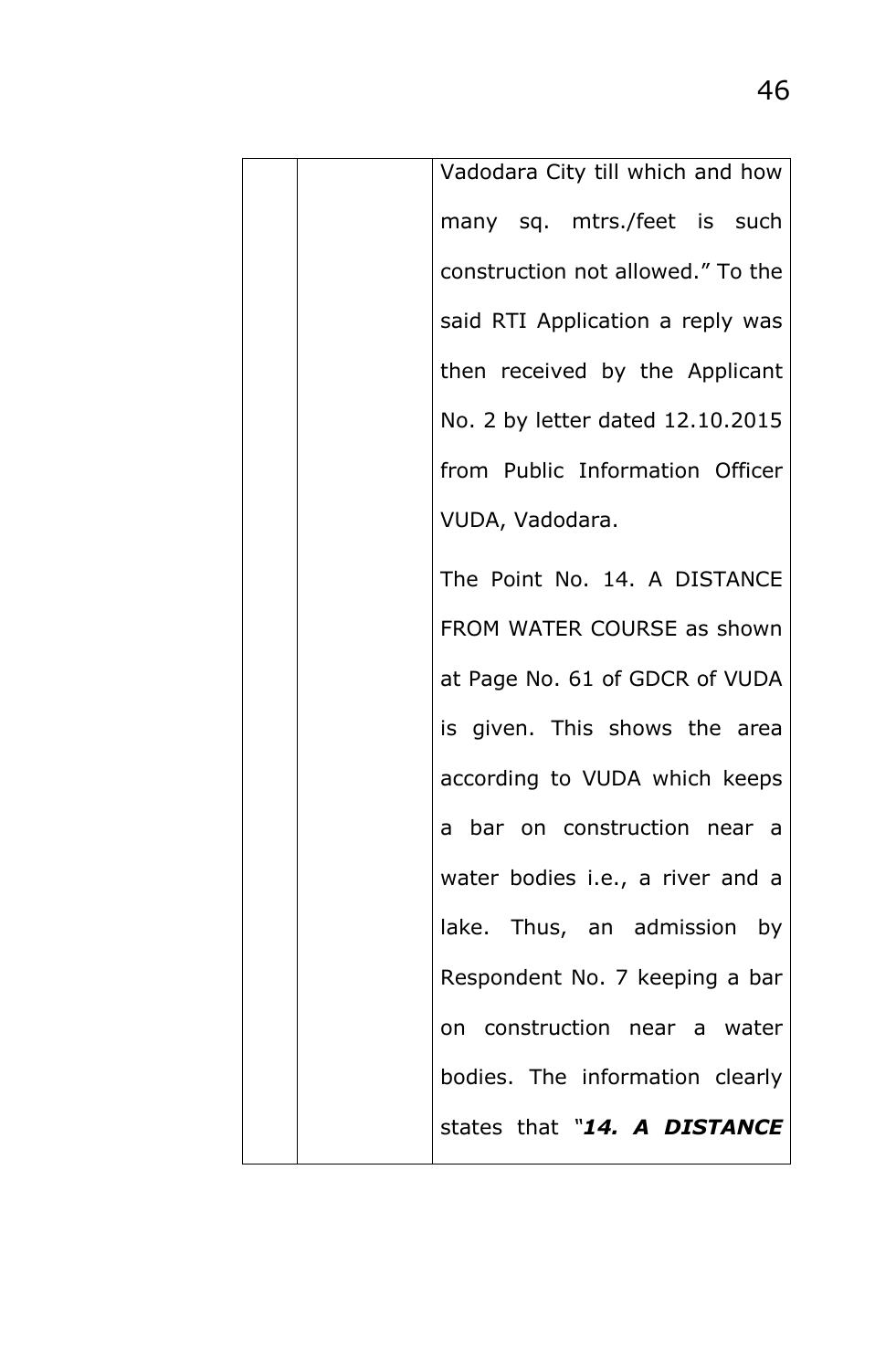|    | FROM WATER COURSE: No                    |
|----|------------------------------------------|
|    | development whatsoever,                  |
|    | whether by filling or otherwise          |
|    | shall be carried out within 30           |
|    | Mts. from the boundary of the            |
|    | bank of the river and where              |
|    | there is no river embankment             |
|    | and within 15 Mts. such distance         |
|    | as may be prescribed under any           |
|    | other general or specific orders         |
|    | of Government and appropriate            |
|    | Authority whichever is more,             |
|    | from river where there is river          |
|    | embankment but in case of                |
|    | kans, canal, talav, lake, water-         |
|    | bodies etc. it shall be 9.00 mts."       |
|    | Copy of the RTI application and          |
|    | information received is at               |
|    | Annexure 15. (Page No. )                 |
| 04 | 13.10.2015   A Letter was received<br>by |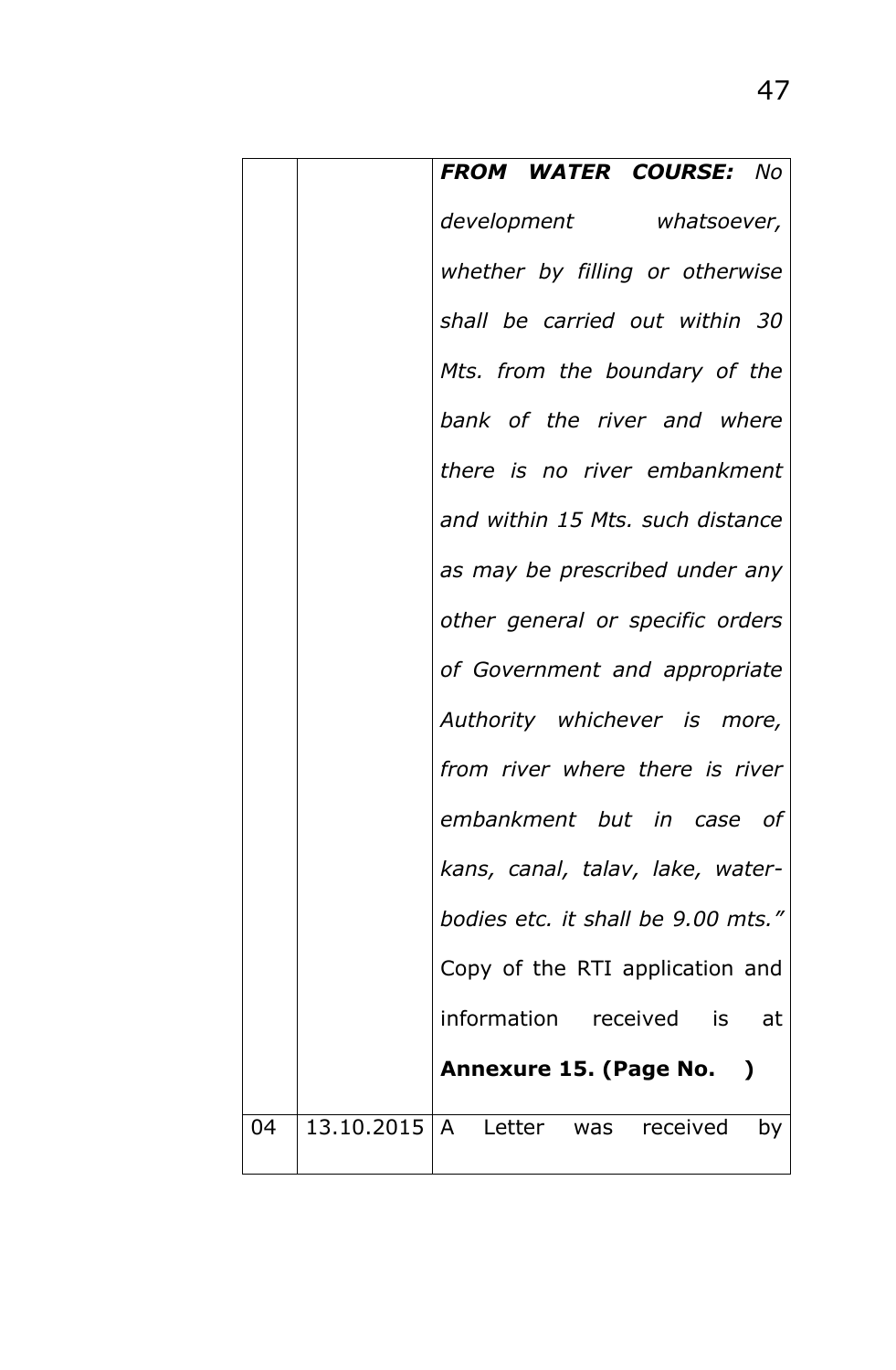| Applicant No. 1 from Special      |
|-----------------------------------|
| Projects Department of V.M.S.S.   |
| Vadodara wherein the said         |
| Letter of Respondent No. 6 has    |
| admitted the fact that "the       |
| works for Environmental Impact    |
| Assessment and Environment        |
| Clearance is also started". This  |
| is adequate to state that EIA and |
| related studies are required, so  |
| it becomes the legal and          |
| statutory responsibility of       |
| V.M.S.S. i.e., Respondent No. 6   |
| to adhere to strict guidelines of |
| carrying out these studies and    |
| further not to allow any work to  |
| be carried out in the study area  |
| of EIA of the 'Vishwamitri        |
| Riverfront Development Project'.  |
| Copy of letter dated 14.05.2015   |
| sent by Applicant No. 1 & 5 and   |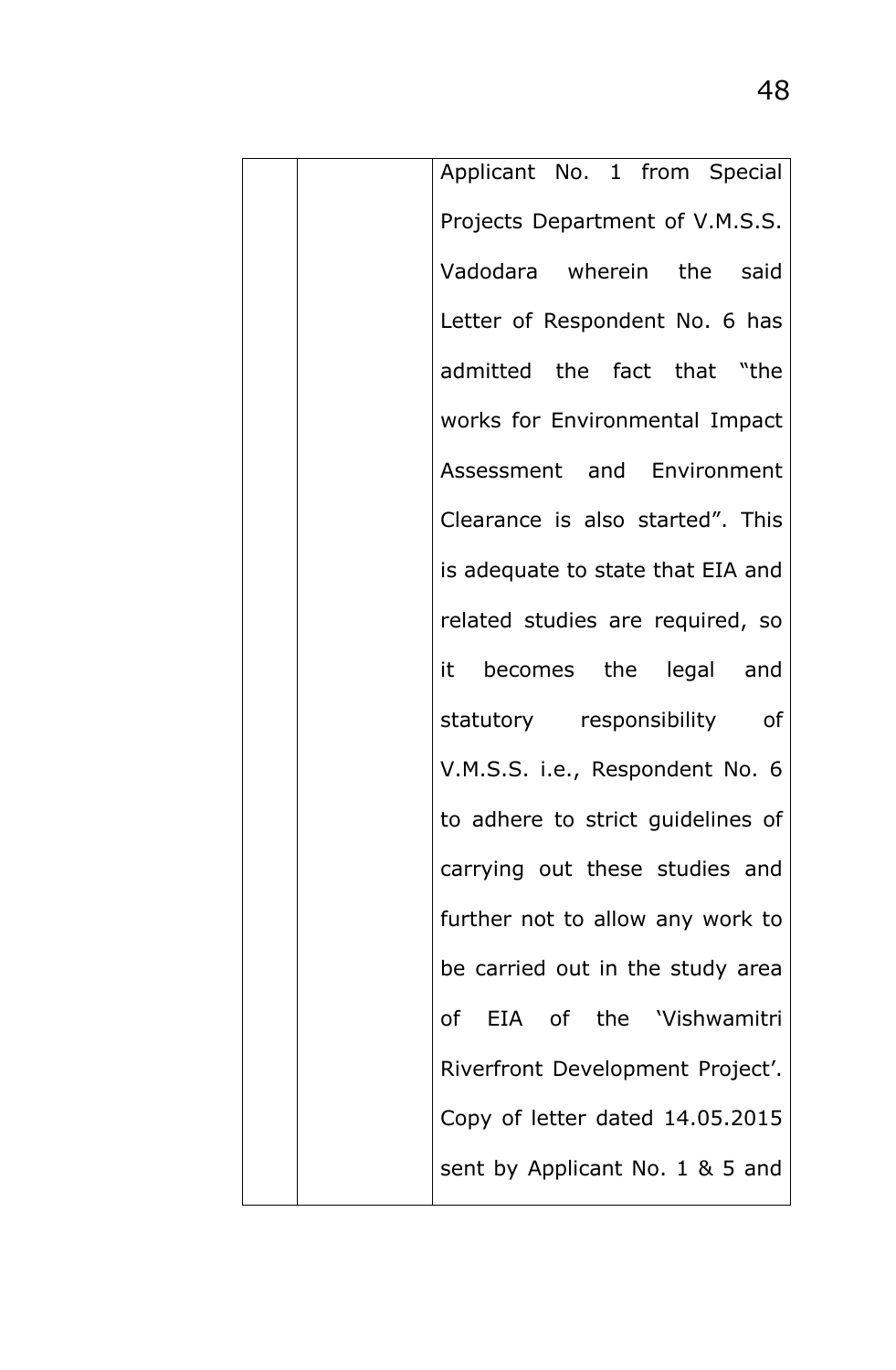|    | reply of the Respondent No. 6                |
|----|----------------------------------------------|
|    | dated 13.10.2015 are at                      |
|    | Annexure 16(A&B). (Page                      |
|    | No. )                                        |
| 05 | 15.10.2015 The Applicant No. 2 had filed RTI |
|    | Application to Public Information            |
|    | Officer VUDA, Vadodara,                      |
|    | Respondent No. 7 to know                     |
|    | whether "is T.P. Scheme No. 66               |
|    | Preliminary or Final T.P. Scheme             |
|    | as regards to VADODARA".                     |
|    | By Letter dated $21.11.2015$ the             |
|    | Applicant No. 2 was informed by              |
|    | Public Information Officer                   |
|    | T.D.O., Town Planning                        |
|    | Department, Vadodara stating                 |
|    | "T.P. Scheme No. 66 which is in              |
|    | Vadodara is a Preliminary                    |
|    | Sanctioned T.P. Scheme." This                |
|    | shows that the said T.P. Scheme              |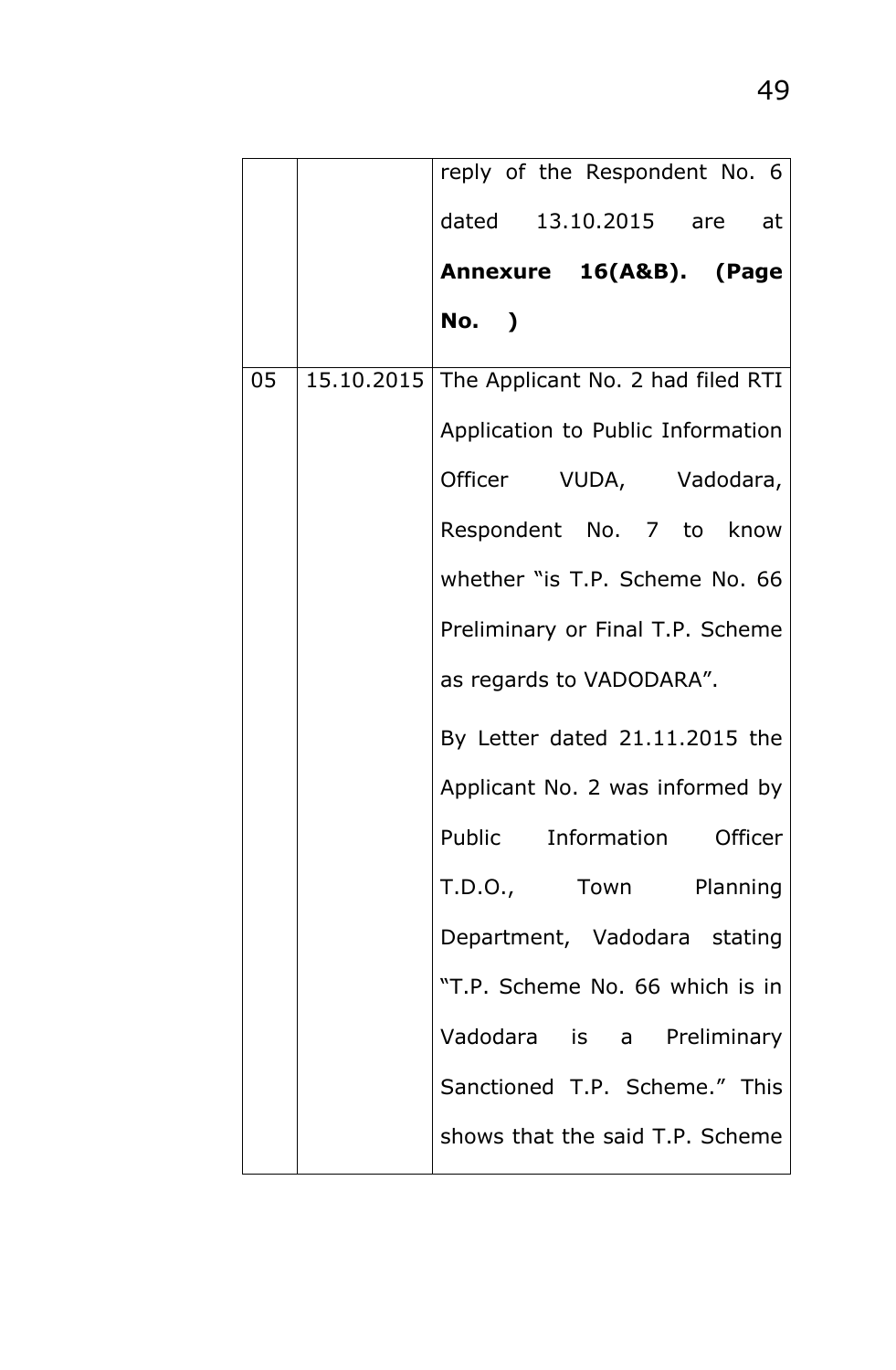|    | is not Final yet. The said T.P.          |
|----|------------------------------------------|
|    | Scheme is unconstitutional as it         |
|    | is floated on Bhimnath Talav a           |
|    | "Lake" i.e., Water Body. Copy of         |
|    | the RTI application and                  |
|    | information received is at               |
|    | Annexure 17. (Page No. )                 |
| 06 | 21.10.2015 The Applicant No. 2 filed RTI |
|    | Application to Public Information        |
|    | Officer, The Collector, Vadodara         |
|    | wherein had asked to know and            |
|    | have "the map showing River              |
|    | embankment near Kala Ghoda               |
|    | bridge, Bhimnath bridge and              |
|    | Lake embankment and lake and             |
|    | River line in the said map from          |
|    | where River and lake                     |
|    | embankment can be seen".                 |
|    | Information was provided by              |
|    | Public Information Officer, DLR          |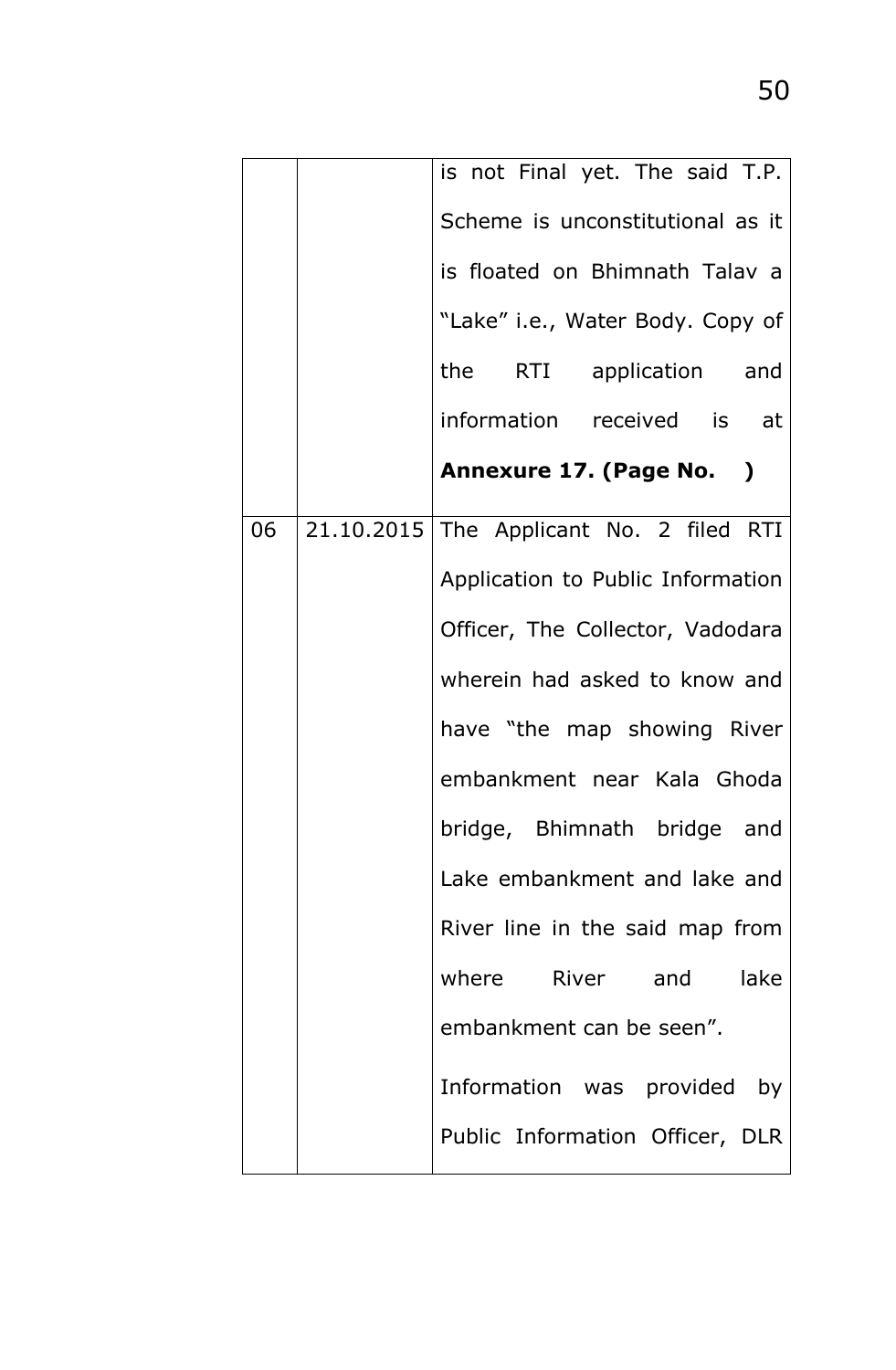|    | Vadodara through their Letter            |
|----|------------------------------------------|
|    | dated 27.11.2015 wherein the             |
|    | Public Information Officer has           |
|    | given a Letter stating Mouje             |
|    | Village Vadodara Kasba of Year           |
|    | 1912 on Scale 1 Cm = 38.40               |
|    | mtr. In the said Map, the                |
|    | Boundary of Original Bhimnath            |
|    | Talav is seen and Original               |
|    | Vishwamitri River line is seen.          |
|    | This Map shows the talav and             |
|    | river is having a very huge              |
|    | boundary which now the                   |
|    | Municipal<br>Corporation,                |
|    | Respondent No. 6 has illegally           |
|    | changed. Copy of the RTI                 |
|    | application and information              |
|    | received is at <b>Annexure 18.</b>       |
|    | (Page No. )                              |
| 07 | 21.10.2015 The Applicant No. 2 filed RTI |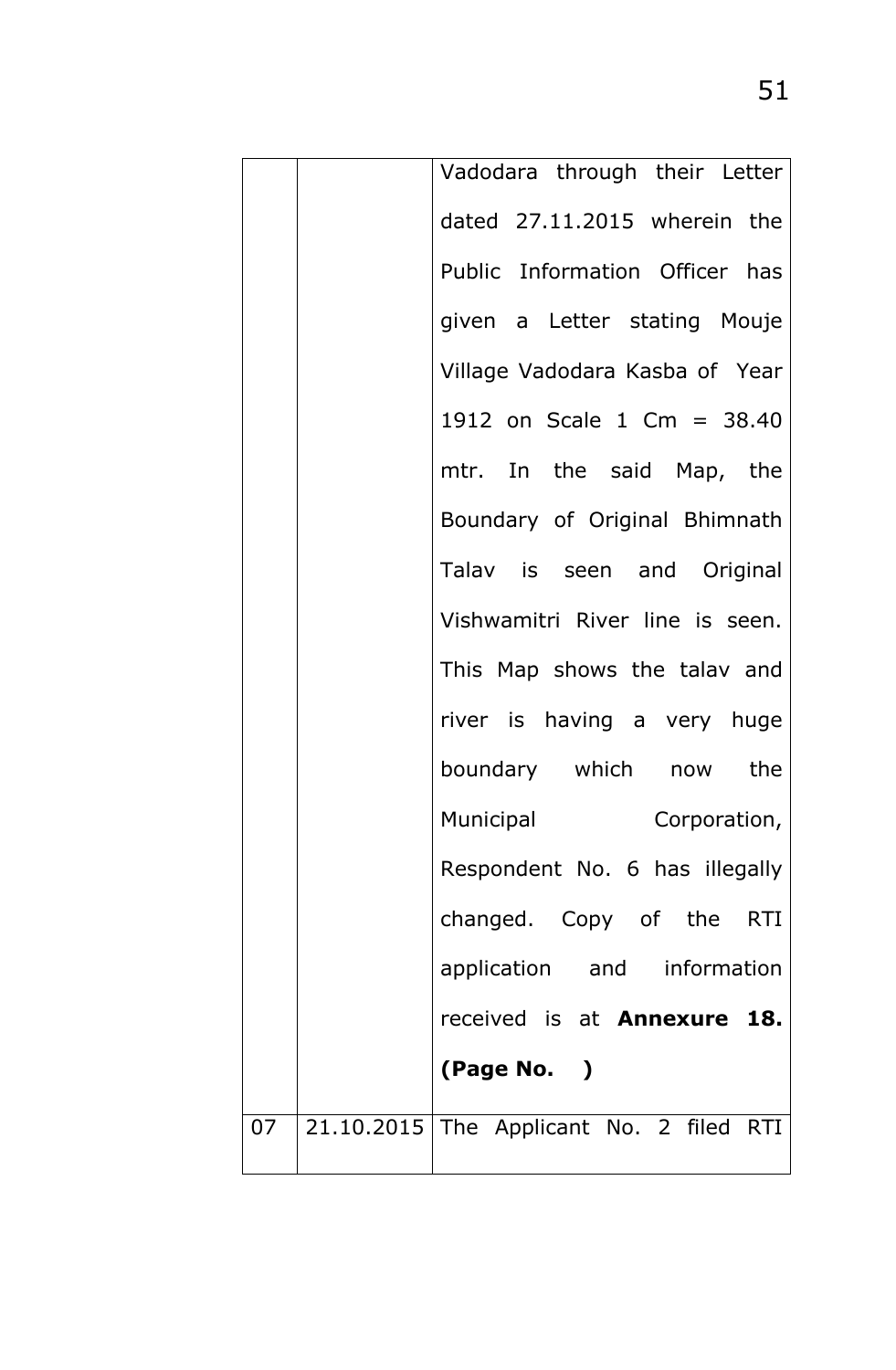|  | Application to the Public       |
|--|---------------------------------|
|  | Information Officer VUDA,       |
|  | Vadodara, Respondent No. 7      |
|  | wherein the Applicant No. 2 had |
|  | asked to know and have "the     |
|  | Map showing River embankment    |
|  | near Kala Ghoda Bridge,         |
|  | Bhimnath Bridge and Lake        |
|  | embankment and lake and river   |
|  | line in the said map from where |
|  | River and lake embankment can   |
|  | be seen".                       |
|  | Thereafter, on 31.12.2015 on    |
|  | payment of necessary fees Site  |
|  | Plan and 'B Form' of T.P.       |
|  | Scheme No. 66 (Preliminary      |
|  | Scheme) showing F.P. No. 19 as  |
|  | lake and F.P. No. 43 as         |
|  | Vishwamitri River was given by  |
|  | the Public Information Officer. |
|  |                                 |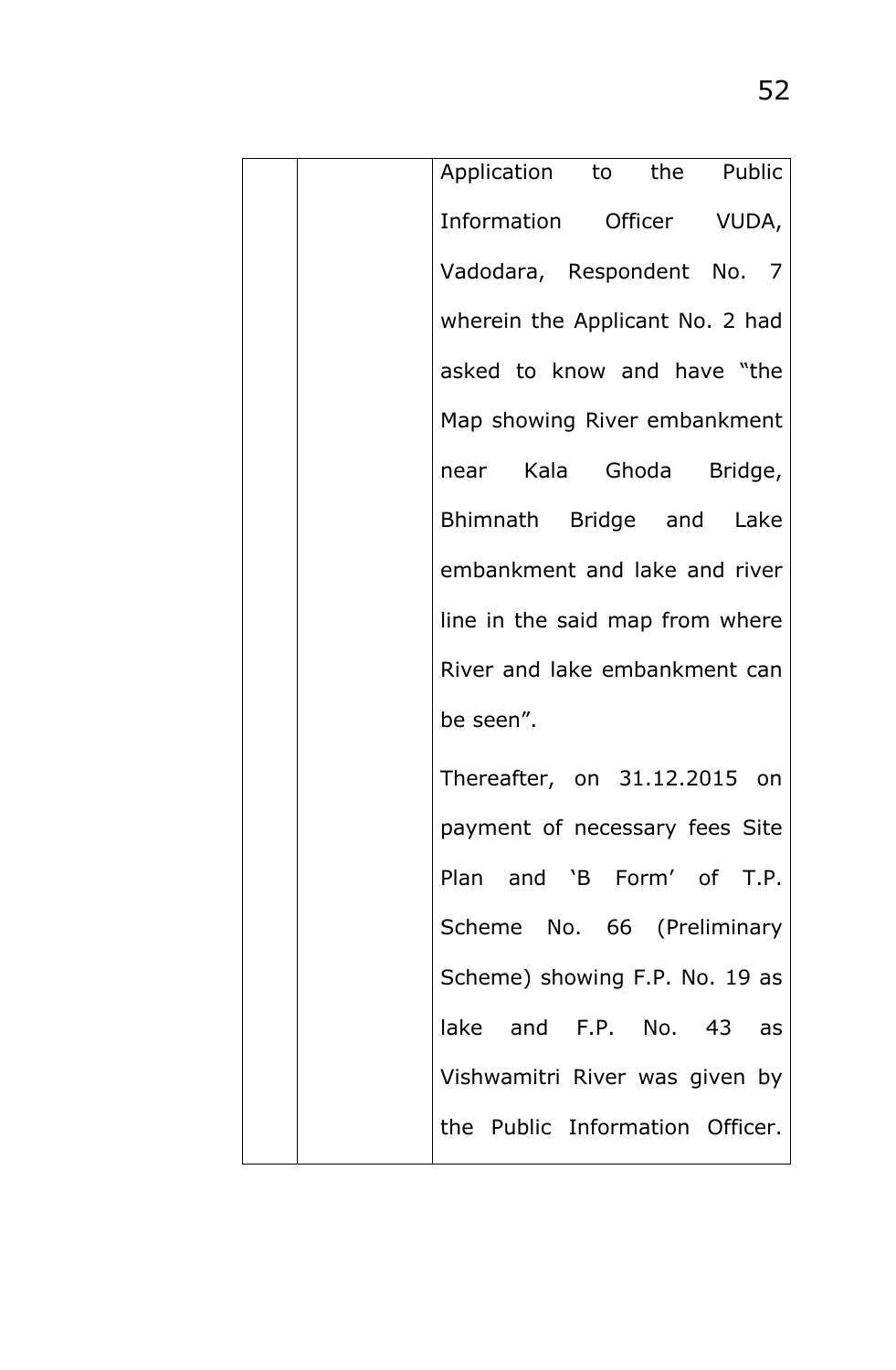|    | This Site Plan clearly shows what              |
|----|------------------------------------------------|
|    | the Respondent No. 6 indicating                |
|    | a lake and river line is quite                 |
|    | different from what the                        |
|    | Respondent No. 5 in their same                 |
|    | RTI reply term as lake and river               |
|    | embankment. Copy of the RTI                    |
|    | application and information                    |
|    | received is at <b>Annexure 19.</b>             |
|    | (Page No. )                                    |
|    |                                                |
| 08 | 25.10.2015   An Article was published in local |
|    | newspaper 'Gujarat Samachar'                   |
|    | (Vadodara Edition) wherein it                  |
|    | can be seen dumping been done                  |
|    | near Sama - Sanjay Nagar in                    |
|    | Vishwamitri River of Vadodara.                 |
|    | On the same date i.e., on                      |
|    | 25.10.2015 another Article was                 |
|    | published in local newspaper                   |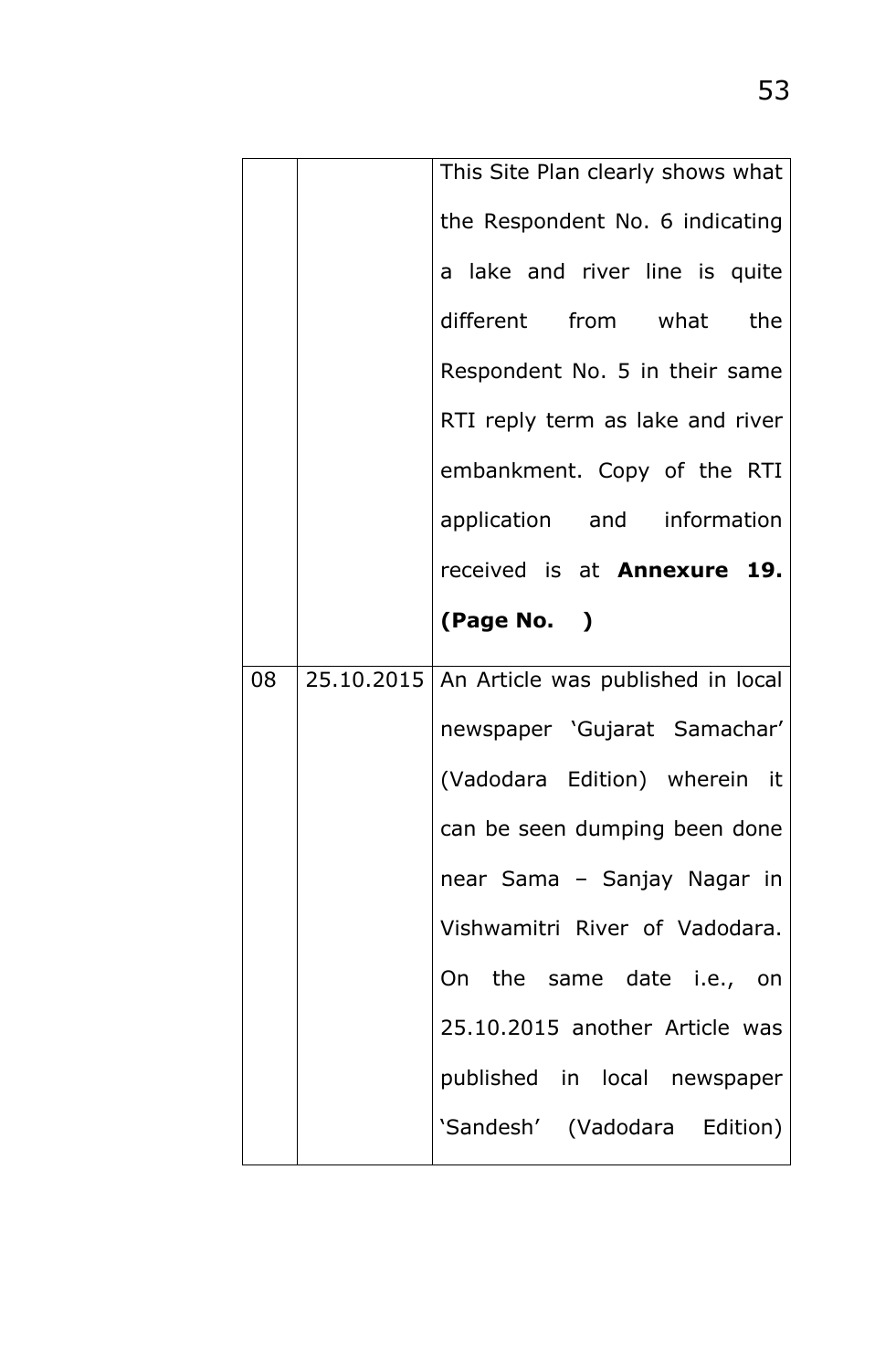|    | wherein it can be seen                     |
|----|--------------------------------------------|
|    | Vishwamitri River bed been                 |
|    | dumped and filled with debris              |
|    | from Sanjay Nagar. This is a               |
|    | clear proof of the illegal act             |
|    | continuing. Copies of News                 |
|    | Paper clippings are at <b>Annexure</b>     |
|    | 20(A&B). (Page No. )                       |
| 09 | 29.10.2015   A letter dated 29.10.2015 was |
|    | sent by Special Projects                   |
|    | Department of V.M.S.S.,                    |
|    | Vadodara, which was received               |
|    | by Applicant No. 1. The said               |
|    | letter was written in connection           |
|    | with the meeting dated                     |
|    | 19.09.2015 with the VMC and                |
|    | points discussed in Meeting                |
|    | dated 19.09.2015. The letter               |
|    | states, "With reference to the             |
|    | above mentioned subject we                 |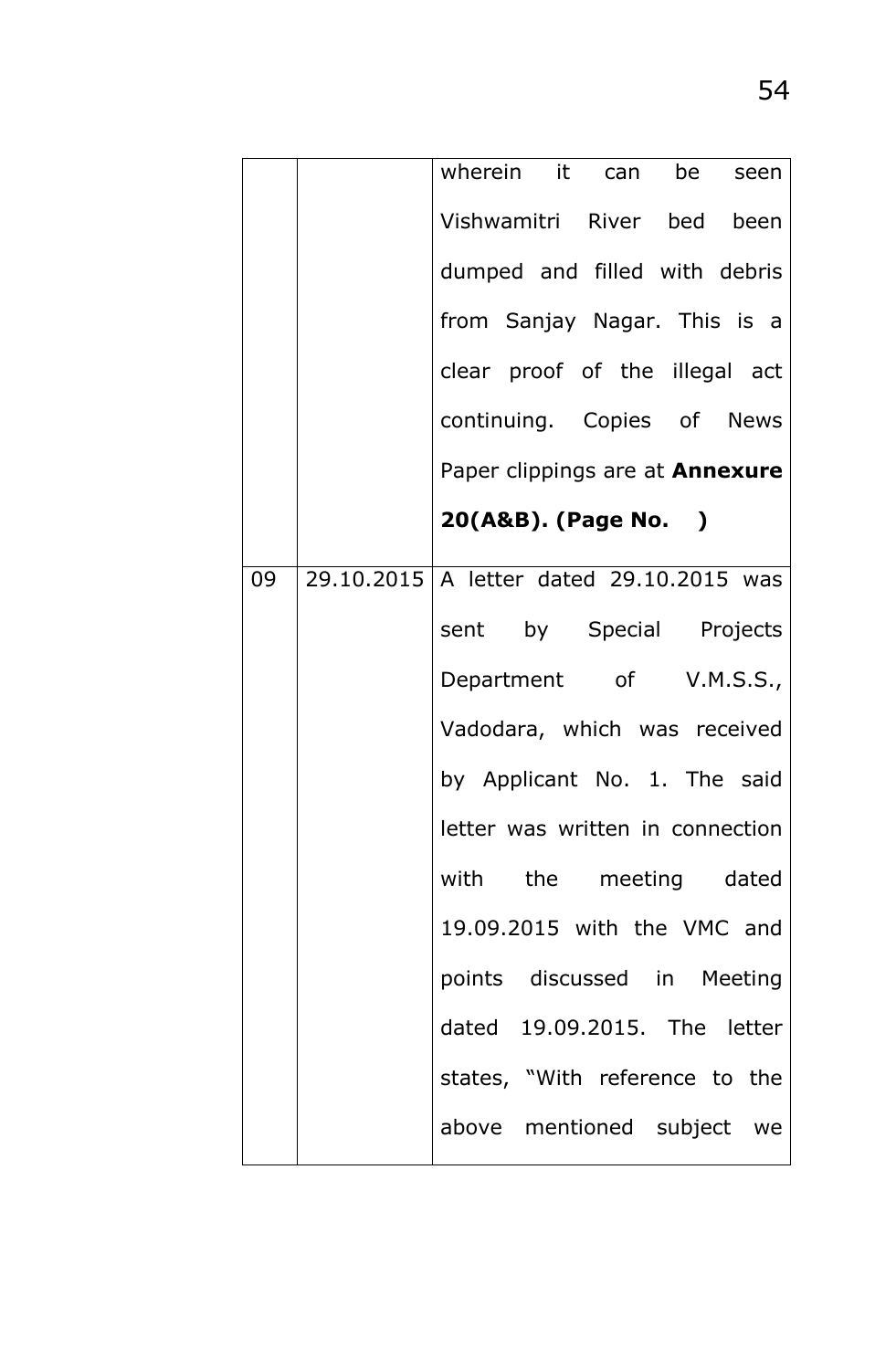|    | have informed to the PMC HCP                |
|----|---------------------------------------------|
|    | Design, Planning & Management               |
|    | Pvt. Ltd. for necessary opinion."           |
|    | This is also an admission on part           |
|    | of Respondent No. 6 that they               |
|    | had promised to take care of the            |
|    | Ravines of Vishwamitri River.               |
|    | But, looking at the articles                |
|    | published in the last few months            |
|    | it is seen that Respondent No. 6            |
|    | is not following what they had              |
|    | promised Applicant No. 1. Copy              |
|    | of letter dated 29.10.2015 is at            |
|    | Annexure 1. (Page No. )                     |
| 10 | 03.12.2015   Applicant No. 2 received a Map |
|    | of Mouje Village Sama, located              |
|    | in Registration District Sub -              |
|    | District Vadodara. In this Map of           |
|    |                                             |
|    | the area of Sama Lake, which is             |
|    | huge, can be seen and the area              |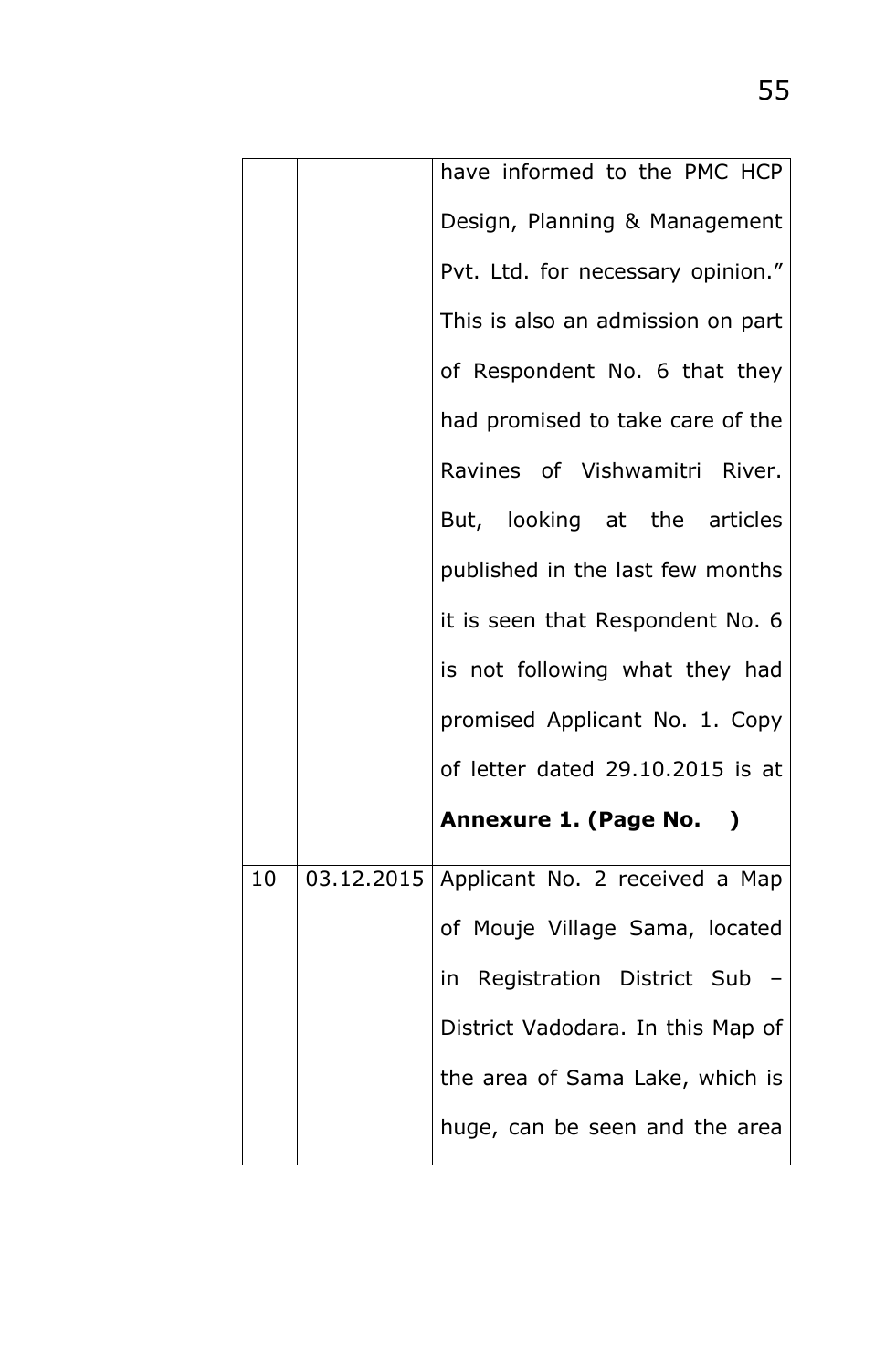|    | which today exists because of                  |
|----|------------------------------------------------|
|    | the filling is quite less. Copy of             |
|    | the map is at <b>Annexure 21.</b>              |
|    | (Page No. )                                    |
| 11 | 11.12.2015   An Article was published in local |
|    | newspaper 'Gujarat Samachar'                   |
|    | (Vadodara Edition) wherein it                  |
|    | can be seen an "EXPRESSION                     |
|    | OF INTEREST FOR                                |
|    | DEVELOPMENT OF LAKES IN                        |
|    | VADODARA CITY ON PPP                           |
|    | BASIS". The said Tender Point                  |
|    | No. 2 reads "Development of                    |
|    | Other Various Lake in Vadodara                 |
|    | City". These Lakes also include                |
|    | Bhimnath & Sama which are a                    |
|    | part and parcel of VRDP project                |
|    | area. When already                             |
|    | development of Bhimnath Lake                   |
|    | was taken within the study area                |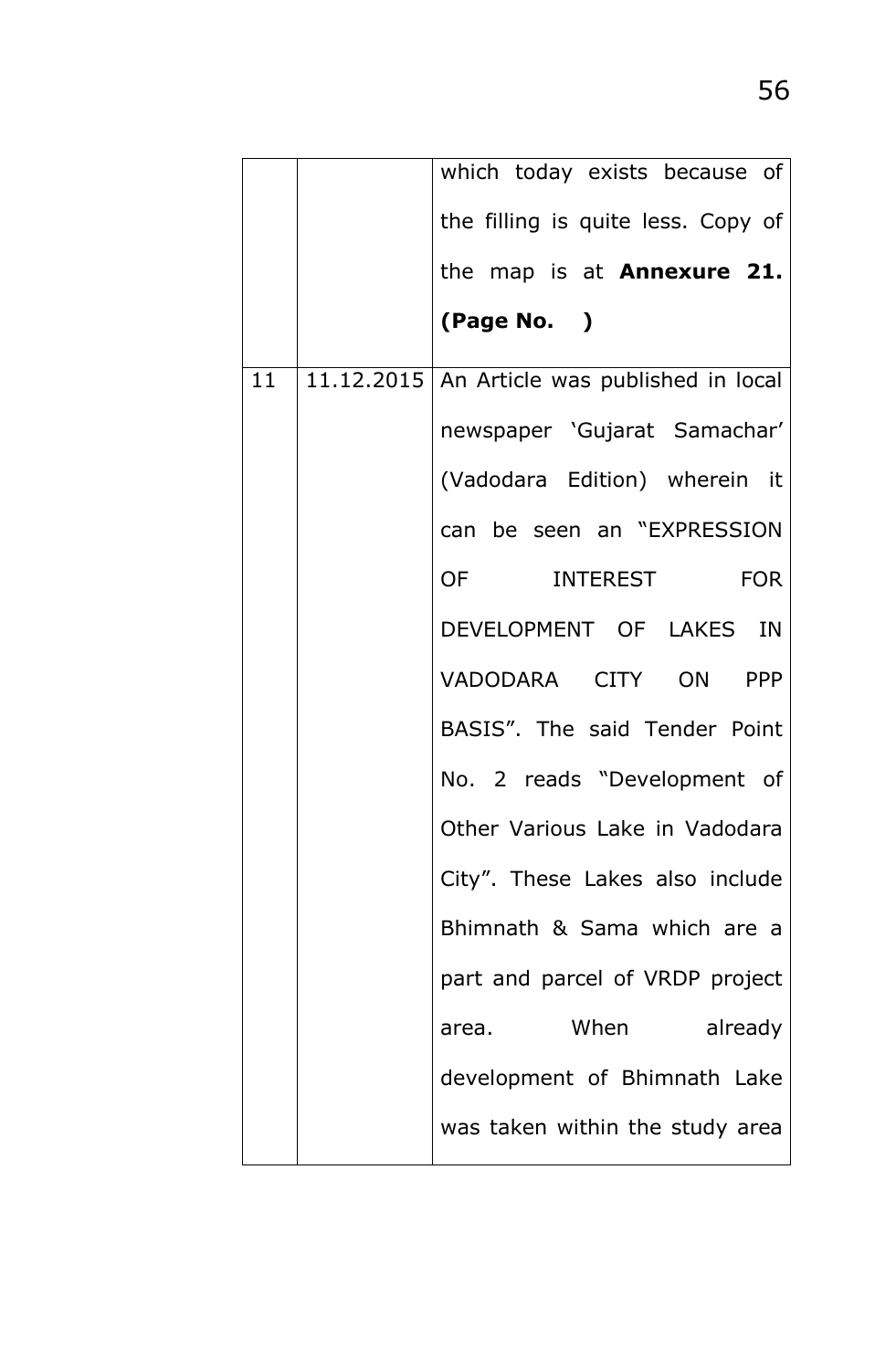|    | of VRDP Project without EIA, the        |
|----|-----------------------------------------|
|    | question arises why there a             |
|    | need for a New Tender again for         |
|    | development of the said                 |
|    | Bhimnath Lake again under a             |
|    | new project head. Copy of News          |
|    | Paper clipping is at Annexure           |
|    | 22. (Page No. )                         |
| 12 | 15.12.2015 RTI Application was filed by |
|    | Applicant No. 2 to Public               |
|    | Information Officer Gujarat             |
|    | Forest Department (Deputy               |
|    | Conservator of Forests) Social          |
|    | Forestry Division, Vadodara             |
|    | wherein the Applicant No. 2 had         |
|    | asked to "have the Census               |
|    | Report showing Where and in             |
|    | How many Numbers Crocodiles             |
|    | are seen from Census done by            |
|    | Gujarat Forest Department in            |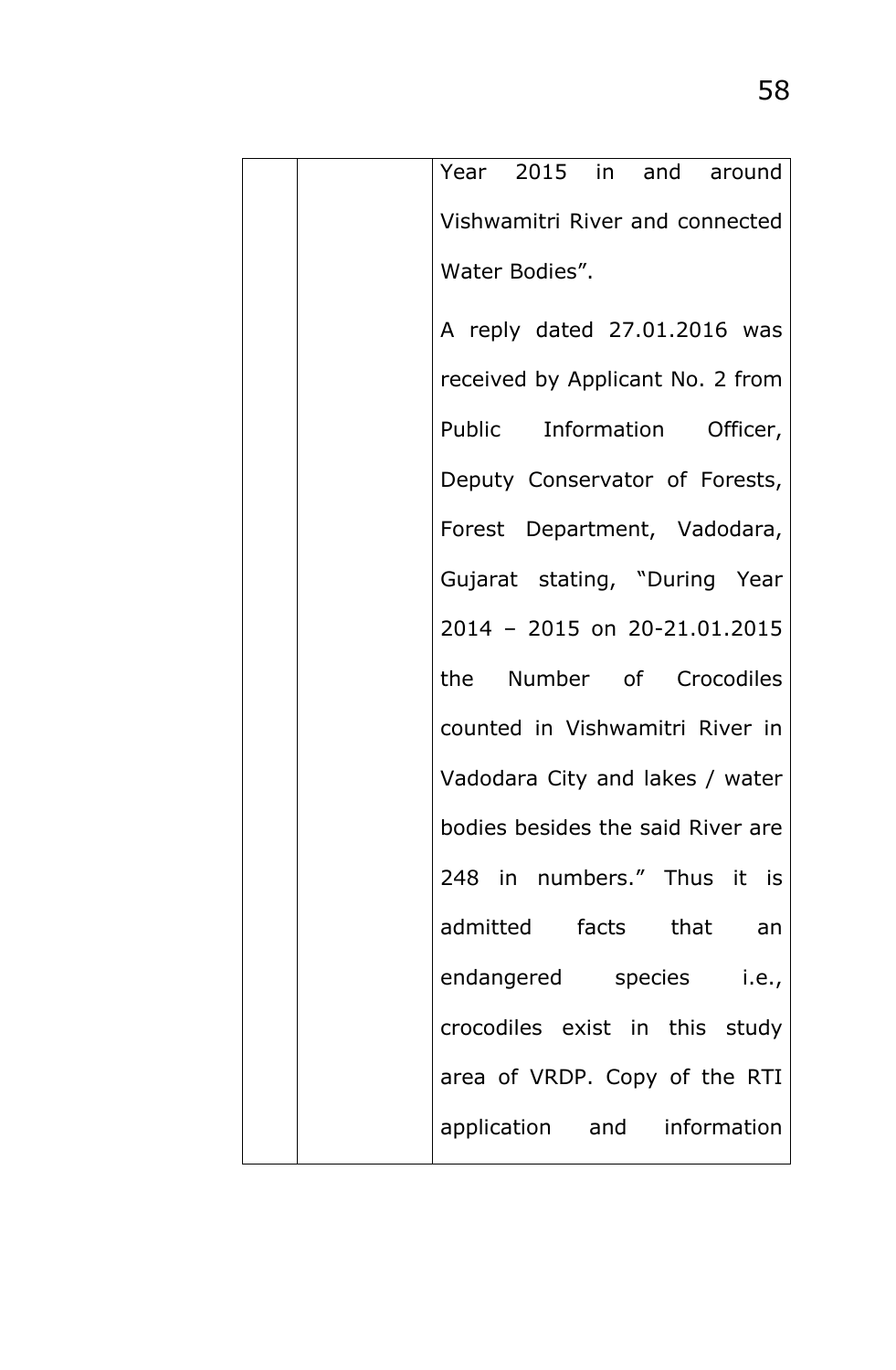|    | received is at <b>Annexure 23.</b>         |
|----|--------------------------------------------|
|    | (Page No. )                                |
| 13 | 28.12.2015   Notice was sent by Applicants |
|    | amongst many others to all the             |
|    | above named Respondents,                   |
|    | wherein the Applicants had                 |
|    | Prayed to the concerned                    |
|    | authorities to "Immediately stop           |
|    | all activities of the 'Vishwamitri         |
|    | Riverfront Development Project'            |
|    | including the illegal demolition,          |
|    | filling, dumping, dredging and             |
|    | any kind of construction                   |
|    | activities in and along the                |
|    | Vishwamitri River and the river            |
|    | banks until due process of                 |
|    | 'Environment<br>Impact                     |
|    | Assessment (EIA)<br>and                    |
|    | 'Environmental Clearance' is               |
|    | accomplished".                             |
|    |                                            |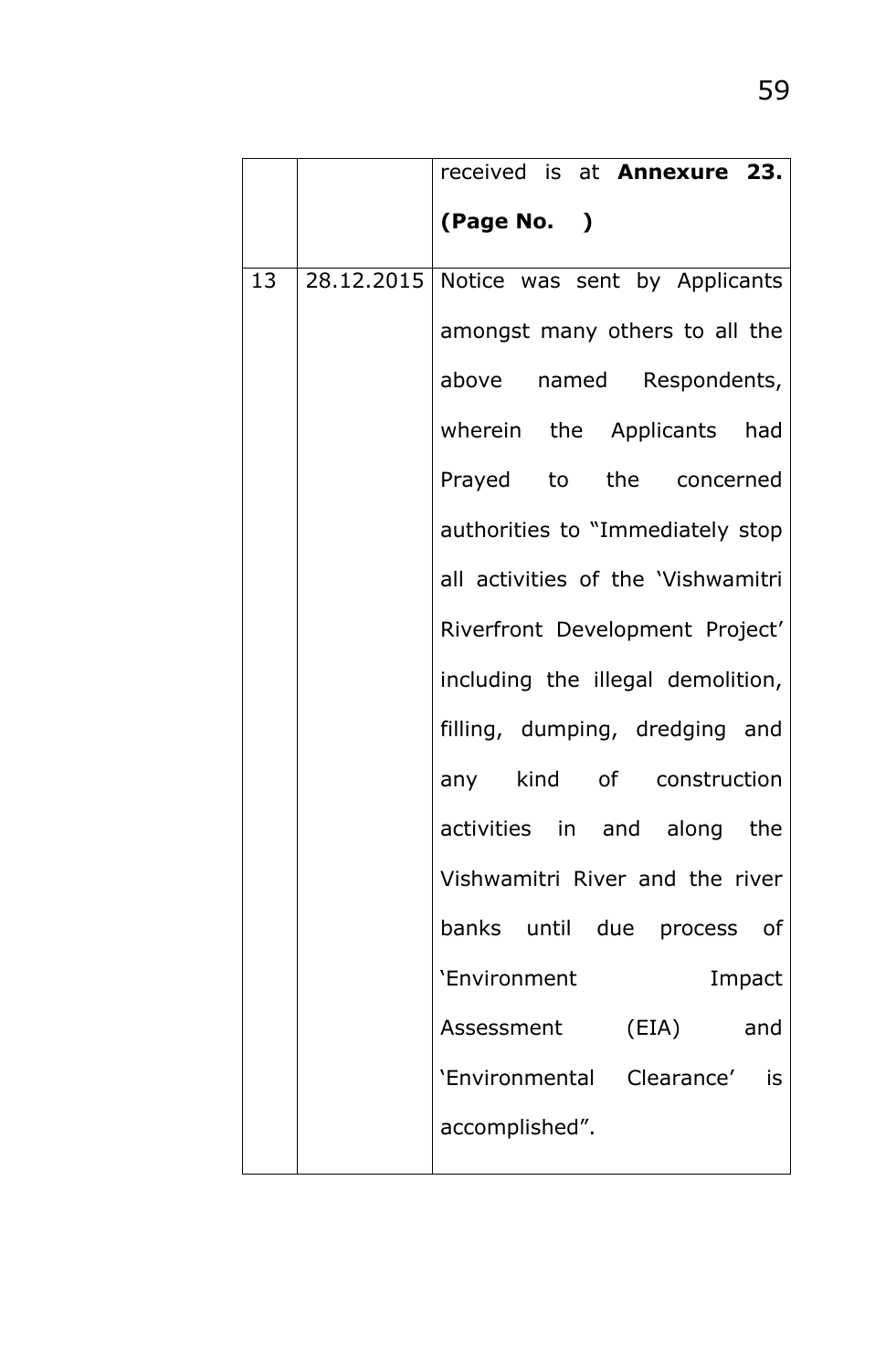|    | That on except Respondent No.                  |
|----|------------------------------------------------|
|    | 6 none of the other Respondents                |
|    | have replied. Thus, this shows                 |
|    | that the Respondents are not                   |
|    | bothered about such an                         |
|    | important issue i.e.,                          |
|    | environment and its destruction.               |
|    | Copy of the letter dated                       |
|    | 28.10.2015 and reply received                  |
|    | from Respondent No. 6 is at                    |
|    |                                                |
|    | Annexure 9. (Page No. )                        |
| 14 | 01.01.2016   An Article was published in local |
|    | newspaper 'Gujarat Samachar'                   |
|    | (Vadodara Edition) wherein it                  |
|    | can be seen the news which                     |
|    | reads "Has Sayajirao given in                  |
|    | succession this Vadodara City y                |
|    | to the Vadodara Municipal                      |
|    | Corporation" and also the news                 |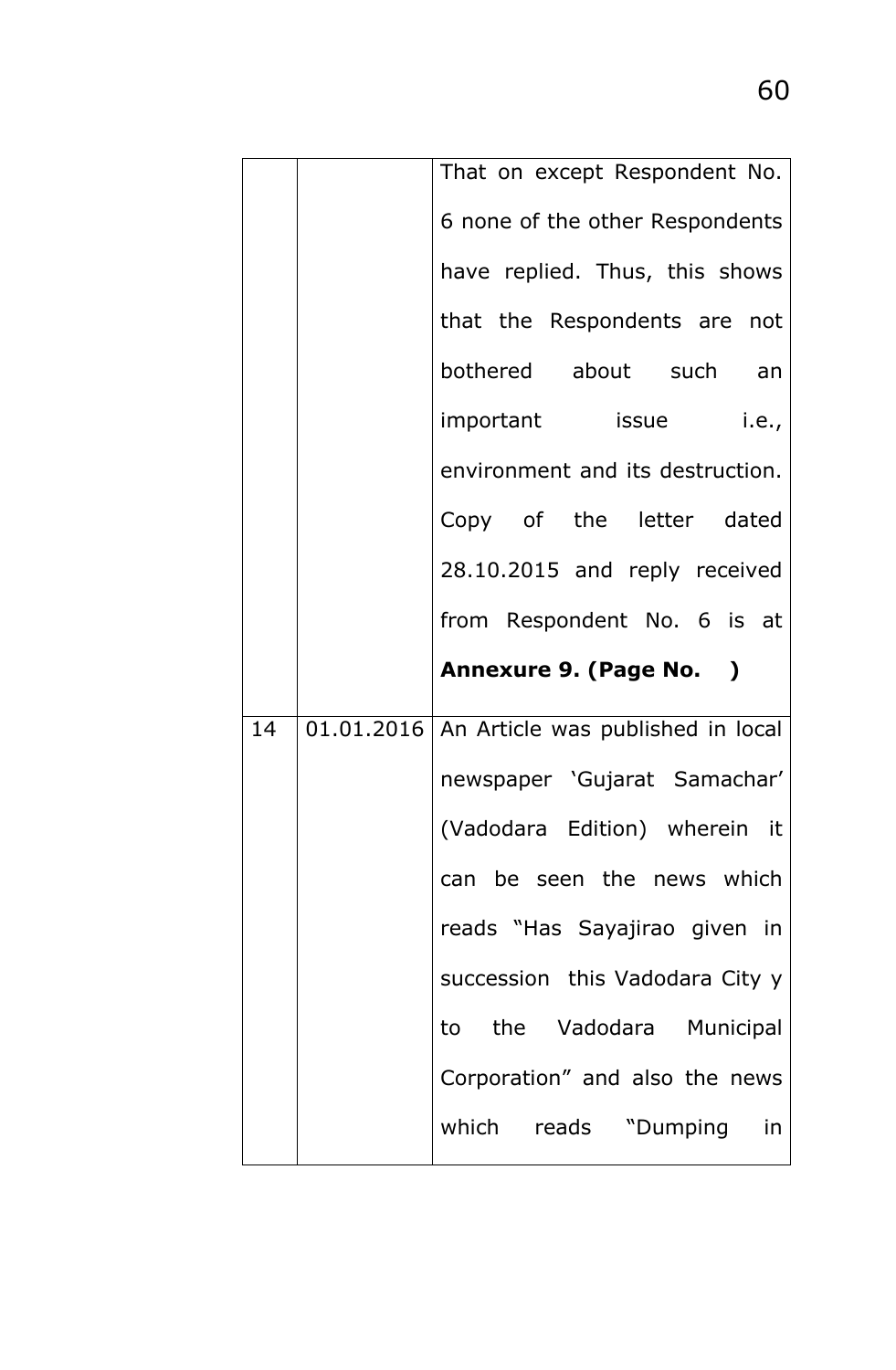|    | Vishwamitri River behind Sama                  |
|----|------------------------------------------------|
|    | Sanjay Nagar". This is all clear               |
|    | proof that the Respondents are                 |
|    | not bothered to stop the illegal               |
|    | activities which is hampering                  |
|    | and destroying the environment.                |
|    | A copy of news paper clipping is               |
|    | at Annexure 24. (Page No. )                    |
| 15 | 02.01.2016   An Article was published in local |
|    | newspaper 'Gujarat Samachar'                   |
|    | (Vadodara Edition) wherein it                  |
|    | can be seen the news which                     |
|    | firstly shows "the Map<br>of                   |
|    | Bhimnath Lake". From this Map                  |
|    | it is crystal clear that, VMSS has             |
|    | carved T.P. Scheme No. 66 on                   |
|    | Bhimnath Lake which is a water                 |
|    | body. According to Respondent                  |
|    | No. 6 F.P. No. 19 is Bhimnath                  |
|    | Lake. According to Respondent                  |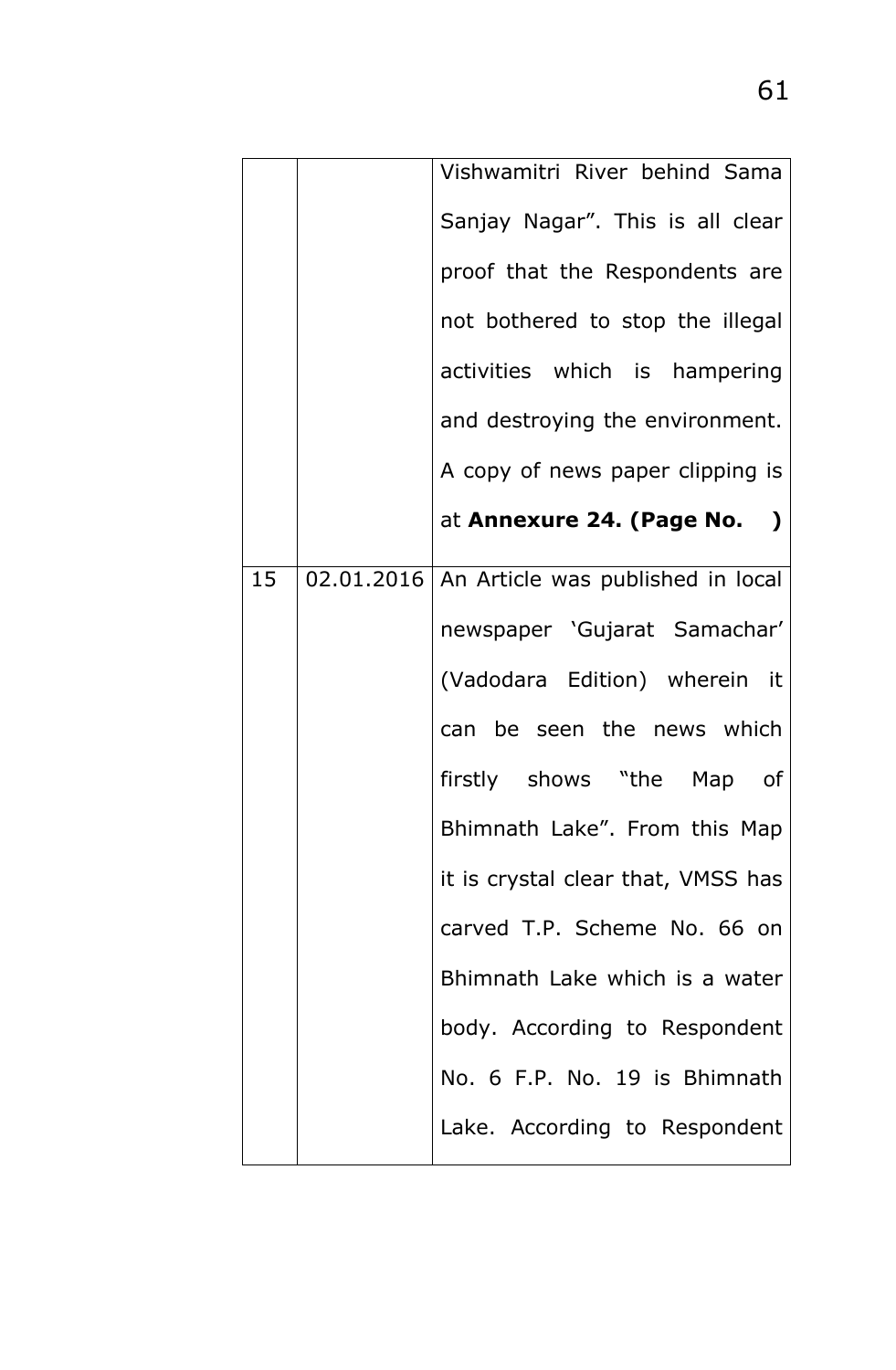|   | No. 5, F.P. No. 18, 19, part of 20  |
|---|-------------------------------------|
|   | & part of 21 is Bhimnath Lake.      |
|   | Thus, the T.P. is unconstitutional  |
|   | and void and against                |
|   | Environmental Laws.                 |
|   | Another news can be seen on         |
|   | the same page which reads           |
|   | "According to Governments Land      |
|   | Record's 80 % of Preliminary        |
|   | T.P. Scheme No. 66 area is in       |
|   | Bhimnath Lake". When, the T.P.      |
|   | Scheme is itself having so many     |
|   | errors and is floated on water      |
|   | body such T.P. Scheme No. 66        |
|   | needs to be quashed and set         |
|   | aside and it is illegal and against |
|   | environmental laws. Copies of       |
|   | News Paper clippings are at         |
|   | Annexure 26(A). (Page No.           |
| ) |                                     |
|   |                                     |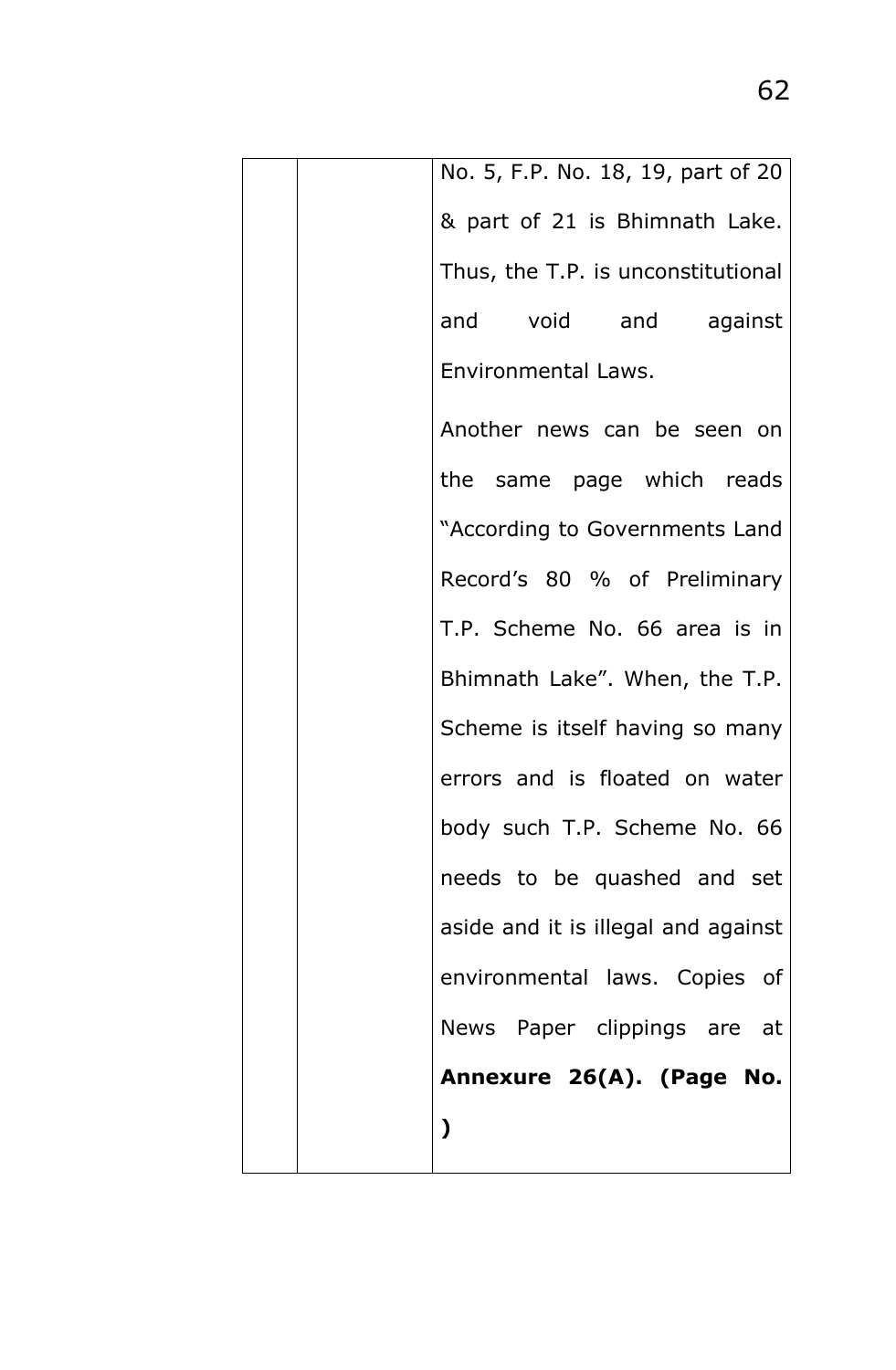| 16              | 02.01.2016   An Article was published in local |
|-----------------|------------------------------------------------|
|                 | newspaper Sandesh (Vadodara                    |
|                 | Edition) wherein it can be seen                |
|                 | the news which shows                           |
|                 | "Vishwamitri River Dumping:                    |
|                 | Balaji Group of Ahmedabad                      |
|                 | given Notice". Copy of News                    |
|                 | Paper clipping is at <b>Annexure</b>           |
|                 | 26(B). (Page No. )                             |
| 17 <sub>2</sub> | 02.01.2016 On 02.01.2016 in Local news         |
|                 | paper, The Times of India                      |
|                 | Vadodara Edition states that a                 |
|                 | housing scheme for the poor                    |
|                 | near by has created a major                    |
|                 | controversy with<br>the                        |
|                 | environmentalists saying that it               |
|                 | violates Gujarat high court                    |
|                 | directives to project                          |
|                 | waterbodies." The Times of                     |
|                 |                                                |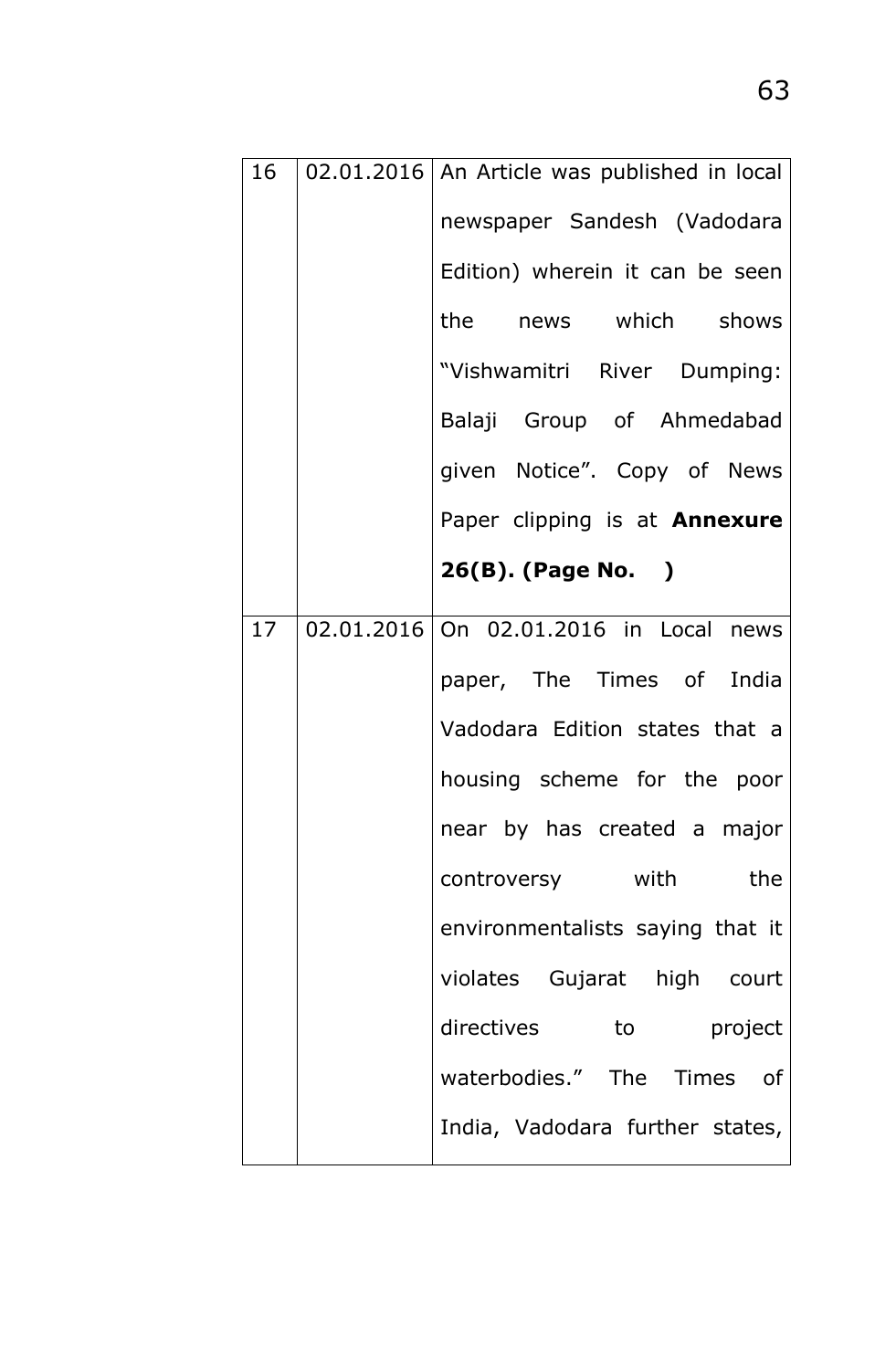|    | "The Vadodara Municipal                     |
|----|---------------------------------------------|
|    | Corporation (VMC) has issued                |
|    | notices to two contractors. []              |
|    | after it came to light recently             |
|    | that a part of Bhimnath pond in             |
|    | Sayajigunj area was filled to               |
|    | develop a housing scheme                    |
|    | there." Copy of these news                  |
|    | paper clippings are at <b>Annexure</b>      |
|    | 27. (Page No. )                             |
| 18 | 02.01.2016   A letter was sent by Applicant |
|    | No. 4 to Director General                   |
|    | Archaeological Survey of India              |
|    | (ASI) at New Delhi stating                  |
|    | "Information regarding location             |
|    | of Ancient and Historical                   |
|    | Monuments and Archaeological                |
|    | Sites located on the Bank of                |
|    | Vishwamitri River near Bhimnath             |
|    | Bridge, Sayajigunj, Vadodara,               |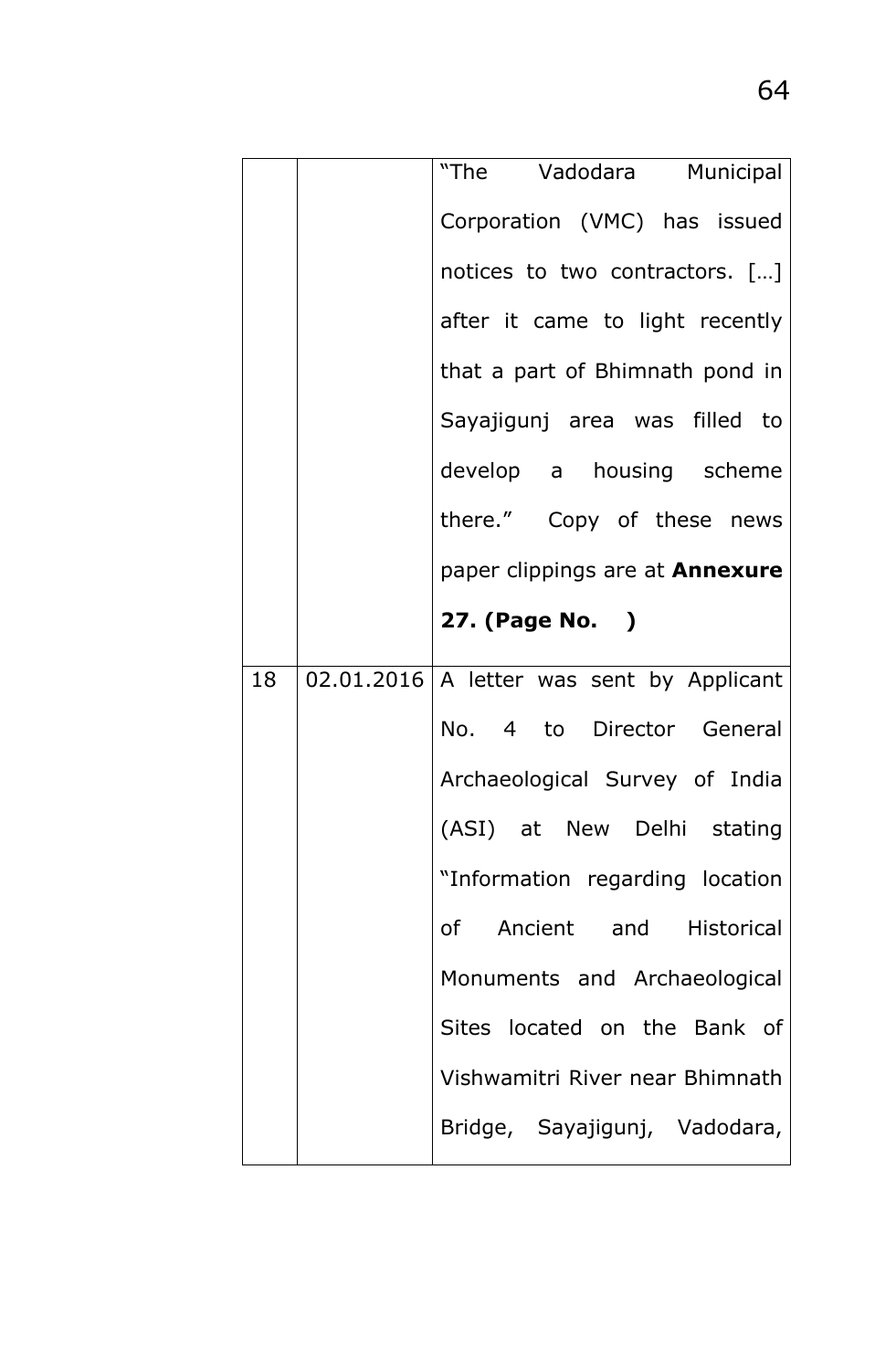| Gujarat". In the letter it was     |
|------------------------------------|
| very clearly stated, "Please take  |
| immediate stringent steps to       |
| preserve these Old Monuments       |
| from the illegal acts going on     |
| without due permission from        |
| Your Office near these sites. We   |
| are happy to give You more         |
| inputs when contacted. Looking     |
| ahead to hear from You."           |
| As no reply to the said letter was |
| received by Applicant No. 4 from   |
| the ASI that would let him know    |
| the status of the letter sent by   |
| him on 02.01.2016, Applicant       |
| No. 4 had preferred an RTI         |
| Application on 20.02.2016 to       |
| Director General ASI, New Delhi.   |
| This clearly reveals that none of  |
| the respondents above are          |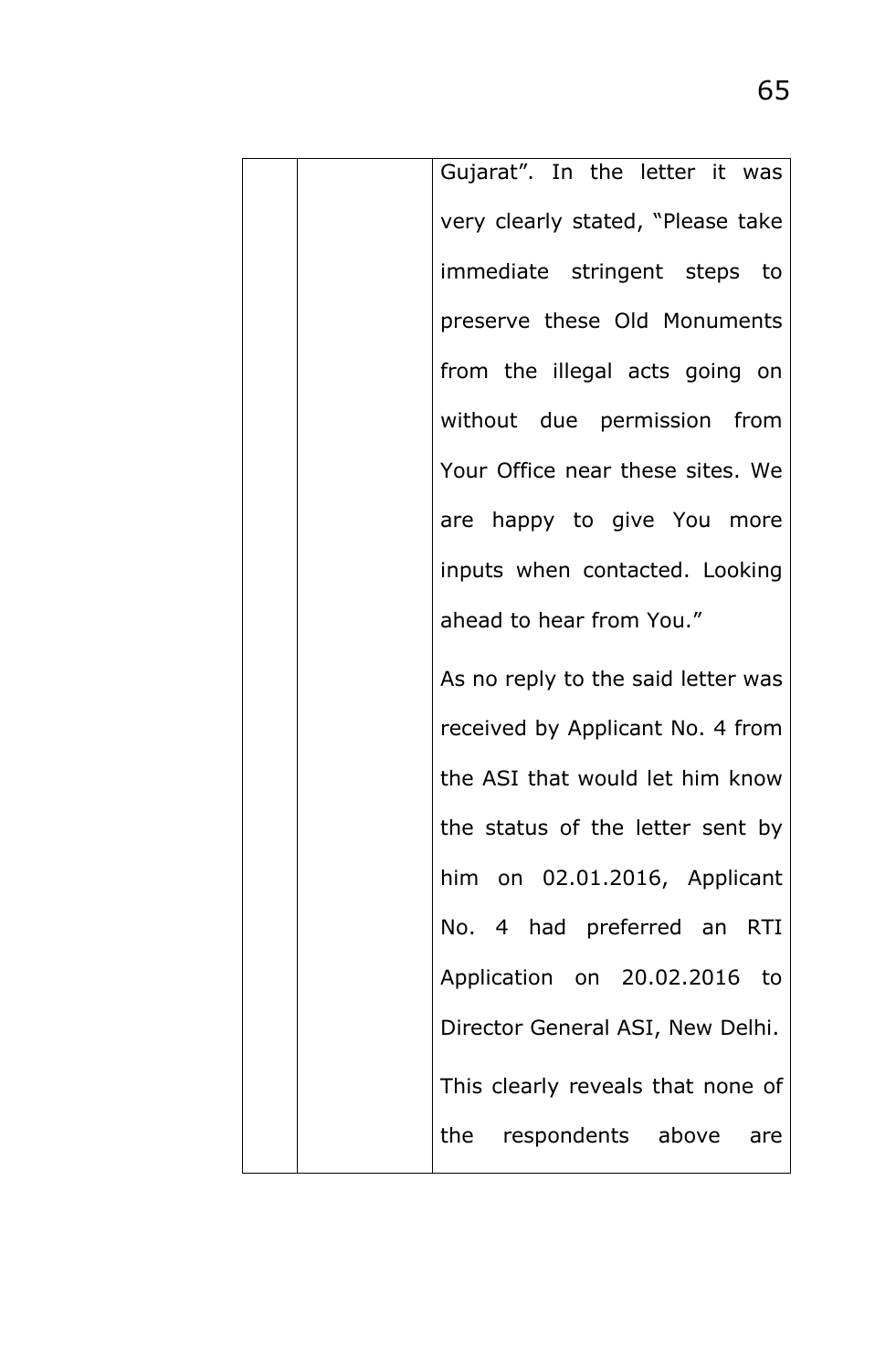|    | aware of the damage to the                  |
|----|---------------------------------------------|
|    | heritage of our country that is             |
|    | caused by their illogical act of            |
|    | going ahead with a faulty project           |
|    | before doing EIA. Other                     |
|    | countries too with which India              |
|    | has signed treaties to protect              |
|    | and maintain such monuments,                |
|    | artifacts, and sites are going to           |
|    | find fault with the above named             |
|    | Respondents. Copy of letter                 |
|    | dated 02.01.2016 of Applicant               |
|    | No. 4 and RTI application are at            |
|    | Annexure 28. (Page No. )                    |
| 19 | 05.01.2016 Since contour maps are vital for |
|    | planning of any land                        |
|    | development project, an RTI                 |
|    | Application was filed by                    |
|    | Applicant No. 2 to Public                   |
|    | Information Officer of VMC to               |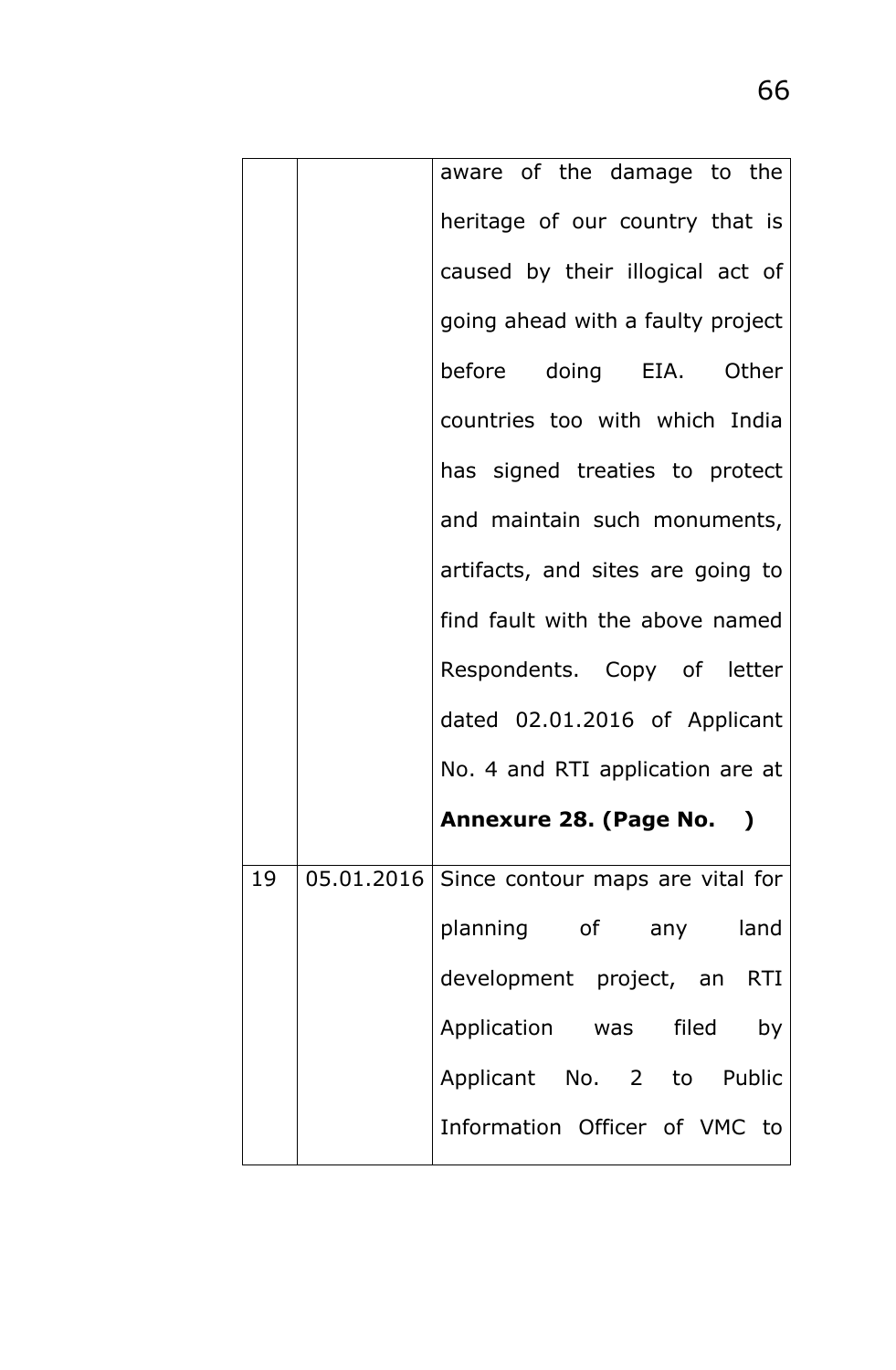| "have the Contour Maps along      |
|-----------------------------------|
| with Any Spot Elevations and      |
| Any Other Features marked on      |
| those Maps for the area in and    |
| around Vishwamitri River and in   |
| and around Bhimnath Lake          |
| located in Vadodara City,         |
| Gujarat".                         |
| Thereafter, wide letter dated     |
| 20.01.2016 a reply was received   |
| from Public Information Officer   |
| Town Planning Department,         |
| VMC, Vadodara through Point       |
| no. 3 of the letter the Applicant |
| No. 2 was informed "The           |
| Contour Map as asked by You is    |
| not available with Us".           |
| Thus, this is a clear admission   |
| on the part of Respondent No. 6   |
| that their studies till date and  |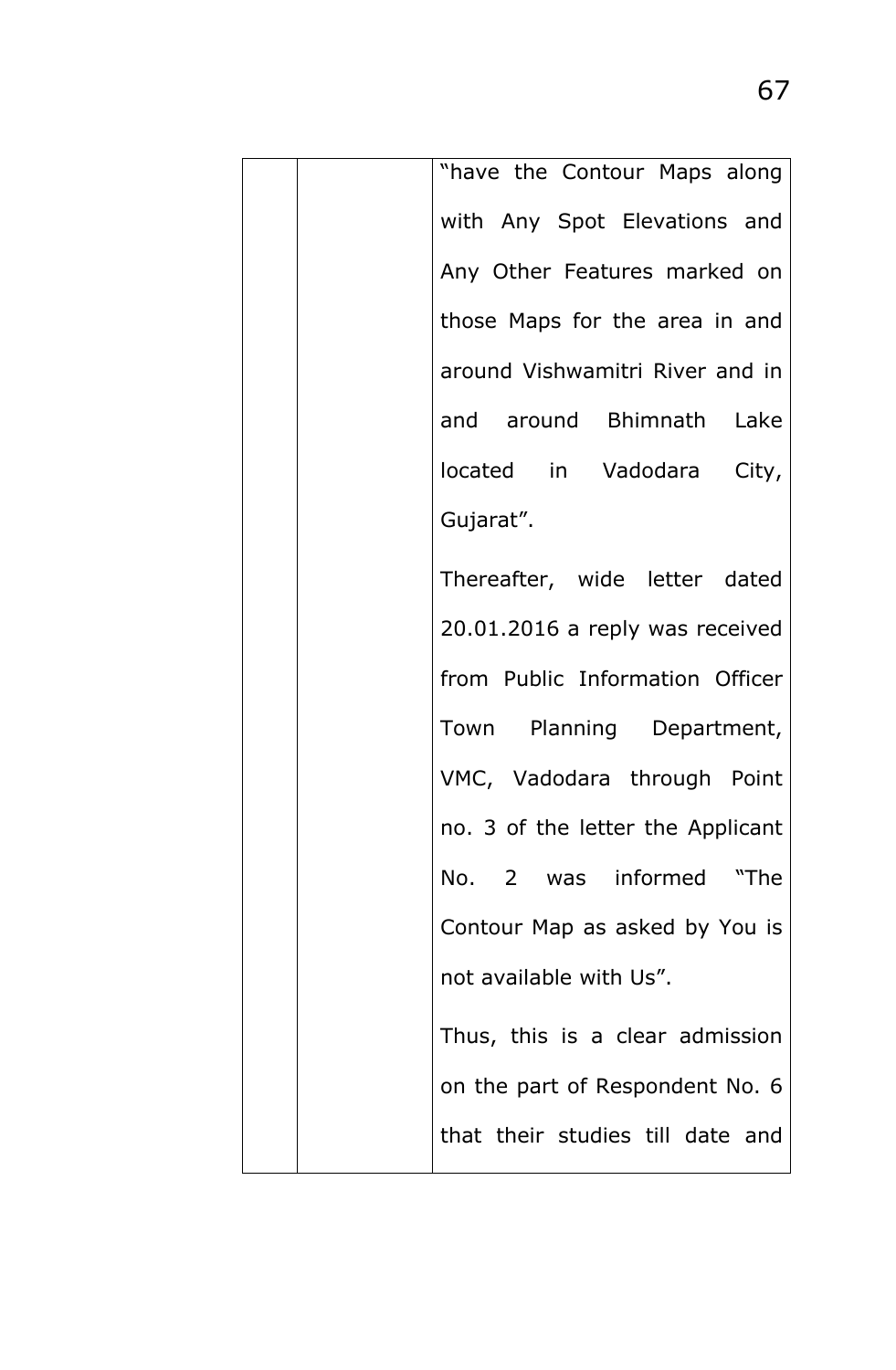|    |                               | their public presentation and/or       |
|----|-------------------------------|----------------------------------------|
|    |                               | the report kept on                     |
|    |                               | www.vmc.gov.in website are             |
|    | done without the contour maps |                                        |
|    |                               | and, thus, are highly                  |
|    | questionable. Copy of the RTI |                                        |
|    |                               | application and information            |
|    |                               | received is at <b>Annexure 29</b>      |
|    |                               | (Page No. )                            |
| 20 |                               | 08.01.2016 On 08.01.2016 in Local news |
|    |                               | paper, Indian Express Vadodara         |
|    |                               | Edition a clipping with a              |
|    |                               | photograph states, "VMC claims         |
|    |                               | to be unaware of builder's             |
|    |                               | commercial project; row also           |
|    |                               | over retention wall construction.      |
|    |                               | Vadodara Municipal                     |
|    |                               | Corporation (VMC), which               |
|    |                               | cleared construction of the EWS        |
|    |                               | flats, claimed that it was             |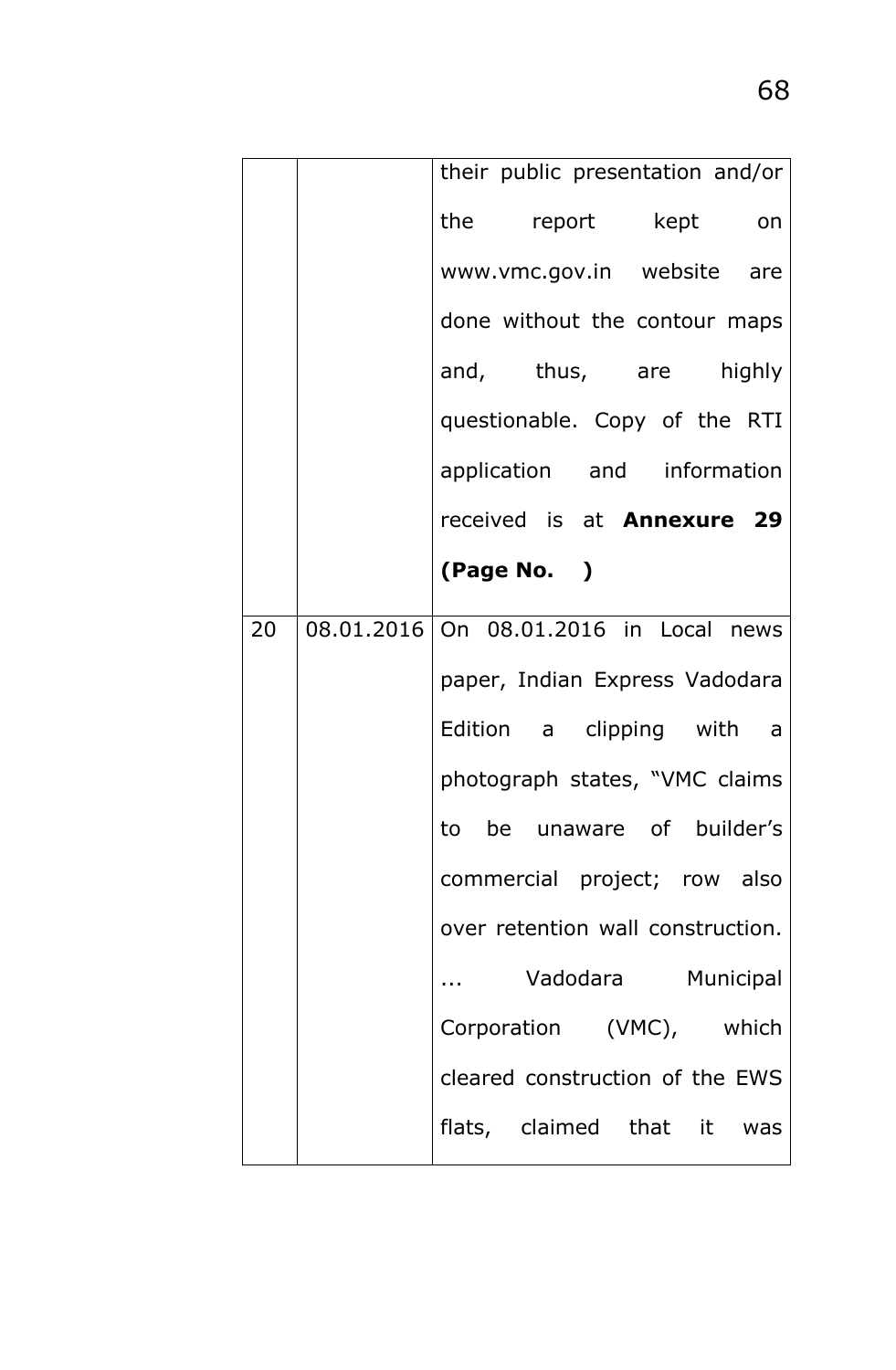|    | unaware that a mall is also                    |
|----|------------------------------------------------|
|    | coming up adjacent to MSY                      |
|    | site."                                         |
|    | Copy of news paper clipping is at              |
|    | Annexure 30. (Page No. )                       |
| 21 | 20.01.2016   By way of letter dated            |
|    | 20.01.2016 Applicant No. 1 was                 |
|    | informed by Special Project                    |
|    | Department of VMC, Vadodara                    |
|    | that before starting work based                |
|    | on Feasibility Report, the work                |
|    | of getting Environment Impact                  |
|    | Assessment and Environment                     |
|    | Clearance has started. Copy of                 |
|    | the letter dated 20.01.2016 is at              |
|    | Annexure 10. (Page No. )                       |
| 22 | 17.02.2016   An article was published in local |
|    | newspaper Gujarat Samachar                     |
|    | (Vadodara Edition), the news                   |
|    | item states, "Sama - Sanjay                    |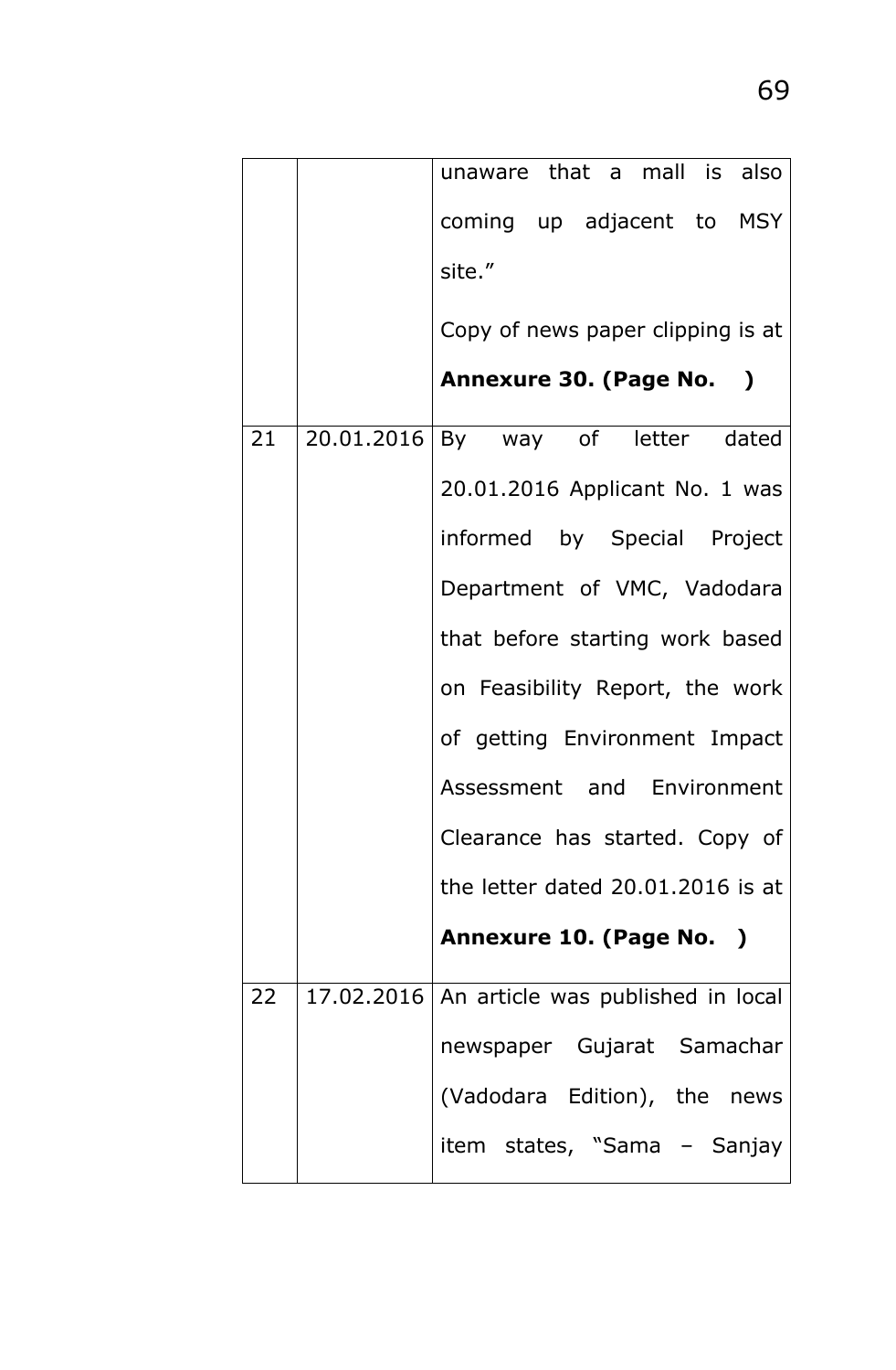|    | Nagar, Indira Nagar Slums                      |
|----|------------------------------------------------|
|    | debris after demolition are                    |
|    | dumped in Vishwamitri River -                  |
|    | The said Report given by two                   |
|    | departments of VMC is having                   |
|    | differences".                                  |
|    | Another article was published on               |
|    | 17.02.2016 in local newspaper                  |
|    | Sandesh (Vadodara Edition)                     |
|    | wherein it states, "VMC says                   |
|    | Vishwamitri River bed has not                  |
|    | been filled".                                  |
|    | Copy of the news paper clippings               |
|    | are at <b>Annexure 31(A&amp;B).</b>            |
|    | (Page No. )                                    |
| 23 | 18.02.2016   An Article was published in local |
|    | newspaper Sandesh (Vadodara                    |
|    | Edition) wherein it is stated,                 |
|    | "The news of Crocodile Park in                 |
|    | and around Vishwamitri River                   |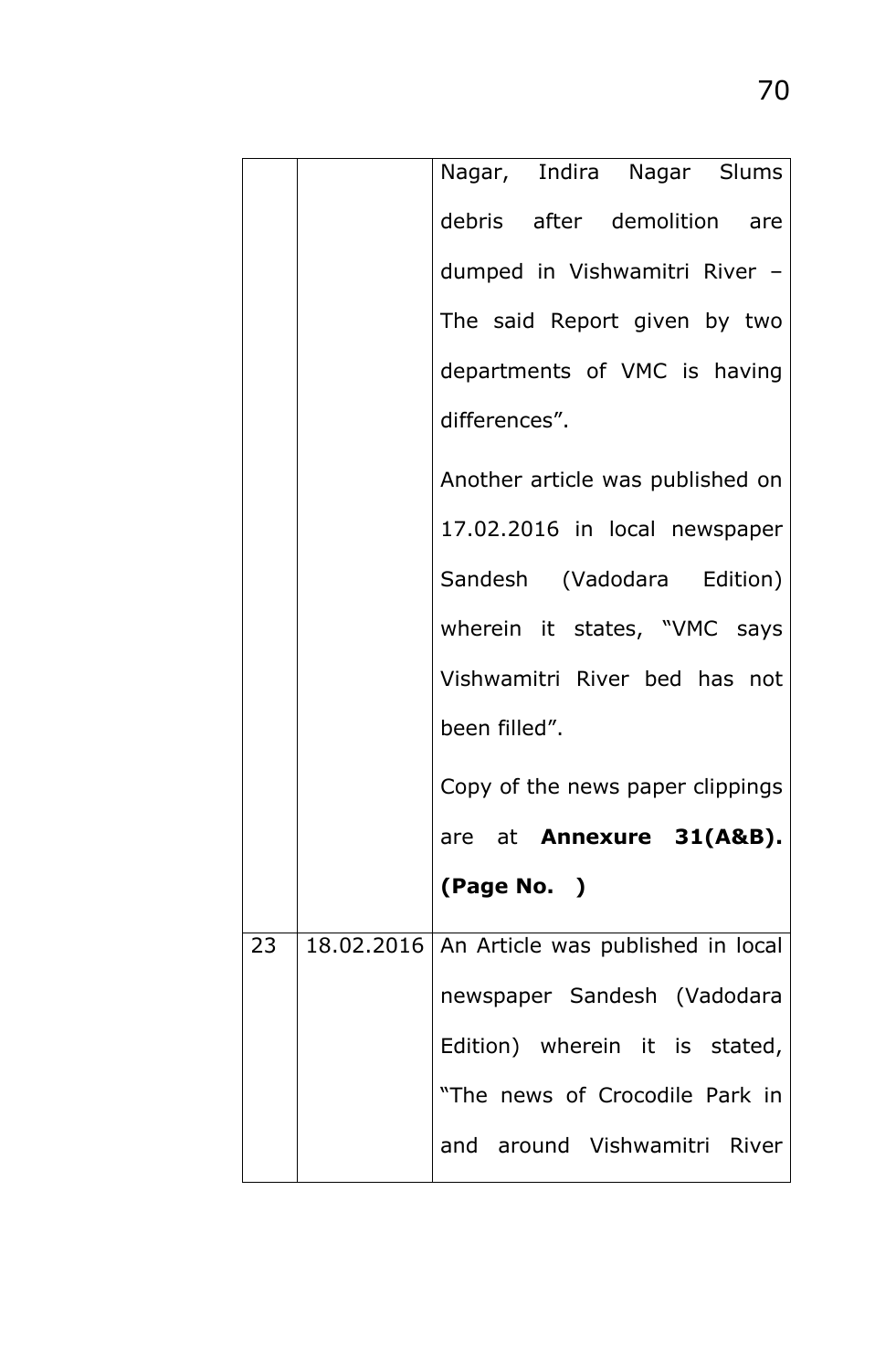|    | Bank on Navlakhi Grounds                     |
|----|----------------------------------------------|
|    | Vadodara". Thus, a clear                     |
|    | admission by Respondent No. 6                |
|    | that, they area touching                     |
|    | crocodiles which is an                       |
|    | endangered species according to              |
|    | Environmental Laws of the land.              |
|    | Copies of the News Paper                     |
|    | Clippings are at <b>Annexure 32.</b>         |
|    | (Page No. )                                  |
| 24 | 19.02.2016   A further reminder and reply to |
|    | the reply received from V.M.C                |
|    | was sent by the Applicants to all            |
|    | the above named Respondents.                 |
|    | Except Respondent No. 6 no                   |
|    | reply of whatsoever manner has               |
|    | been received by the Applicants              |
|    | and so the Cause of Action to file           |
|    | this Petition has aroused. Copy              |
|    | of the letter dated 19.02.2016               |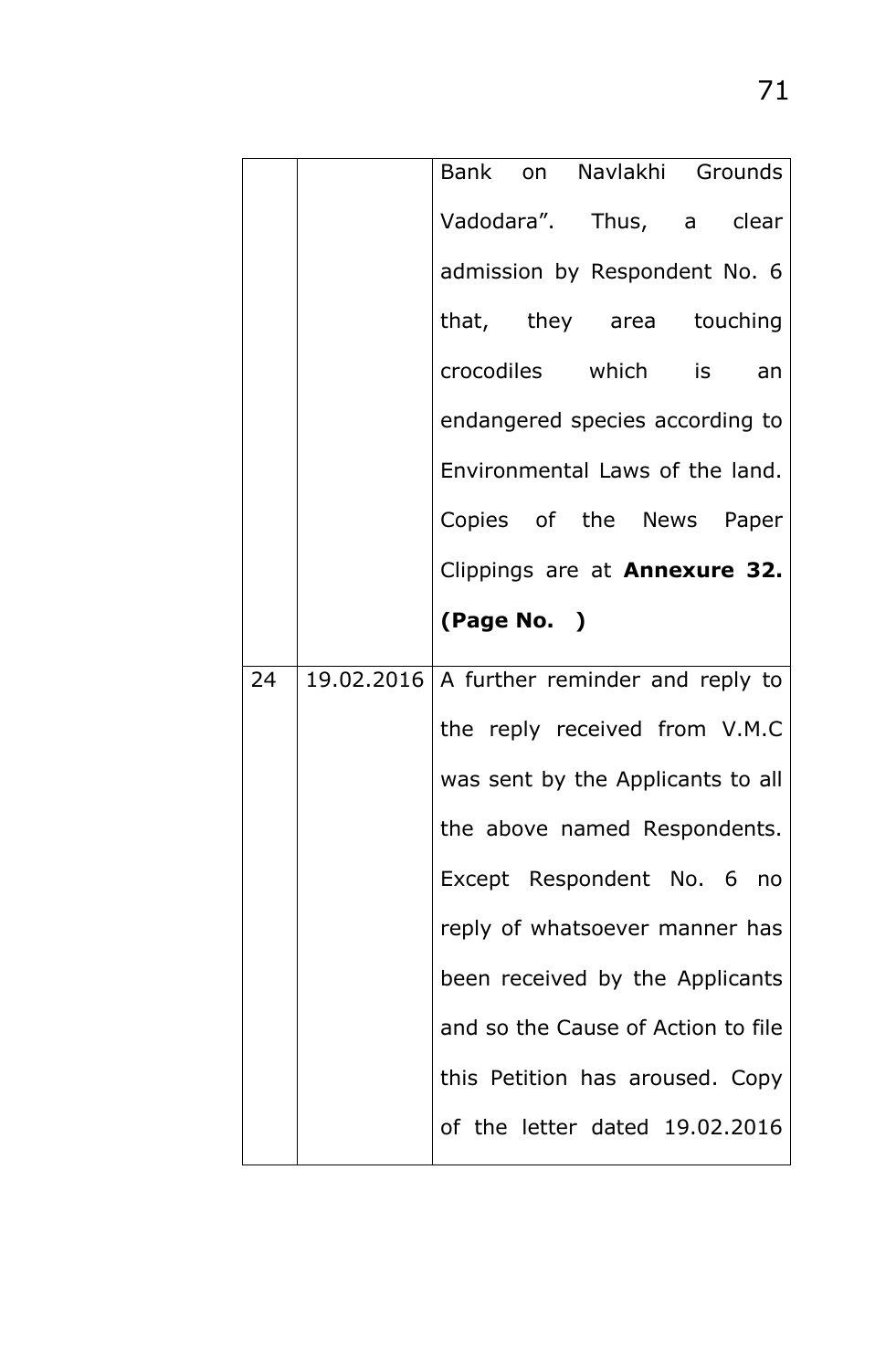|    | sent by the Applicant is at                    |
|----|------------------------------------------------|
|    | Annexure 12. (Page No. )                       |
| 25 | 11.03.2016   An article was published in local |
|    | newspaper Gujarat Samachar                     |
|    | (Vadodara Edition) wherein the                 |
|    | news was published "Vishwamitri                |
|    | Riverfront Development Scheme                  |
|    | lands which are coming under                   |
|    | Restricted Zone $-1$ , no changes              |
|    | made to that Zone yet" AND                     |
|    | "Sama and Vadsar thousands of                  |
|    | sq. mtrs. of lands issue still kept            |
|    | pending in VUDA meeting".                      |
|    | Another article was published in               |
|    | local newspaper Divya Bhaskar                  |
|    | (Vadodara edition) wherein the                 |
|    | news stating "VUDA keeps Zone                  |
|    | Change Issue pending".                         |
|    | This clearly shows when                        |
|    | Respondent No. 7 had already                   |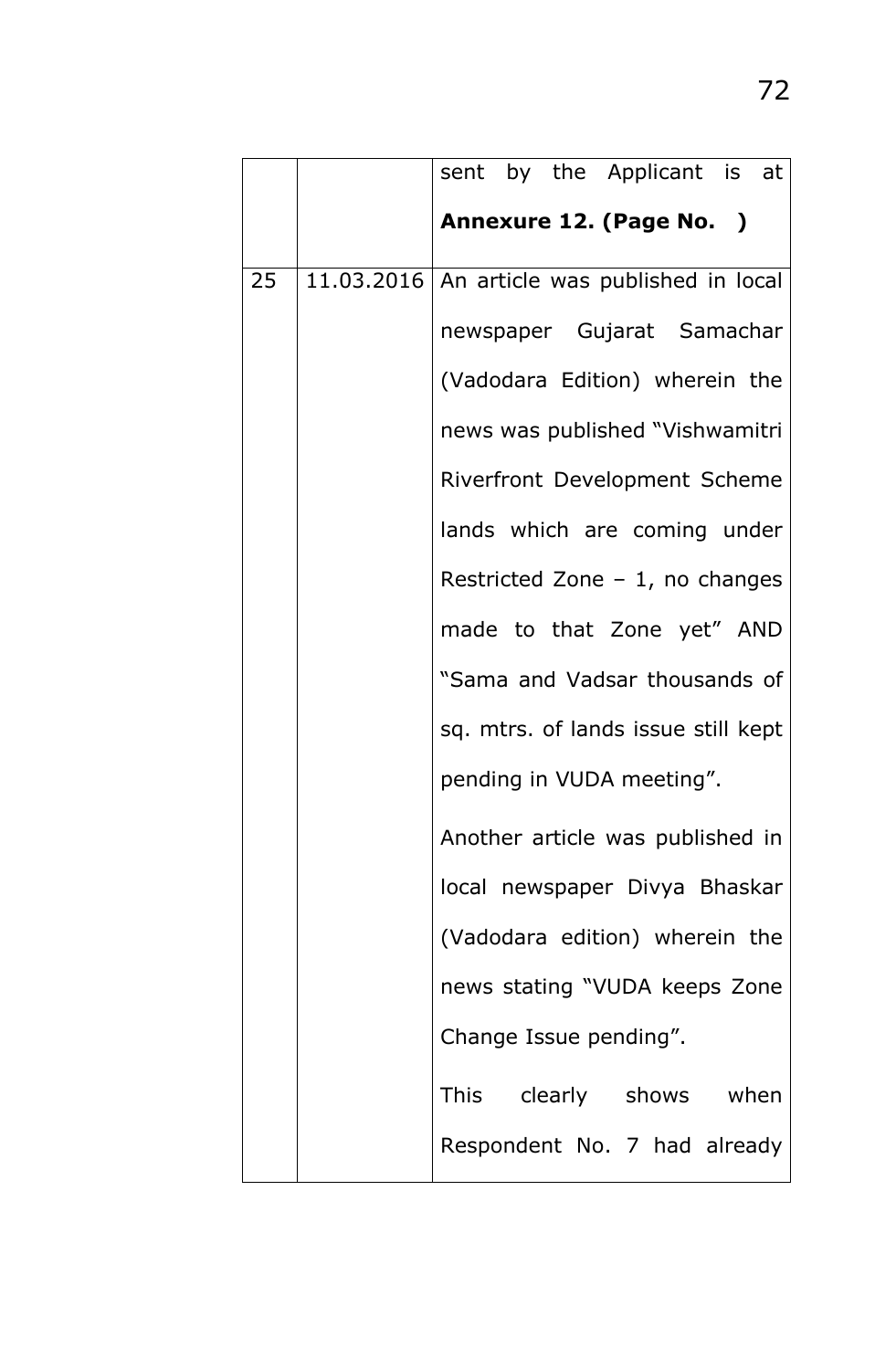|  | fixed Restrictions of any type of |
|--|-----------------------------------|
|  | development in such areas then,   |
|  | why such a hasty decision to go   |
|  | with VRDP project has been        |
|  | taken by the above named          |
|  | Respondents. Copies of the        |
|  | News Paper Clippings are at       |
|  | Annexure 33(A&B). (Page           |
|  | No. )                             |
|  |                                   |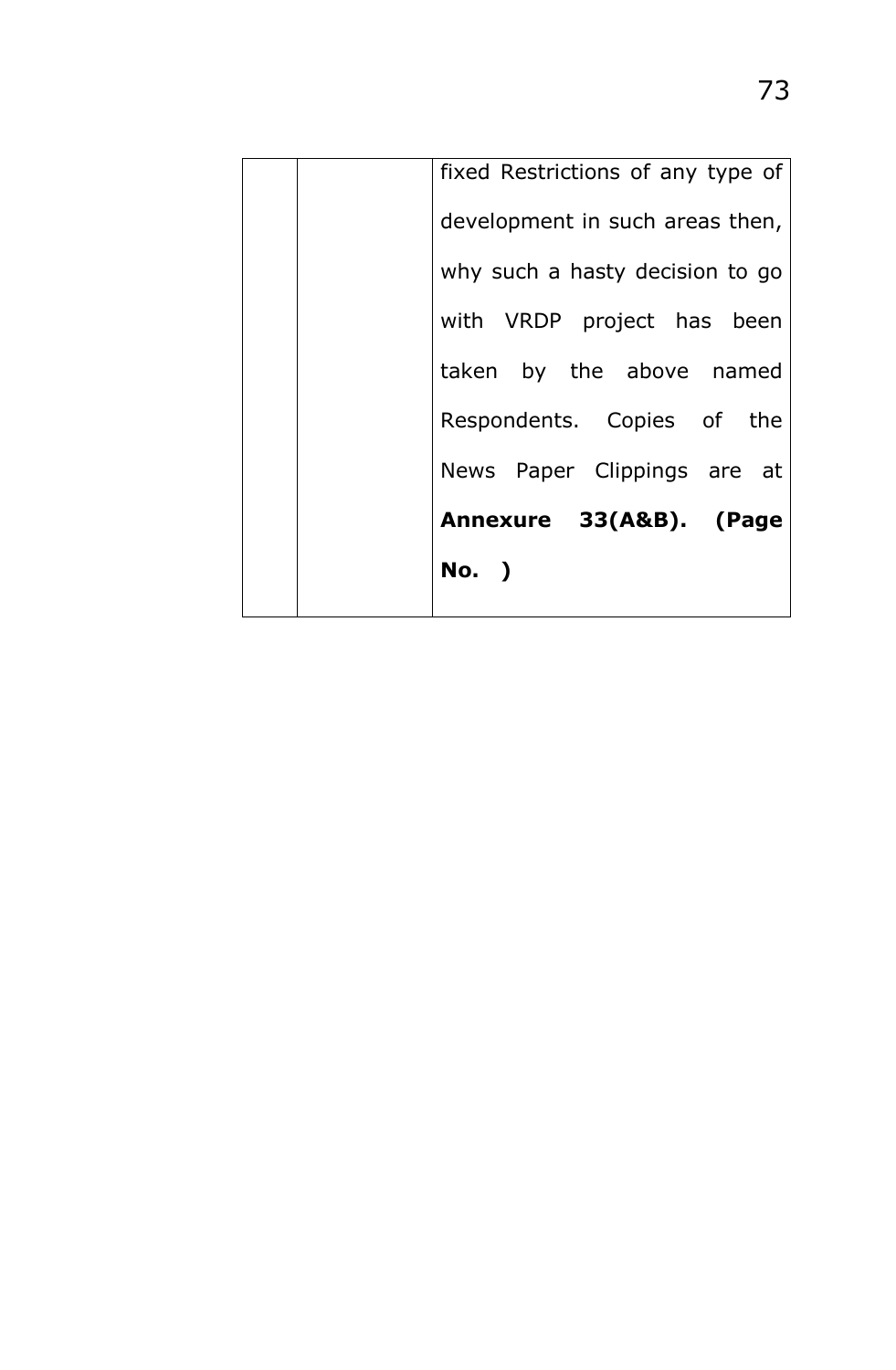| 26 | 15.03.2016 Letter dated 15.03.2016 was |
|----|----------------------------------------|
|    | sent to respondents, now               |
|    | including The Member Secretary,        |
|    | State Environment Impact               |
|    | Assessment Authority of Gujarat        |
|    | with demand that immediately           |
|    | stop all activities within the area    |
|    | of 'Vishwamitri Riverfront             |
|    | Development Project' (VRDP)            |
|    | including demolition, dredging,        |
|    | digging, filling, levelling,           |
|    | construction, etc., until due          |
|    | process of 'Environment Impact         |
|    | Assessment' (EIA)<br>and               |
|    | 'Environmental Clearance' is           |
|    | accomplished. The copy of this         |
|    | letter dated 15.03.2016 is at          |
|    | <b>Annexure 14.</b>                    |

**V.** The Applicants submit as under: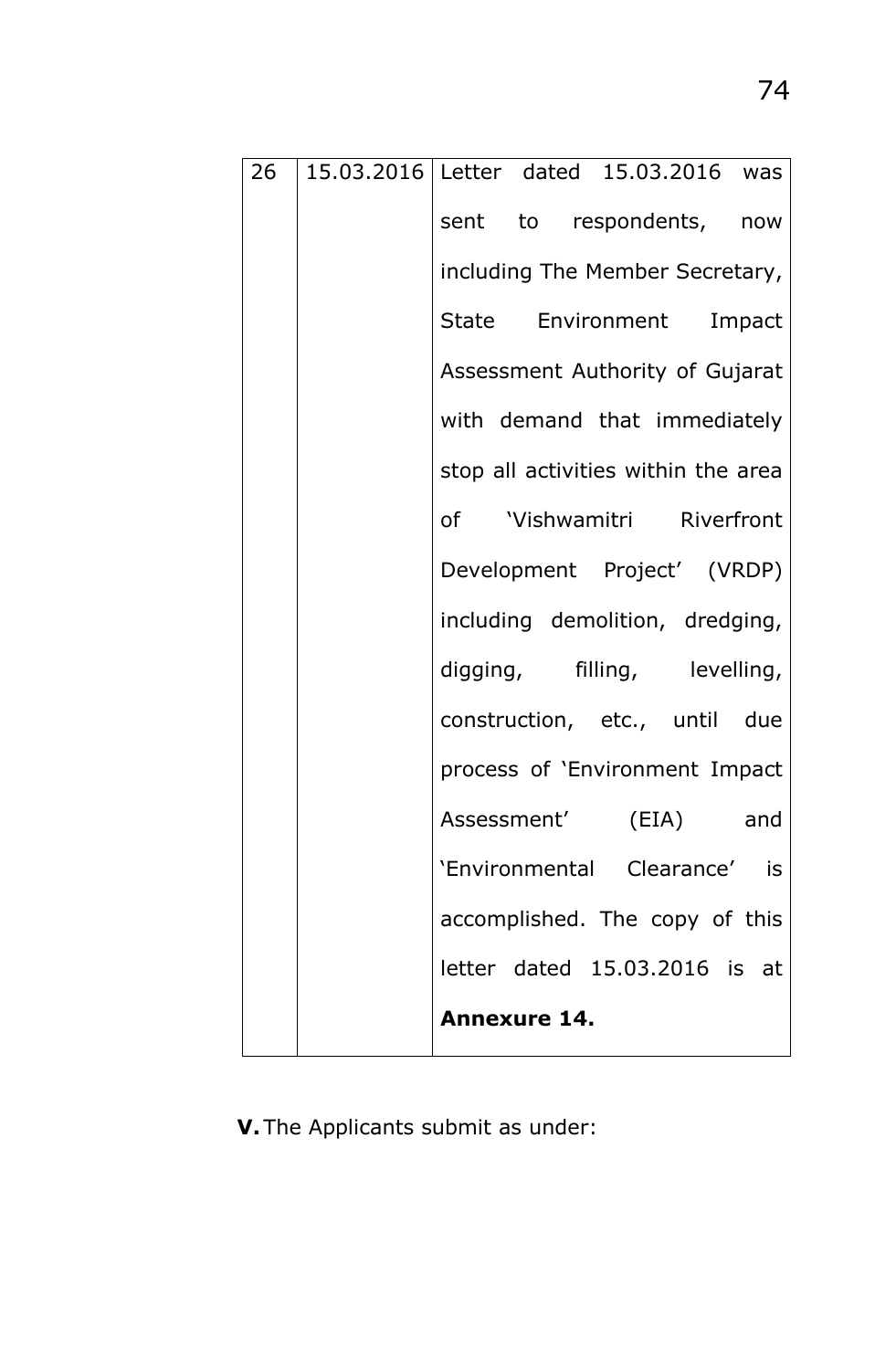- **(A)** All the above mentioned locations are part and parcel of VRDP. Therefore, these work / works / acts and activities are in complete violation of Environment Impact Assessment Notification 2006 and The Environment (Protection) Act 1986.
- **(B)** Now, with all these and many such area/areas in which such work / works / acts and activities are still continuing and ongoing in VRDP area, we urged the Municipal Commissioner of VMC and other concerned authorities to immediately direct any/all concerned departments / authorities / parties that come within the purview of the VRDP area, whether VMC or Private or Public or Contractual as per various tenders including projects being undertaken in the name of PPP model, to stop all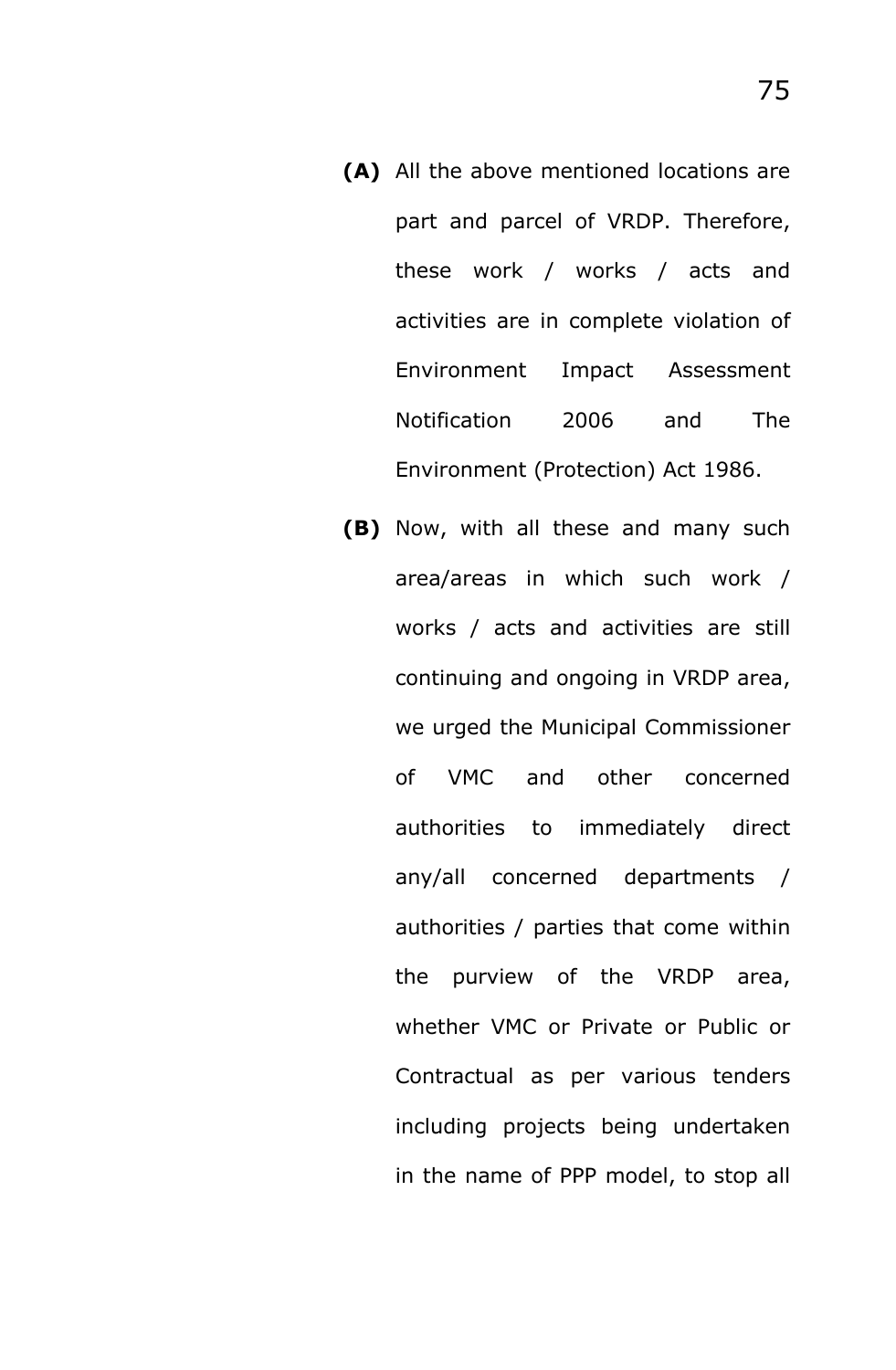ongoing activities including demolition, dredging, digging, filling, levelling, construction, etc. within the project area of VRDP with immediate effect, until due process of 'Environment Impact Assessment' (EIA) and 'Environmental Clearance' (EC) is accomplished. Replies received from the VMC are vague and sketchy and, at the same time, despite our reminders the VMC has failed to stop all illegal activities in the VRDP area and this action is in violation of EIA Notification 2006.

**(C)** Therefore, it is clear from the above that the impugned project is being undertaken in an illegal manner without Environmental Clearance, in violation of EIA Notification 2006 and The Environment (Protection) Act, 1986.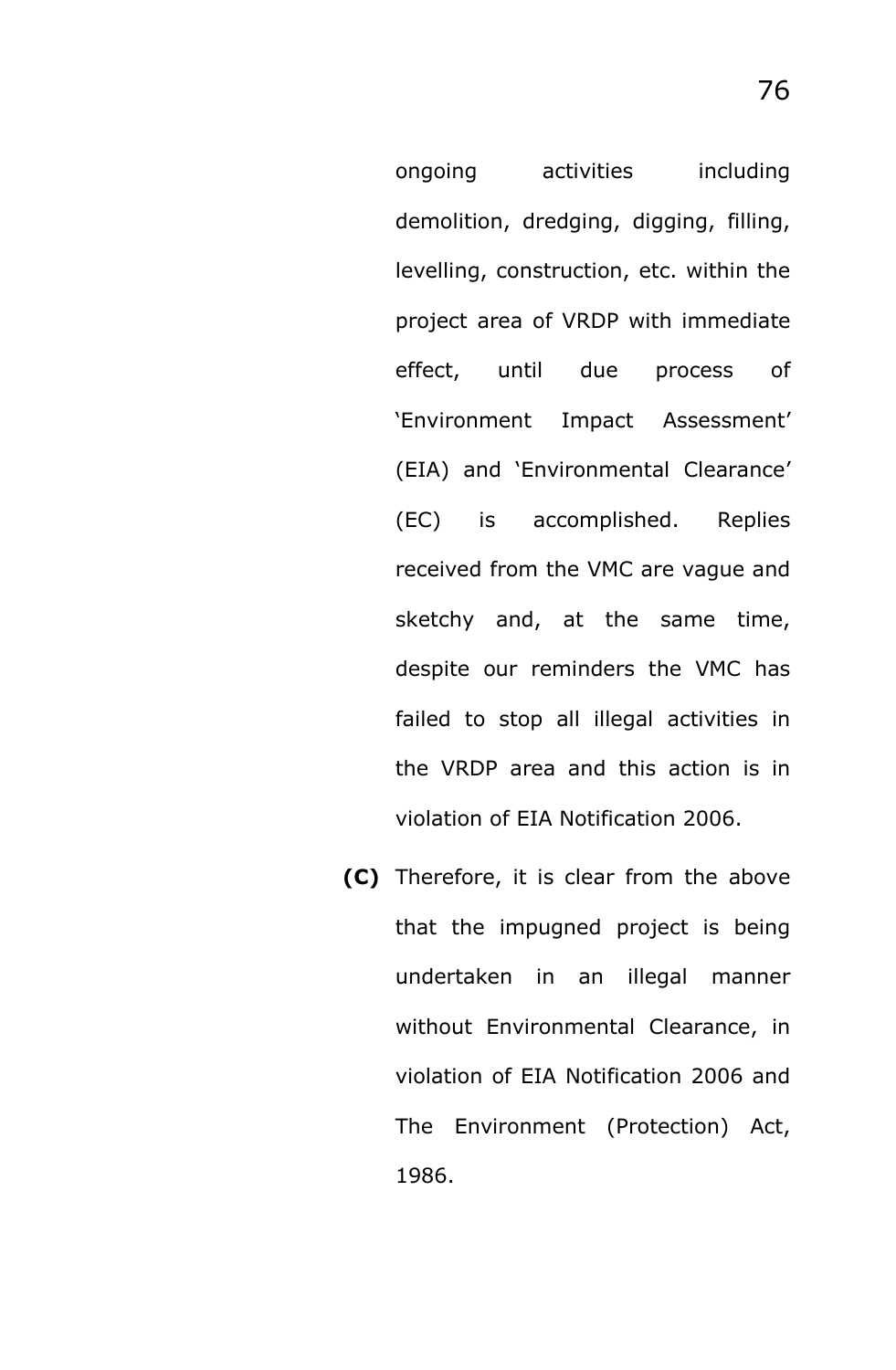**(D)** Rivers such as Vishwamitri must be saved from "development model" like VRDP. An alternative paradigm that is ecologically sensitive, socially inclusive, and that builds on local knowledge and expertise in a continuous and consistent manner, is also imperative.

### **VI. Grounds**:

Being aggrieved by the aforesaid the Applicants are approaching this Hon'ble Tribunal on the following amongst other grounds which are without prejudice to one another:

- **(A)** The work has been started in the area of VRDP area without the Environmental Clearance as required under the EIA Notification 2006.
- **(B)** The VRDP Project entails construction on a massive scale in and around of river bed of River Vishwamitri. The VRDP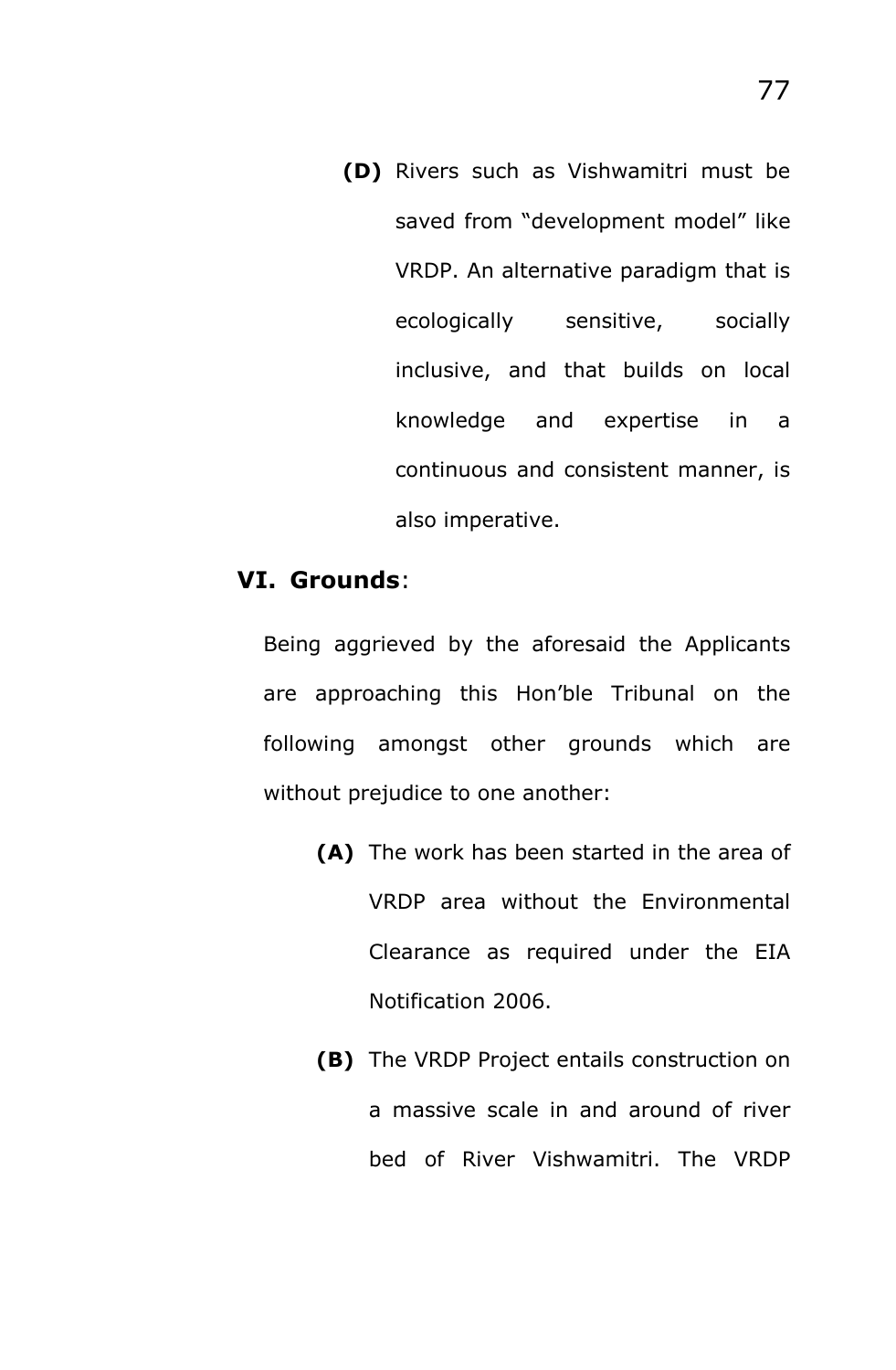Project is being constructed on the wetlands of Vishwamitri River. Allowing the project to continue will result in irreversible damage to the wetlands of Vishwamitri River which are sought to be protected by the Wetlands (Conservation and Management) Rules, 2010.

**(C)** There has been neither Environment Impact Assessment nor Social Impact Assessment done in respect of the VRDP, even though the VMC has agreed for EIA, EPH and Environment Clearance for the project. The construction activities are bound to damage the river, riverbed, downstream river, flora and fauna, its biodiversity, its associated water bodies, the people living downstream and their livelihoods and are in blatant violation of 'The Wildlife (Protection) Act 1972' amongst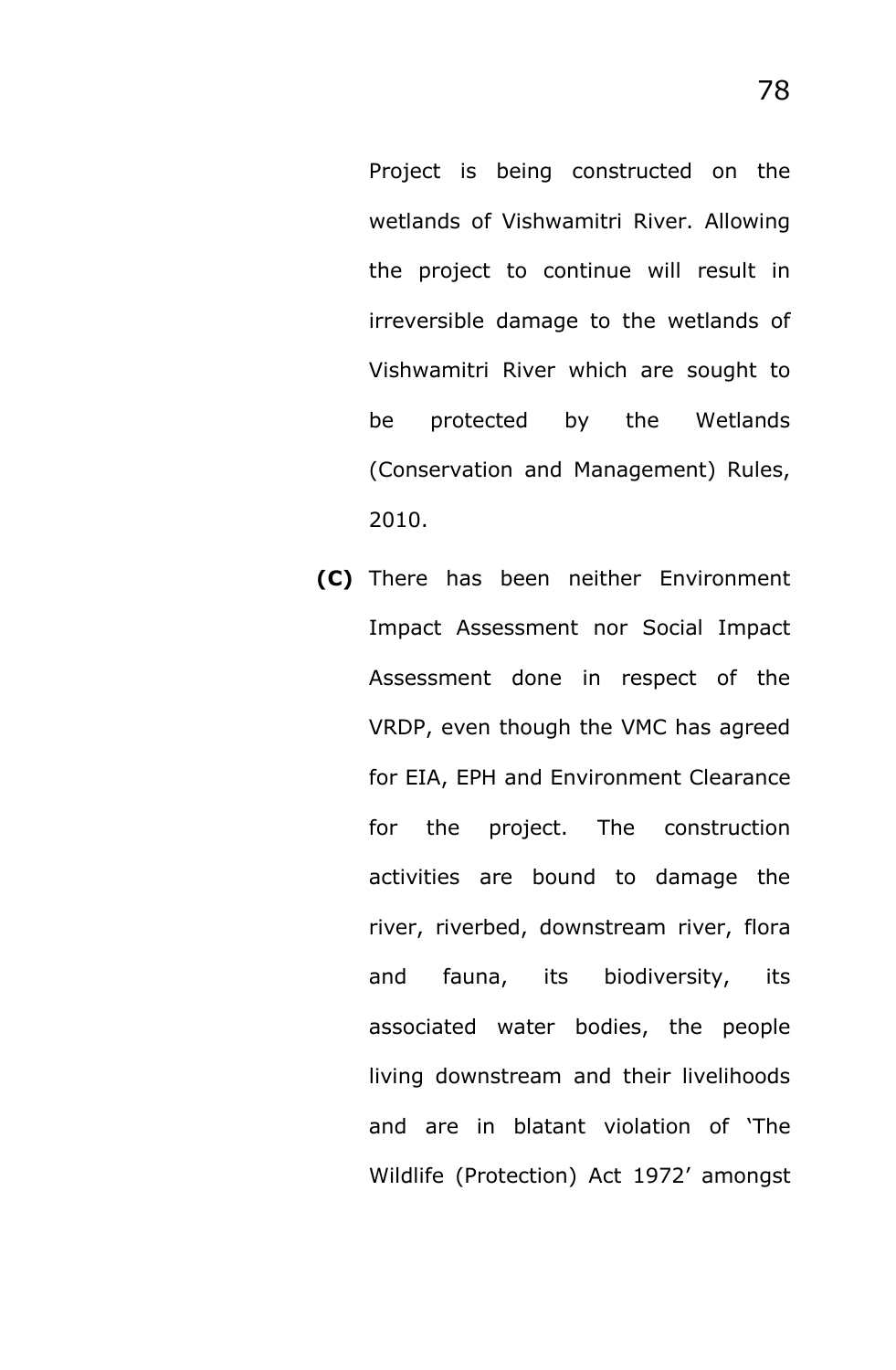other environment laws. However, it is admitted fact that no Environmental Impact Assessment, Social Impact Assessment, public consultation, nor any steps in preparing a environmental management plan, including appraisal, monitoring and compliance mechanism have been undertaken by the Respondents. Furthermore aspects of rehabilitation, restoration and preservation have not even been considered by the VMC, as is apparent from the documents on record.

- **VII.** The Applicants have not filed any proceedings before any other court, tribunal or authority to stop the illicit activities / construction in VRDP area without the required Environmental Clearance.
- **VIII.** That the applicants crave leave to file additional applications / affidavit along with other evidence.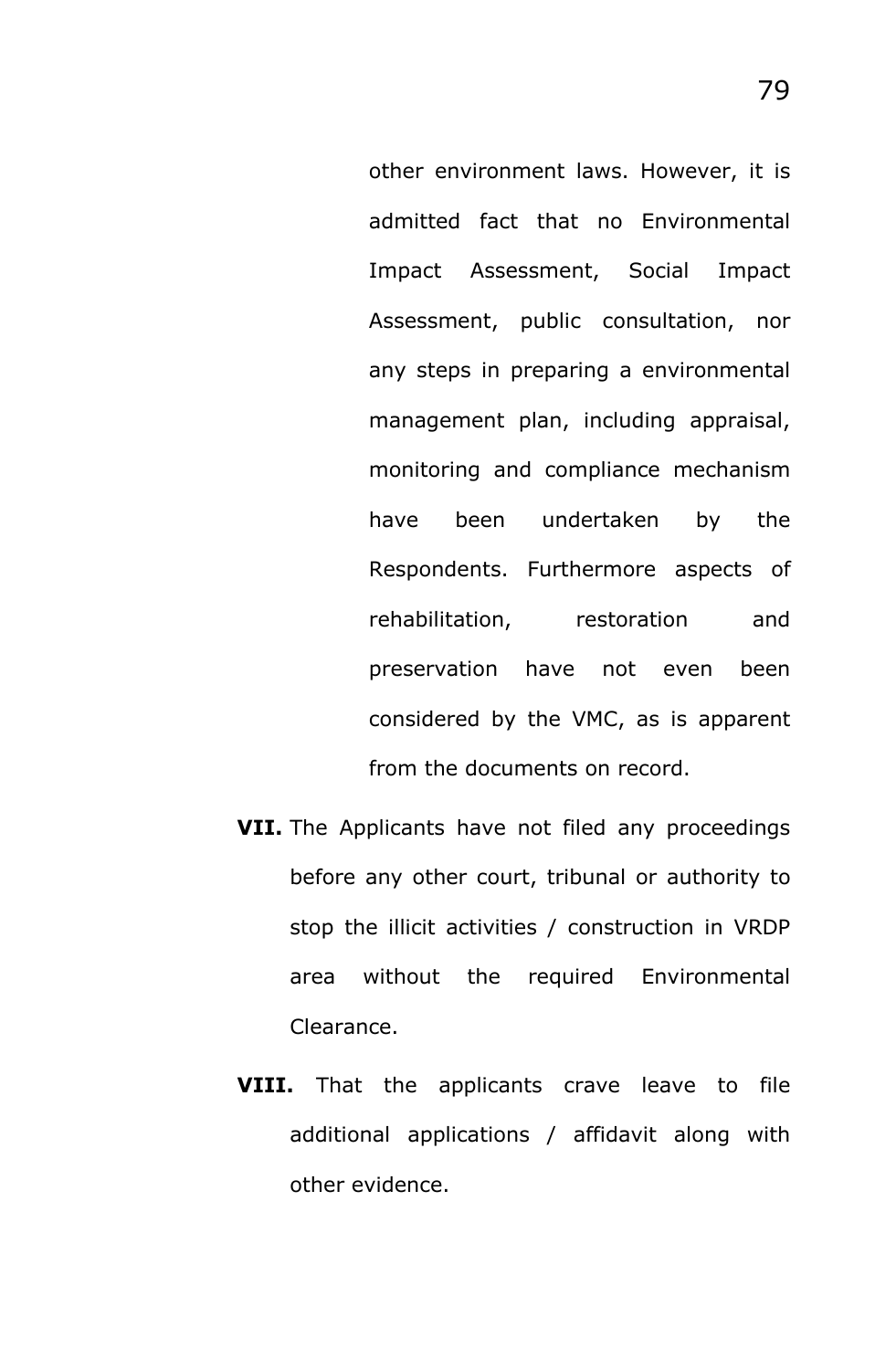**IX.** That the applicants are left with no efficacious remedy but to approach this Honourable Tribunal to challenge the action of the respondents as set out in the application.

## **X. Limitation:**

The Applicants herein are seeking stoppage of all activities within the area of 'Vishwamitri Riverfront Development Project' (VRDP) including demolition, dredging, digging, filling, levelling, construction, etc., in the absence of Environment Clearance and until due process of 'Environment Impact Assessment' (EIA) and 'Environmental Clearance' is completed. Public knowledge of such construction activities was made available vide the newspaper report published on 25<sup>th</sup> October 2015 and thereafter from time to time, and the construction activities have continued inspite of the proposal being accepted on  $16<sup>th</sup>$  December 2015 by SEAC, and which process of Environment Clearance is pending. The Applicants are, thus,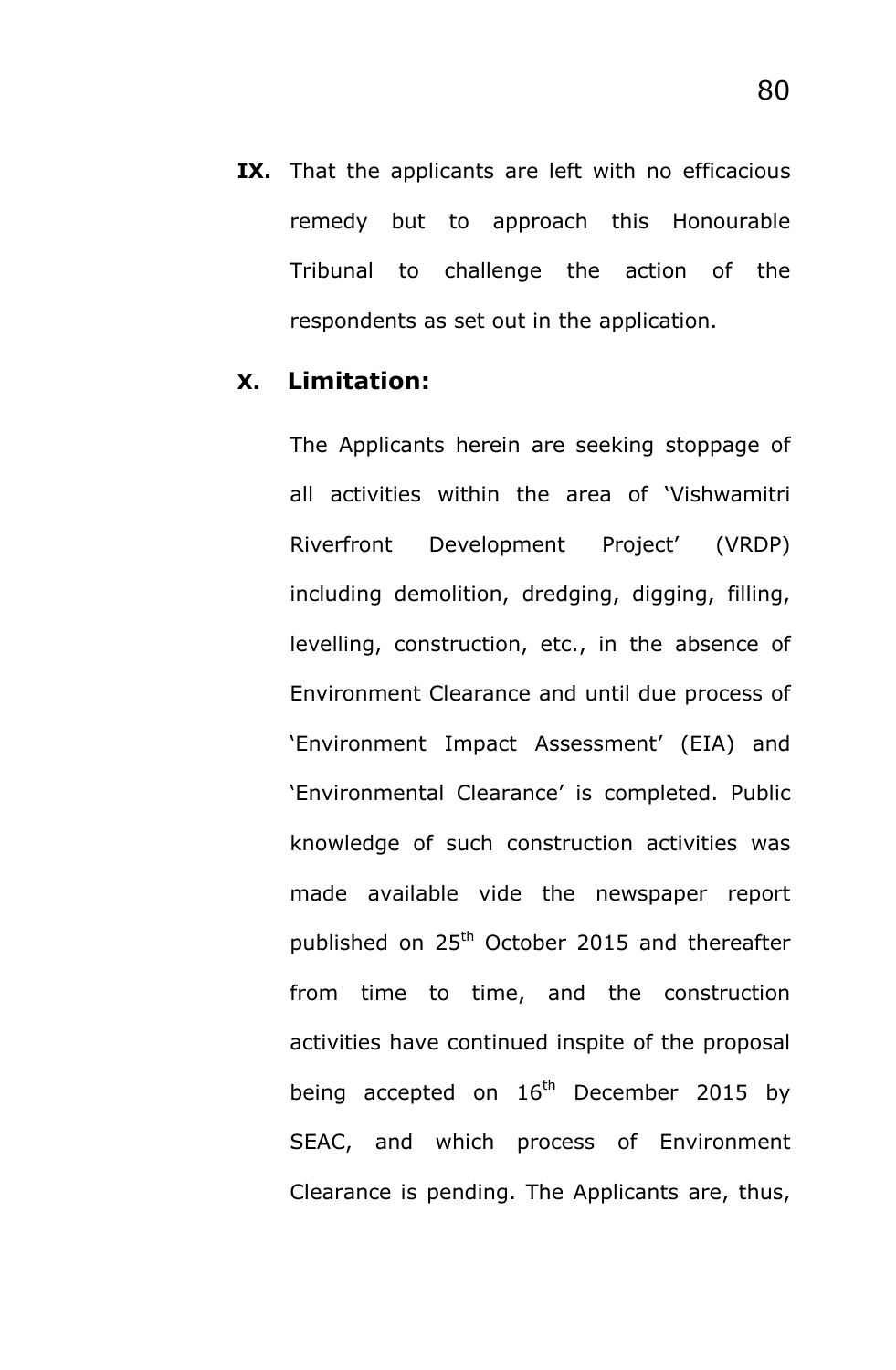approaching this Honourable Tribunal within the limitation period of 6 months as provided under Section 14 of the National Green Tribunal Act, 2010.

#### **XI. Interim Relief:**

(A) Pending hearing and final disposal of this application, to direct the Respondents to stop all or any construction activities being carried out either directly by the Respondent No. 6 or indirectly through third parties, within the project area of VRDP;

(B) Pending hearing and final disposal of this application, to direct the Respondents to ensure that no construction activities whatsoever within the project area of VRDP are resumed, commenced or carried out either by them or any third parties, without valid Environment Clearance and until further orders from this Hon'ble Court;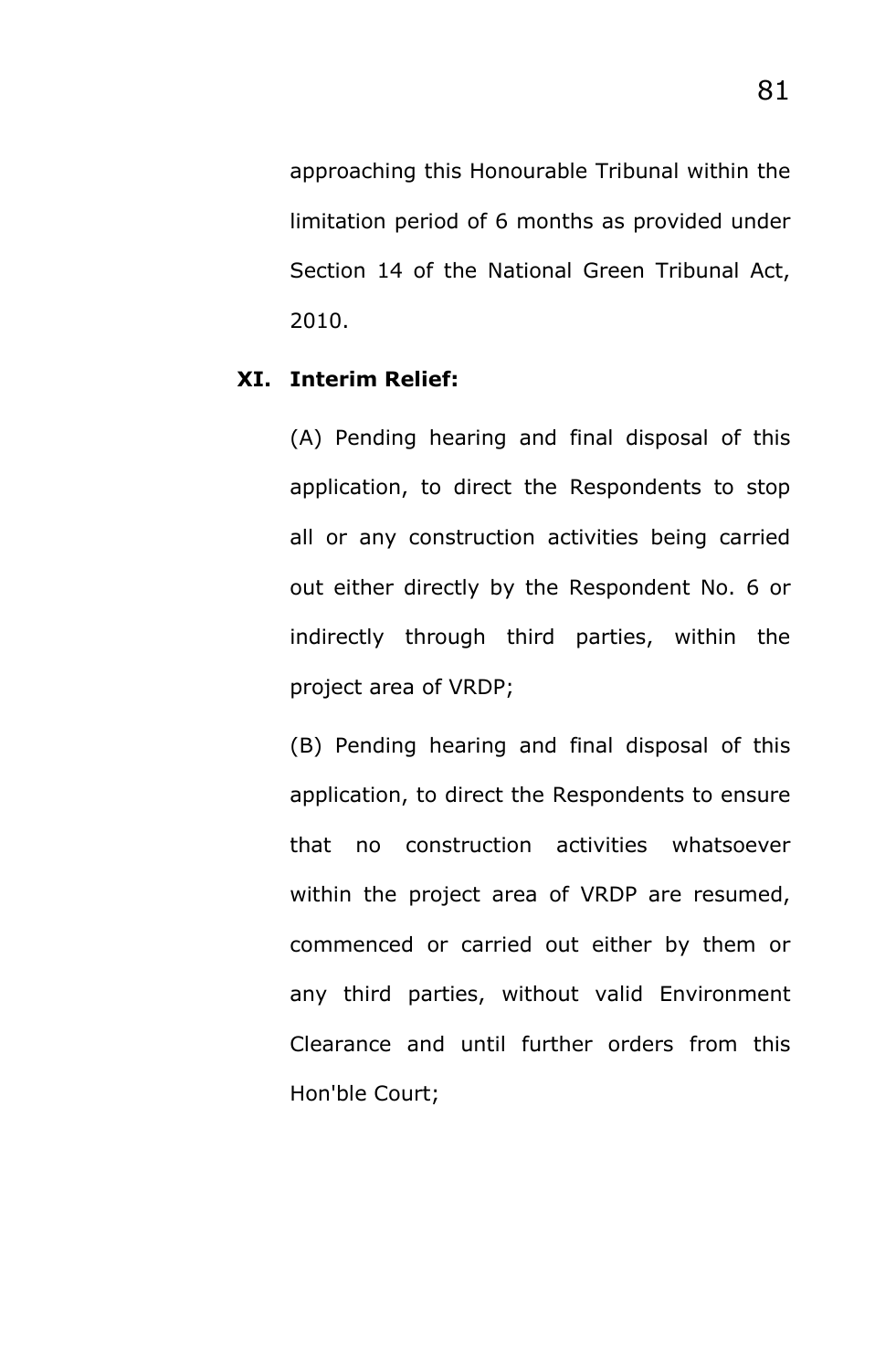(C) Pending hearing and final disposal of this application to appoint a team having the requisite expertise to holistically study the Vishwamitri river system for the purpose of reviewing the feasibility report as submitted by the consultant (HCPDPM Pvt. Ltd) to Respondent No. 6, and to investigate the illegal construction activities carried out by the Respondent No. 6 and/or any third parties within the project area of VRDP.

## **XII. PRAYERS:**

Under these circumstances this Honourable Tribunal may be pleased to:

> **A.** Direct the Respondents to stop all or any construction activities within the project area of VRDP including demolition, dredging, digging, filling, levelling, construction, etc. being conducted by the Respondent No. 6, either directly or indirectly through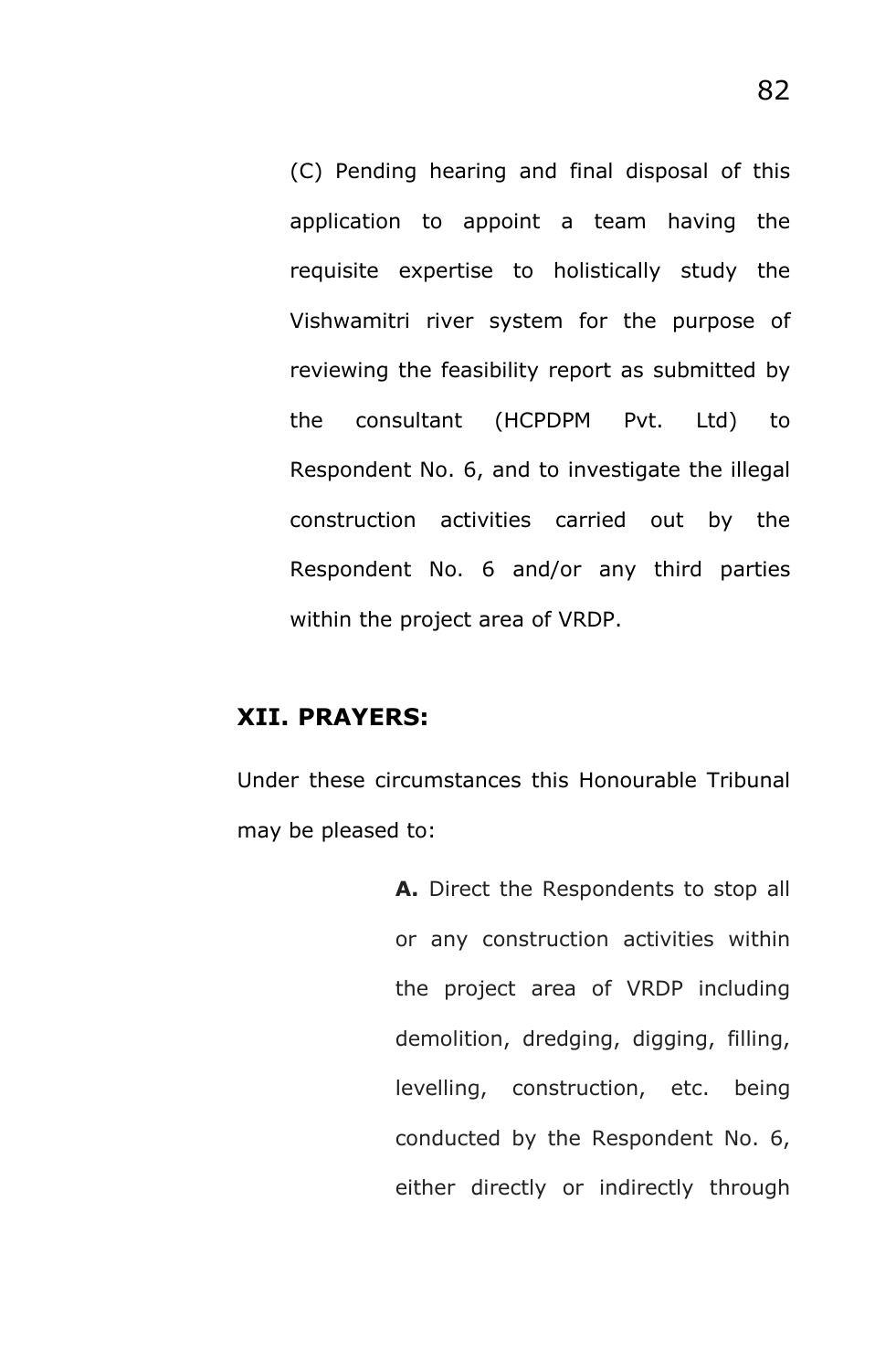third parties, Private or Public or Contractual as per various expression of interests, including projects being undertaken in the name of Private Public Partnership (PPP), with immediate effect until due process of 'Environment Impact Assessment' (EIA) and 'Environmental Clearance' (EC) is accomplished.

**B.** Direct the Respondents to ensure that no construction activities whatsoever within the project area of VRDP are resumed, commenced or carried out either by them or any third parties, without valid Environment Clearance and until further orders from this Hon'ble Court.

**C.** Direct the Respondent No. 6, Vadodara Municipal Corporation to

83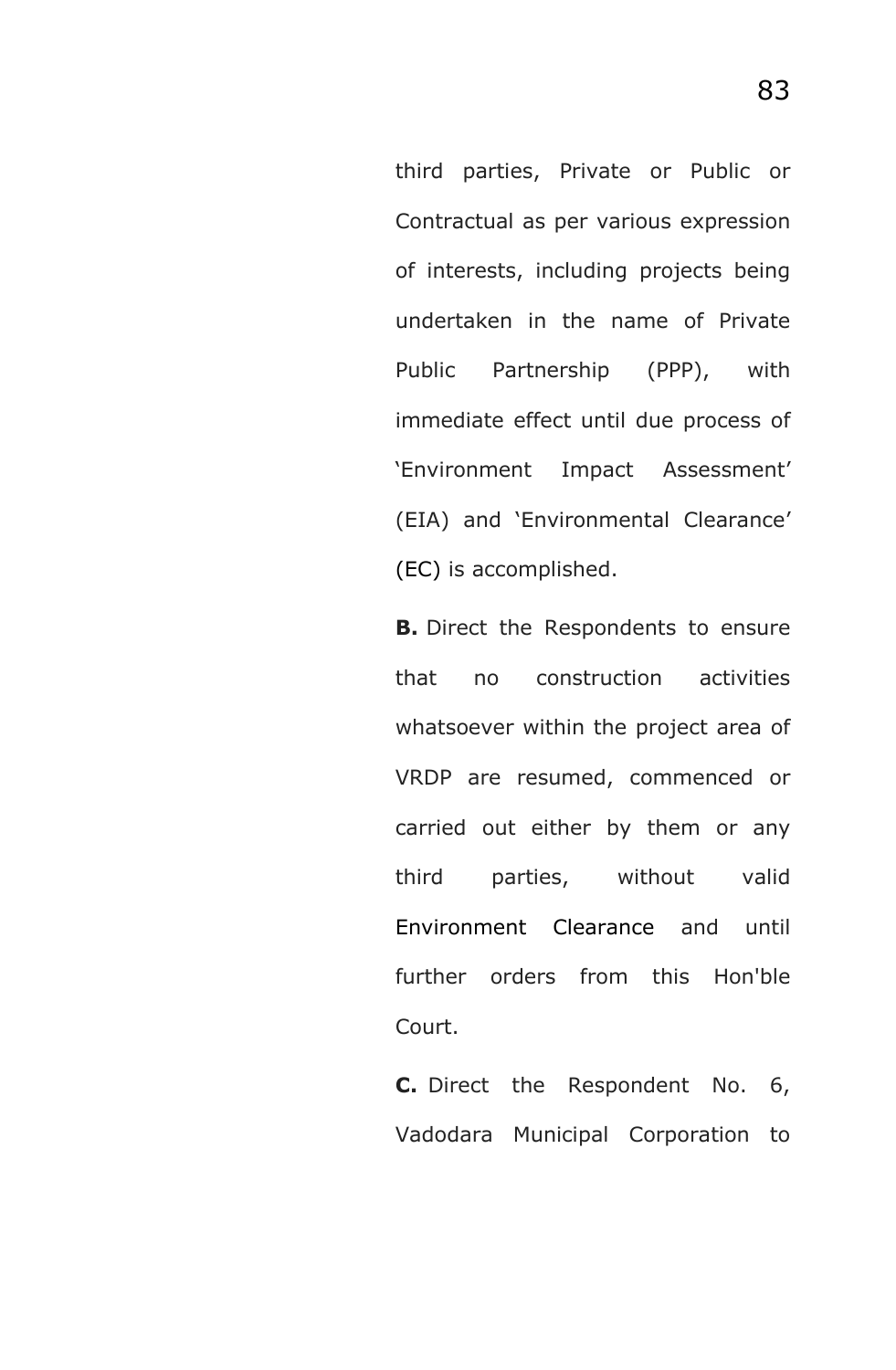stop the untreated municipal sewage from being dumped into the river.

**D.** Direct the Respondent No. 6, Vadodara Municipal Corporation to immediately remove the municipal waste which has been dumped into the ravines of Vishwamitri River over last decades and take steps to prevent further dumping of the same.

**E.** Direct the Respondent No. 6, Vadodara Municipal Corporation to immediately stop any new dumping activities—their own and those of other private entities—that fill up ponds (particularly Bhimnath, Motnath, Harni, and Sama ponds) and any other associated water bodies.

**F.** Initiate legal action under Sections 15 and 16 of the Environment (Protection) Act 1986 against the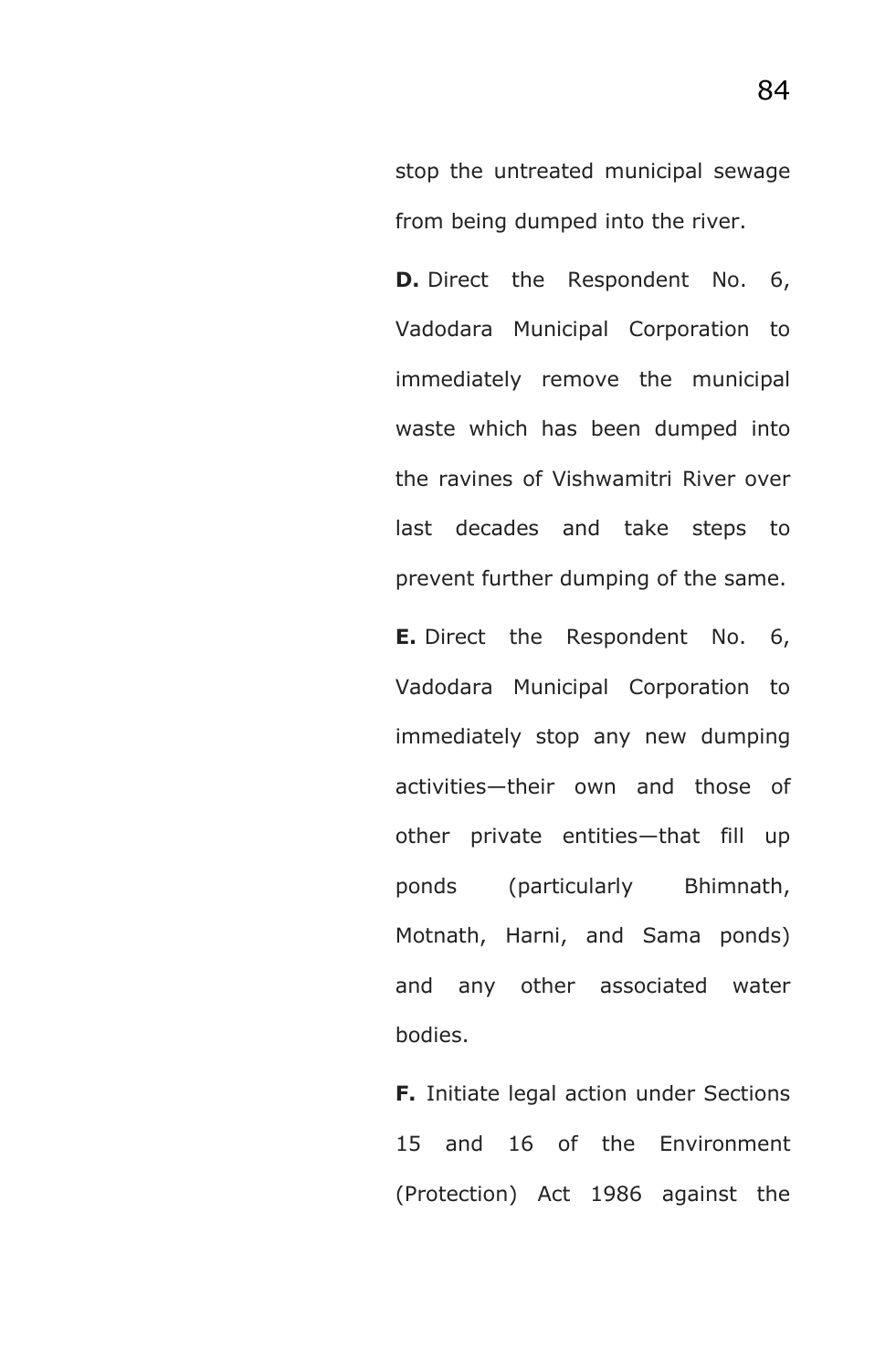concerned individuals, partnership firms, companies, etc., whoever has started any sort of work or activities in and around the bank of the Vishwamitri River without conducting proper Environmental and Social Impact Assessments and without obtaining Environment Clearance.

**G.** Initiate legal action under Section 17 of the Environment (Protection) Act 1986 against the concerned officers who have failed to ensure complete compliance of the Environment (Protection) Act 1986 before commencement of the work in respect of 'Vishwamitri Riverfront Development Project'.

**H.** Direct the Vadodara Municipal Corporation to submit the status report of present 'Vishwamitri Riverfront Development Project',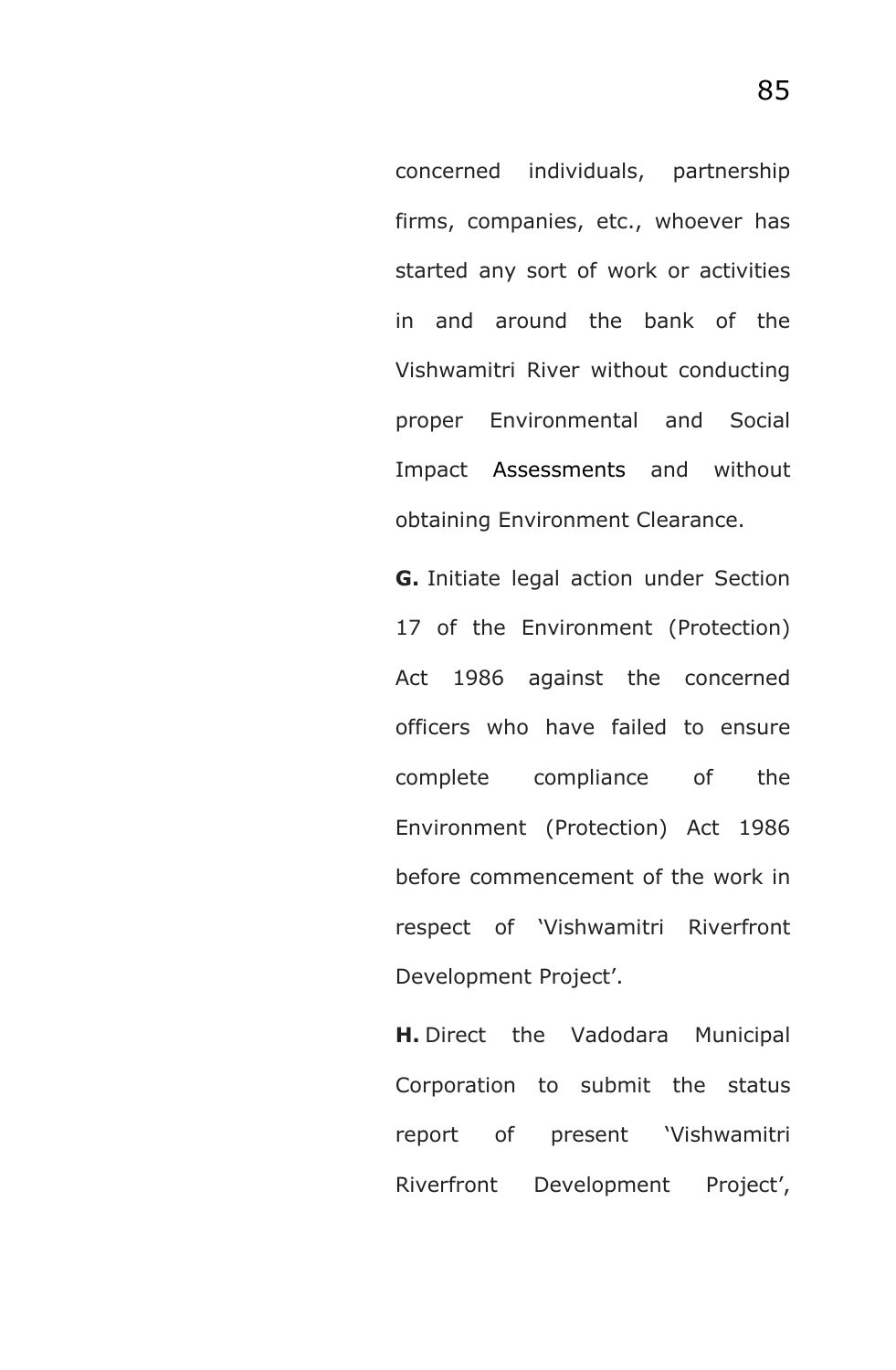including a transparent reporting of the money spent for the project and activities on the site carried out by them up till now.

**I.** Direct the Vadodara Municipal Corporation to take all necessary steps for restitution of the project area to its status quo ante;

**J.** For such further and other orders that this Hon'ble Tribunal may deem fit in the cause of justice.

Applicant No. 1

Applicant No. 2

Applicant No. 3

Applicant No. 4

Applicant No. 5